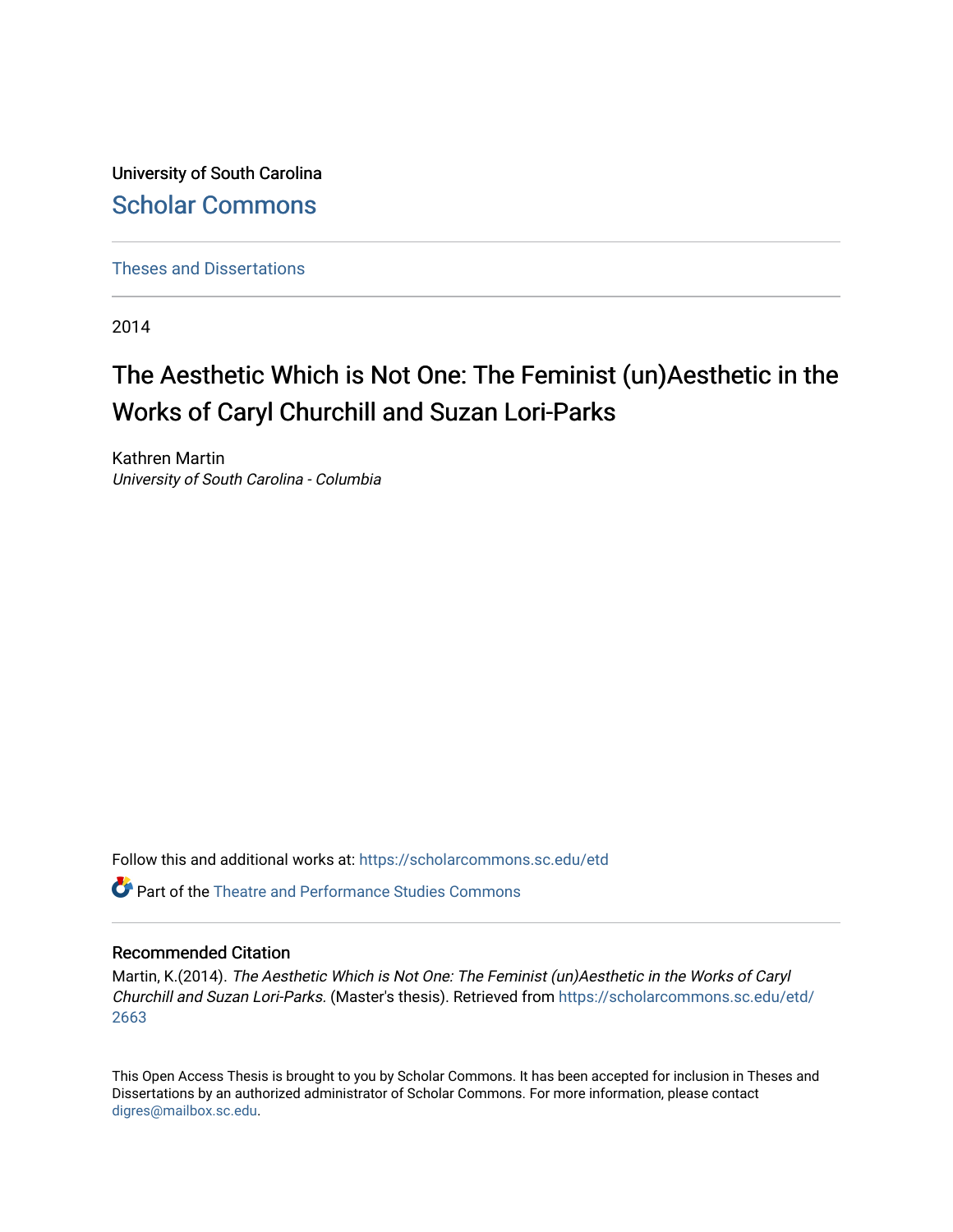The Aesthetic Which is Not One: The Feminist (un)Aesthetic in the Works of Caryl Churchill and Suzan Lori-Parks

by

Kathren Martin

Bachelor of Arts Queens University of Charlotte, 2010

Submitted in Partial Fulfillment of the Requirements

For the Degree of Master of Arts in

Theatre

College of Arts and Sciences

University of South Carolina

2014

Accepted by:

Amy Lehman, Director of Thesis

Katherine Adams, Reader

Peter Duffy, Reader

Lacy Ford, Vice Provost and Dean of Graduate Studies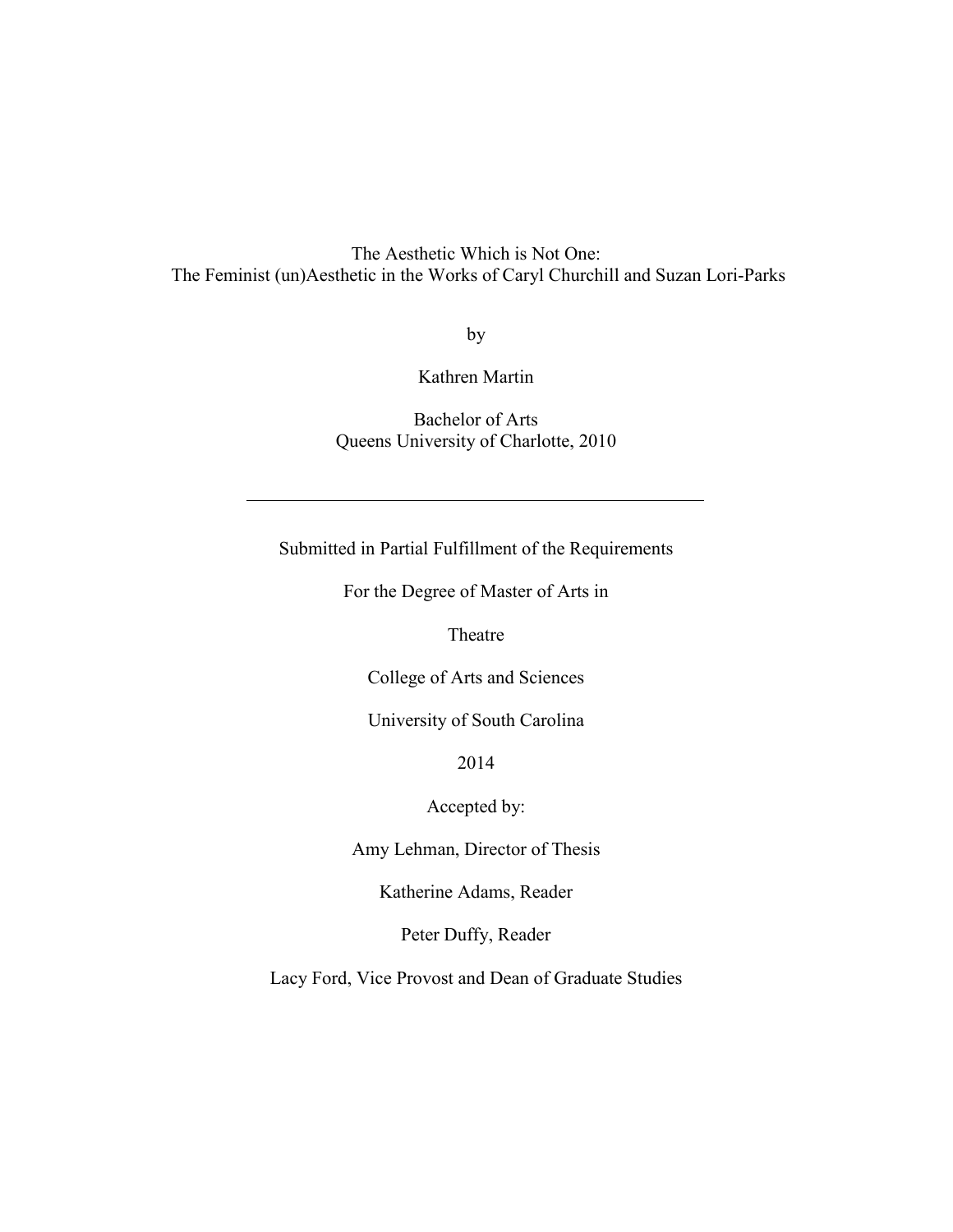© Copyright by Kathren Martin, 2014 All Rights Reserved.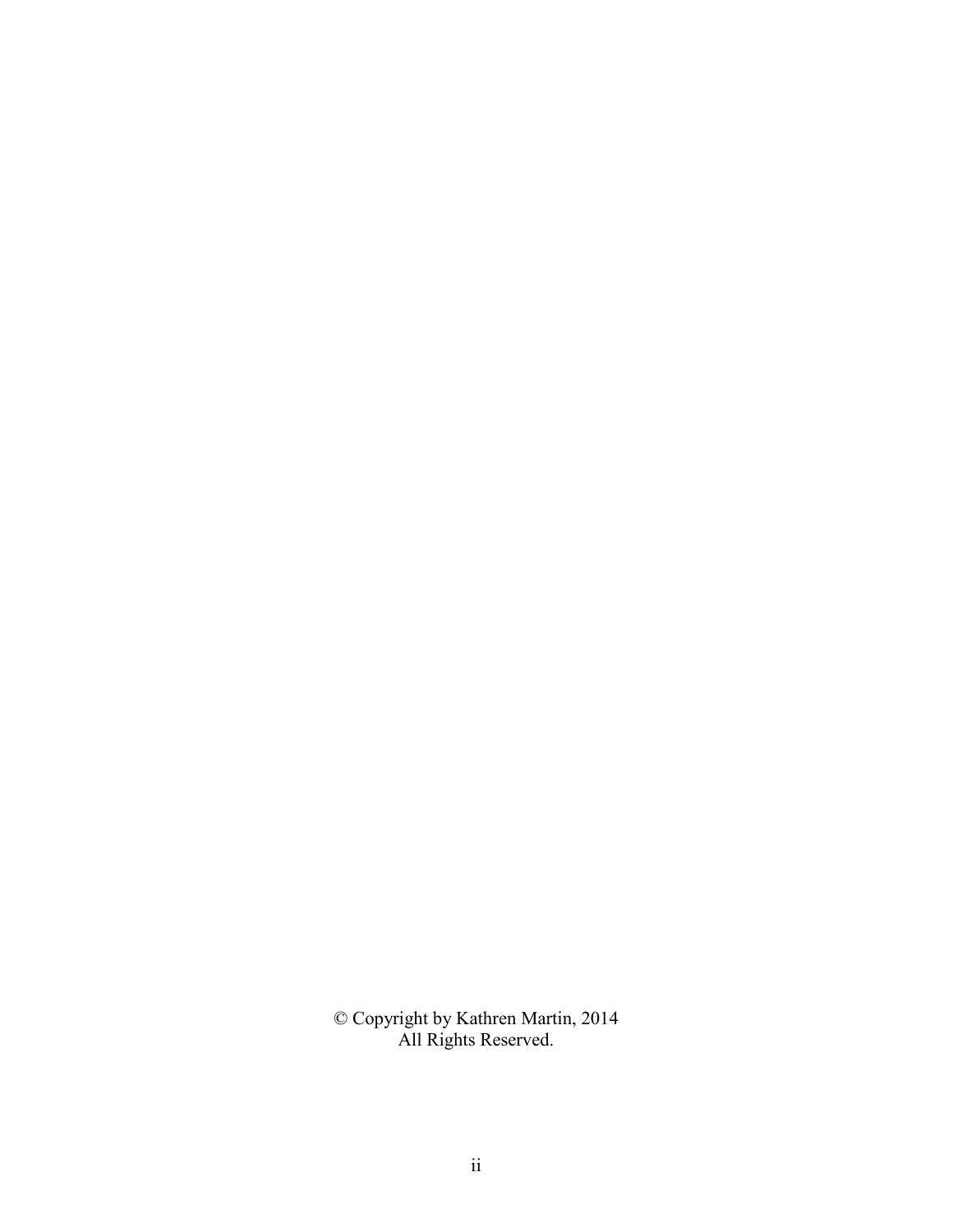#### **ABSTRACT**

In the following essay I will establish a theatrical feminist (un)aesthetic that resists essentialism, which creates the dramaturgical space necessary to present a feminist (un)subject. The rejection of Ibsenite realism within the (un)aesthetic disrupts the male gaze as theorized by Laura Mulvey. This is achieved through a materialist feminist focus that highlights the constructive nature of gender difference anf disrupts the production of "woman" as sign. Through the use of Brechtian alienation techniques and theatrical formalism, the playwrights Caryl Churchill (*Cloud Nine*) and Suzan-Lori Parks (*Venus*) force the feminist goals of the (un)aesthetic to be considered beyond the context of the theatrical event. I will demonstrate that both Churchill and Parks successfully present an (un)subject in becoming, that is based on a representational economy of refusal. By refusing traditional subject formation both playwrights are able to trouble and destabilize the patriarchal metanarrative of feminine subjectivity within theatrical representation.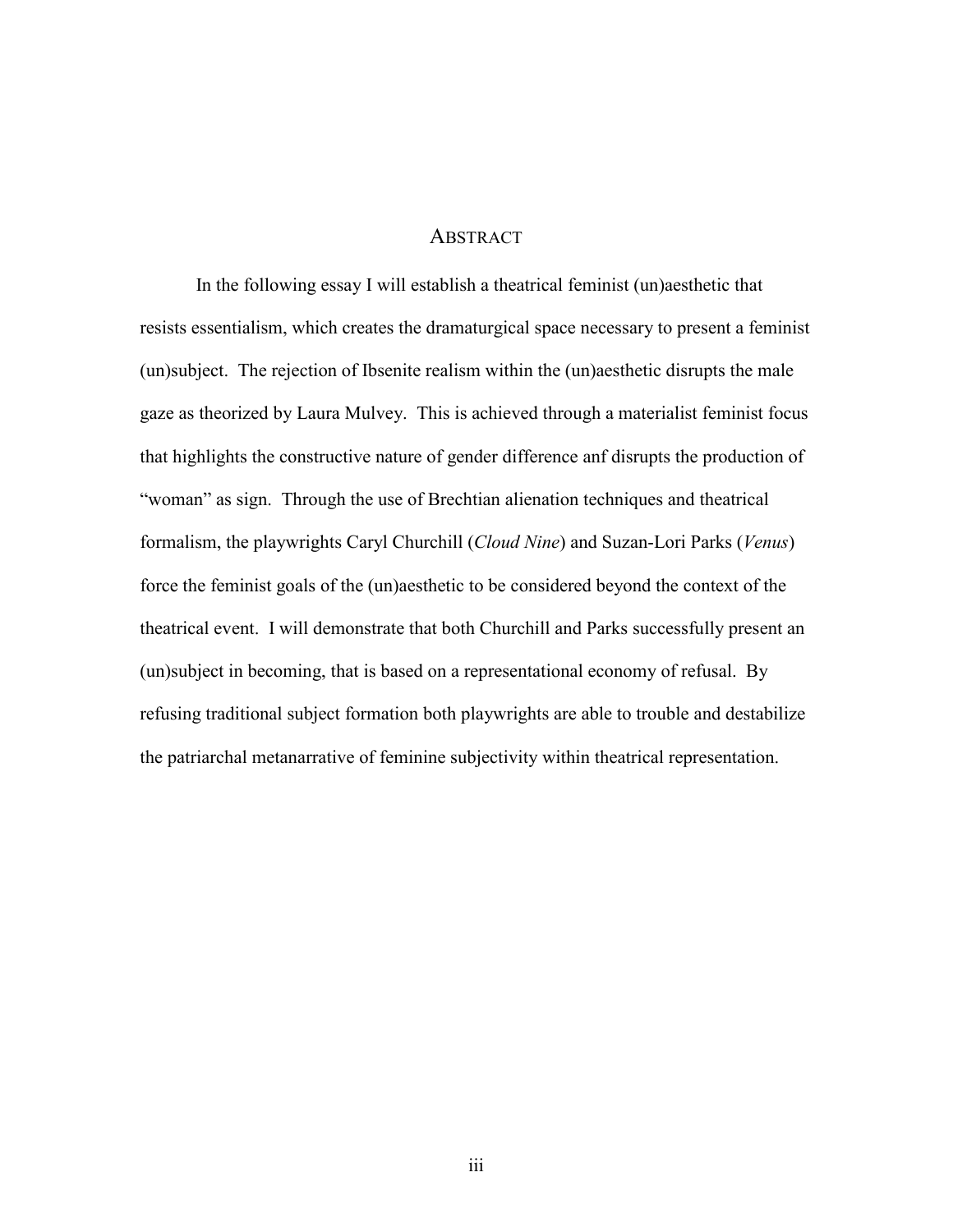## TABLE OF CONTENTS

| CHAPTER 1: READING THE THEORETICAL ROAD MAP: PROBLEMATIZING THE DEFINITION                                                        |
|-----------------------------------------------------------------------------------------------------------------------------------|
| CHAPTER 2: THE CREATION OF AN IRIGARAYAN THEATRICAL LANGUAGE?<br>CARYL CHURCHILL'S FEMINISM FROM ACROSS THE POND IN CLOUD NINE 25 |
| CHAPTER 3: "REP&REV": THE BRECHTIAN REVISIONIST NARRATIVE OF                                                                      |
|                                                                                                                                   |
|                                                                                                                                   |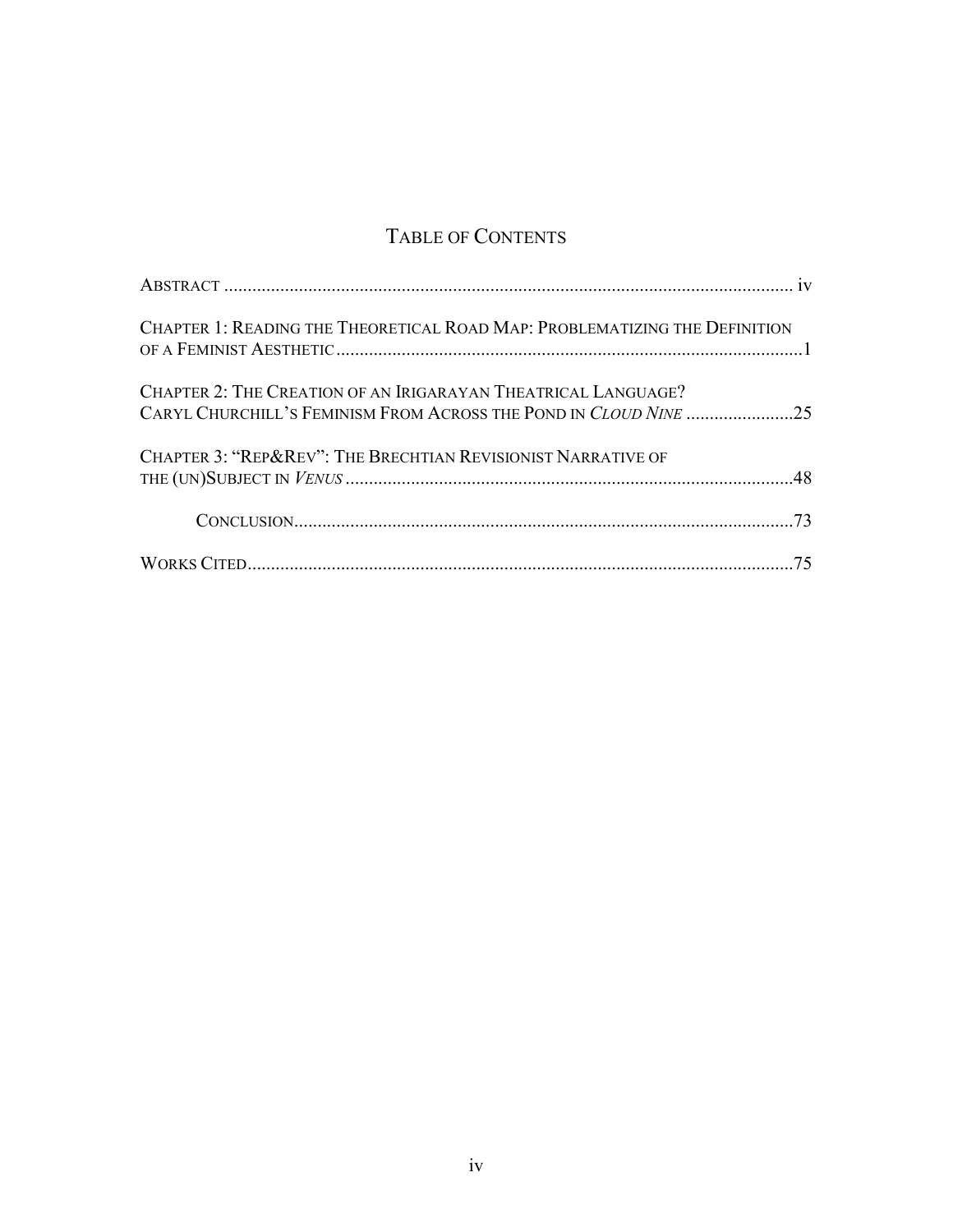#### CHAPTER 1

# READING THE THEORETICAL ROAD MAP: PROBLEMATIZING THE DEFINITION OF A FEMINIST AESTHETIC

The institution of Western theatre, since the age of Ancient Greece, has been dominated by hetero-patriarchal ideologies and cultural practices. The cultural institution of theatre has served not only to reproduce hetero-patriarchal ideology but to naturalize it as well. This hierarchical ordering of gender difference has been continually reinforced by the creation of cultural goods such as theatrical texts and performances. However, in any system of cultural ideology exists room for interjections and challenges from an antagonistic counter culture. In this essay I will examine the effects of a feminist counter culture on the reproduction of dominant ideologies through the practice of theatre. What makes theatre feminist? Is it possible to define a theoretical feminist aesthetic? I will answer these question by establishing a materialist feminist theatrical (un)aesthetic based on a signifying economy of refusal.

I will argue that Caryl Churchill's *Cloud Nine* and Suzan-Lori Parks' *Venus* are affective models of my theorization of an (un)aesthetic. In my reading of *Cloud Nine* and *Venus* as dramatic literature I will analyze the structure and dramaturgical form of each as well as the subject position of each of the play's female protagonists. The feminist theoretical leanings of both playwrights, as expressed in their dramaturgy, is representative of the feminist (un)aesthetic. Both playwrights deconstruct the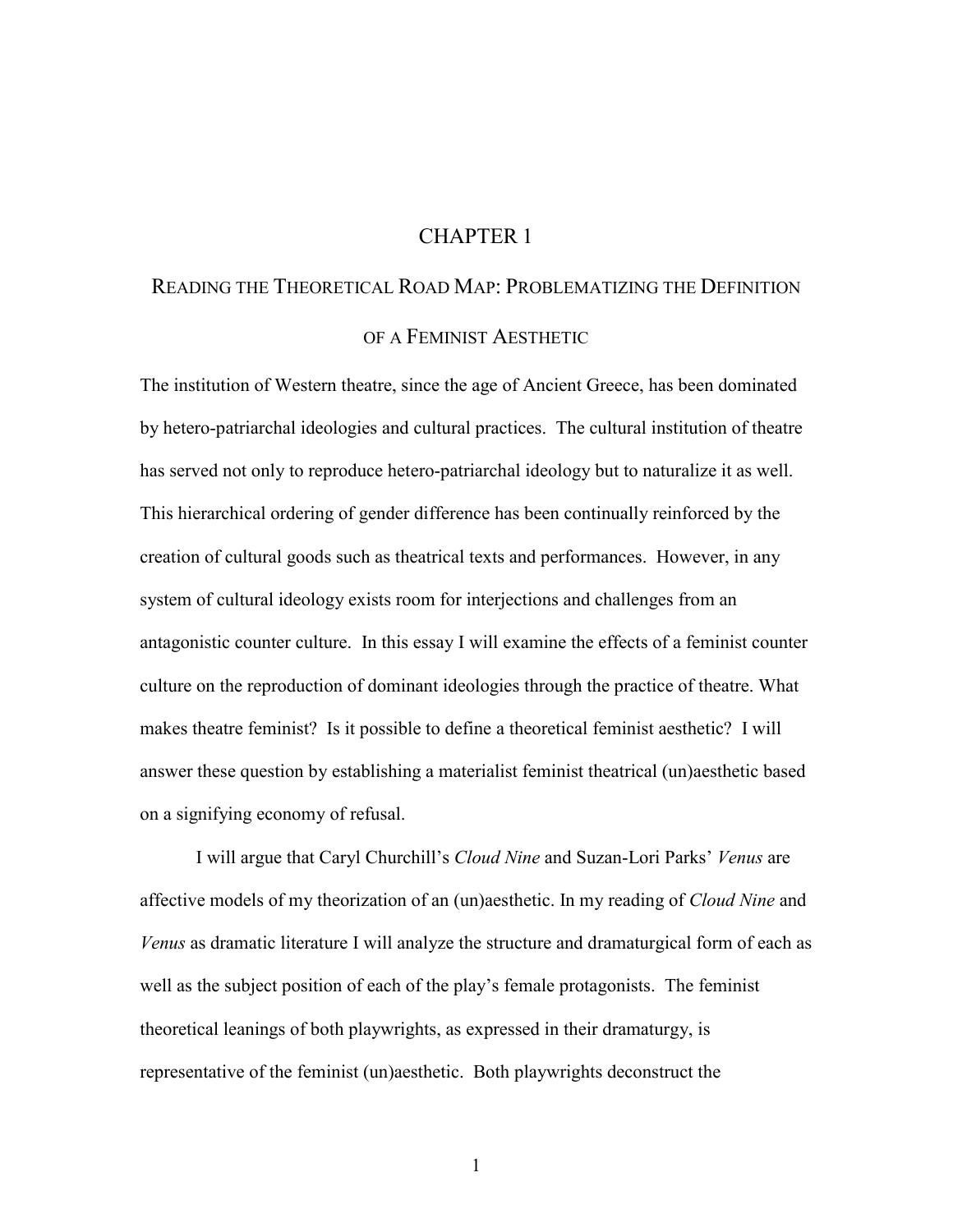social construction of gender difference through narrative interventions. By utilizing Brechtian elements and refusing realism, Churchill and Parks are able to present a feminist (un)subject which refuses traditional subject creation. I will make the claim that *Cloud Nine* and *Venus* present readers and audience members with an effective model of a socially conscious feminist theatre (un)aesthetic as translated into praxis, because they compel the audience to carry the political message into a larger cultural context.

I have chosen Carly Churchill's *Cloud Nine* and Suzan-Lori Parks' *Venus* as effective models of the (un)aesthetic due the canonized status of both play texts and playwrights. Due to the canonized status of both playwrights their work is read and seen by a larger audience. This increases the cultural power of the feminist leanings of both playwrights increasing their efficacy in enacting cultural change. Although, both Churchill and Parks have become canonized authors they maintain a subversive quality through their refusal to stage "woman" and an intentional manipulation of traditional theatrical semiotics. The use of theatrical formalism and Brechtian techniques by Churchill and Parks connects the political message of their theater to society as a whole. In The Plays of Caryl Churchill, Amelia Howe Kritzer notes the effects of Churcill's theatricality. Accroding to Kritzer Chruchill's formalism, "energizes the process of open-ended questioning that empowers audiences to ask further questions and seek satisfactory answers in the world outside the theatre" (1). Both playwrights provide little meta commentary about their writing. In an interview with Shelby Jiggetts, Parks explains compares her own work to a road map that readers, directors, and audience members are free to read in anyway they see fit. According to Parks, "what I try to do is say there are 10 roads, 20, 50 roads-take one. I get a kick out of just seeing what people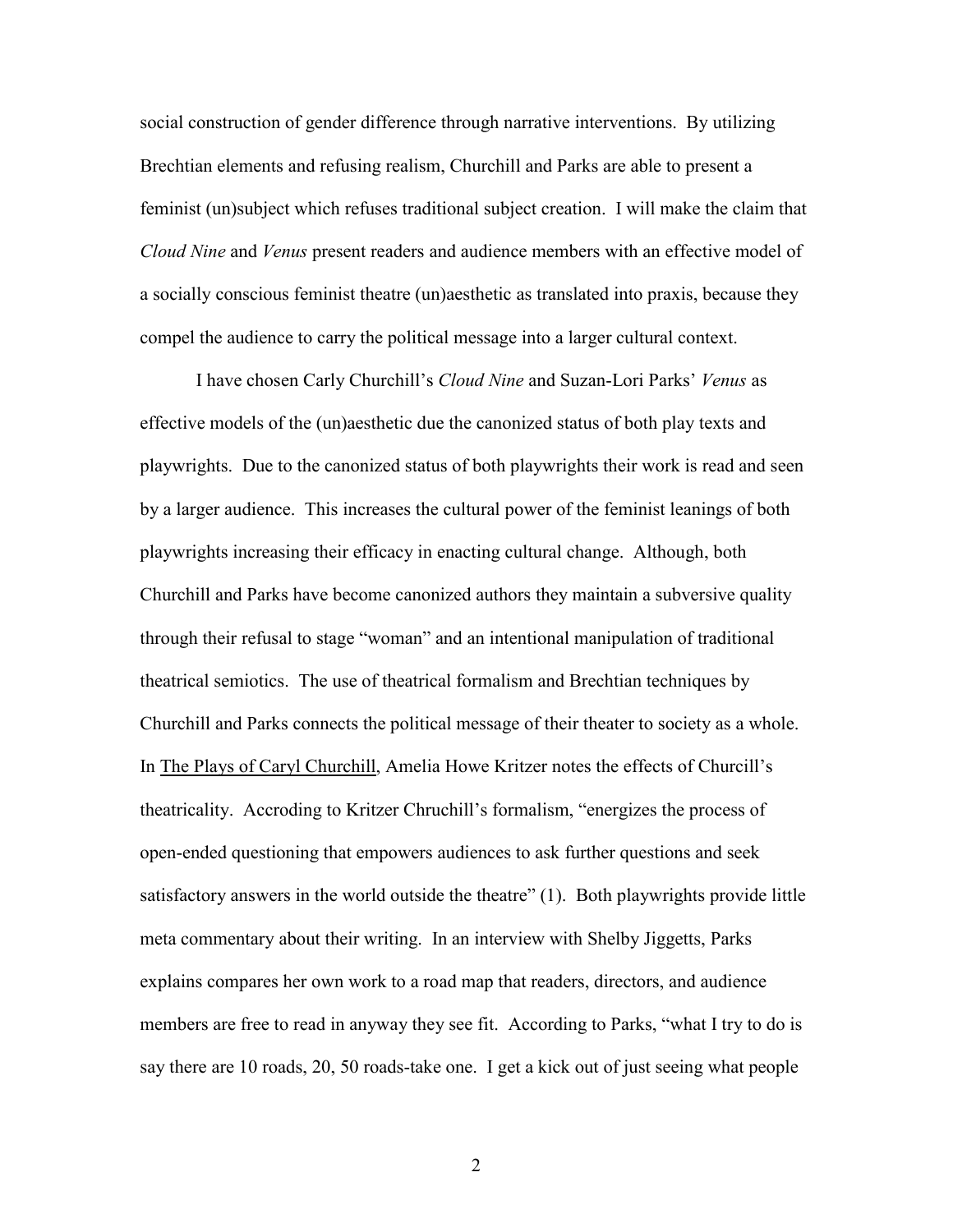do. I think that the playwright provides the map. But I think a bad play only has a oneway road" (Jiggetts 312). The open quality of both play texts due to the lack of meta commentary resists the essentialism of female playwrights which serves to reinforce patriarchal theatrical and cultural practices.

Symbolic expression, such as theatrical performances and dramatic literature, can serve to legitimize as well as destabilize cultural hegemony because hegemony exists in a constant state of incompleteness. The creation of cultural goods, such as theatre, by the dominant class serves to naturalize their hold on power and the cultural hierarchy that power creates. How can theatre be used as tool by feminists? Antonio Gramsci's Marxist theorization of cultural hegemony is based on the assumption that cultural hegemony works through the "intellectual and moral leadership" of the dominant class rather than the imposition of force (McConachie 40). Bruce A. McConachie in his article "Using the Concept of Cultural Hegemony to Write Theatre History" notes that Gramsci does not provide a clear definition of cultural hegemony. However, according to McConachie, "Gramsci's notion of hegemony-broadly speaking, domination by consentnicely captures the structured complex of ruling-class power and popular opposition, specifying both the limits and the possibilities of insurgency from below" (38). Because cultural hegemony works through "domination by consent," it exists in a state of constant recreation which reinforces and legitimizes cultural notions. Both Gramsci and McConachie note the importance of language, including visual and gestural semantics, as the primary producer of a cultural base knowledge. Language serves to reinforce the notions of the dominant culture's ideology which provides the basis for cultural hegemony. According to McConachie, "Language [Gramsci] believes, massively shapes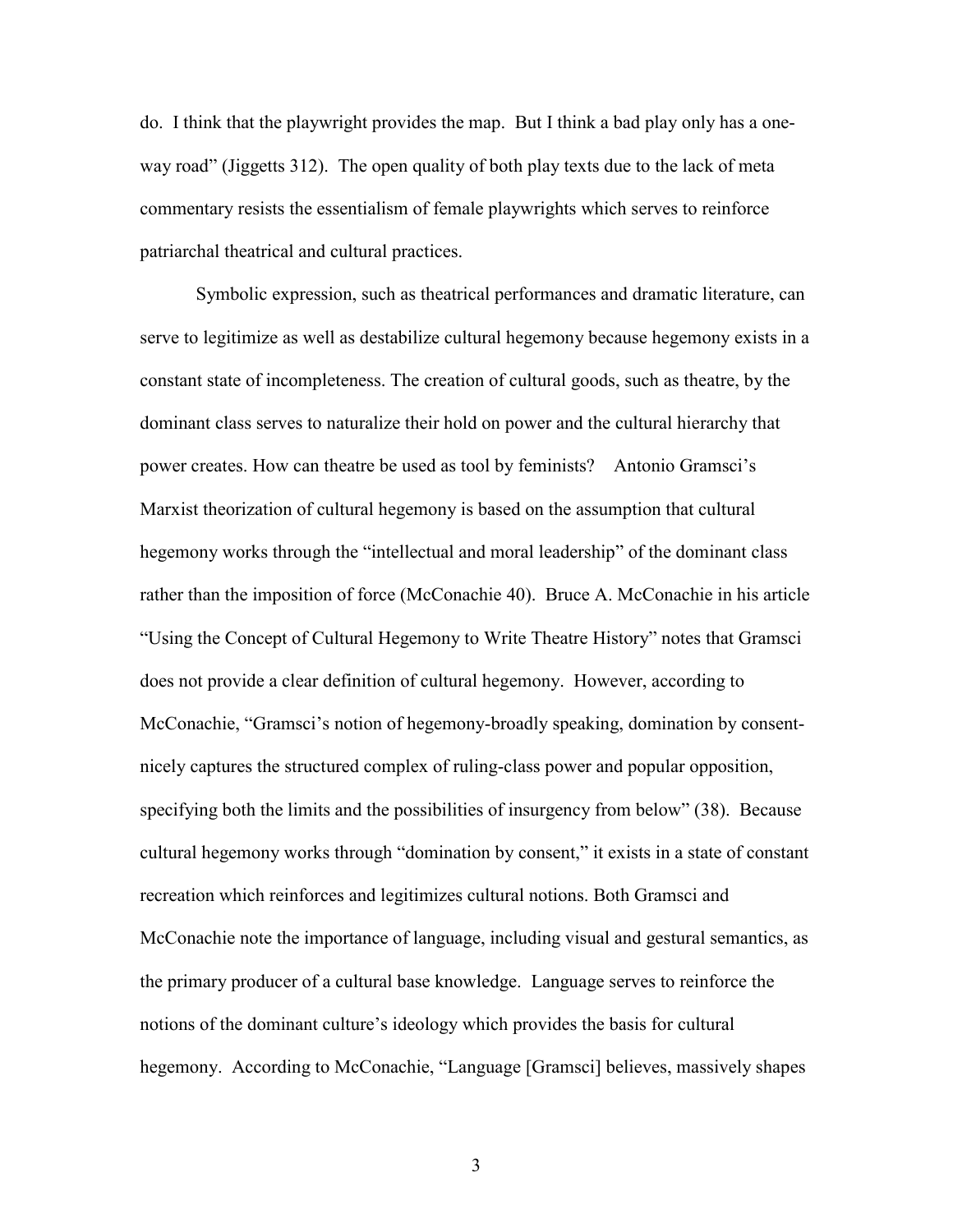a social group's ideology and culture, a term which [Gramsci] loosely defines as a 'way of feeling and seeing reality'" (41). This theorization of cultural hegemony as a product and producer of language and rhetoric provides the foundation of the semiotic study of theatrical language that can provide feminist theatre practitioners a strong foothold in their attempts to create "insurgency from below" (McConachie 38).

The materialist feminist strand of feminism lends itself to theatrical production and critique because it empowers the theatre as an agent of change through its connection to the material. The materialist feminist focus on gender as cultural creation and a product of a material moment can be transformed into an agent of change when coupled with Gramsci's theorization of cultural hegemony and the practice of creating cultural goods. In "The Feminist Spectator as Critic," Jill Dolan succinctly explains the major precepts of feminism. According to Dolan, "Feminism begins with a keen awareness of exclusion from male cultural, social, sexual, political, and intellectual discourse. It is a critique of prevailing *social conditions* that formulate women's position outside of dominant male discourse," (emphasis added) (3). The examination of "social conditions" I believe points a feminist theatre toward a materialist feminist discourse due to its focus on the historical material moment. Although there are many different feminisms with expressly different goals and understandings of woman's oppression "feminism" in the context of this essay will refer specifically to Western materialist feminist ideologies and practices. I privilege this feminist position due to its compatibility with the dramaturgy of Churchill and Parks as well as the theatrical theory of Brecht. In the introduction to An Introduction to Feminism and Theatre, Elaine Aston defines material feminism. According to Aston, "materialist feminism has now been widely adopted as the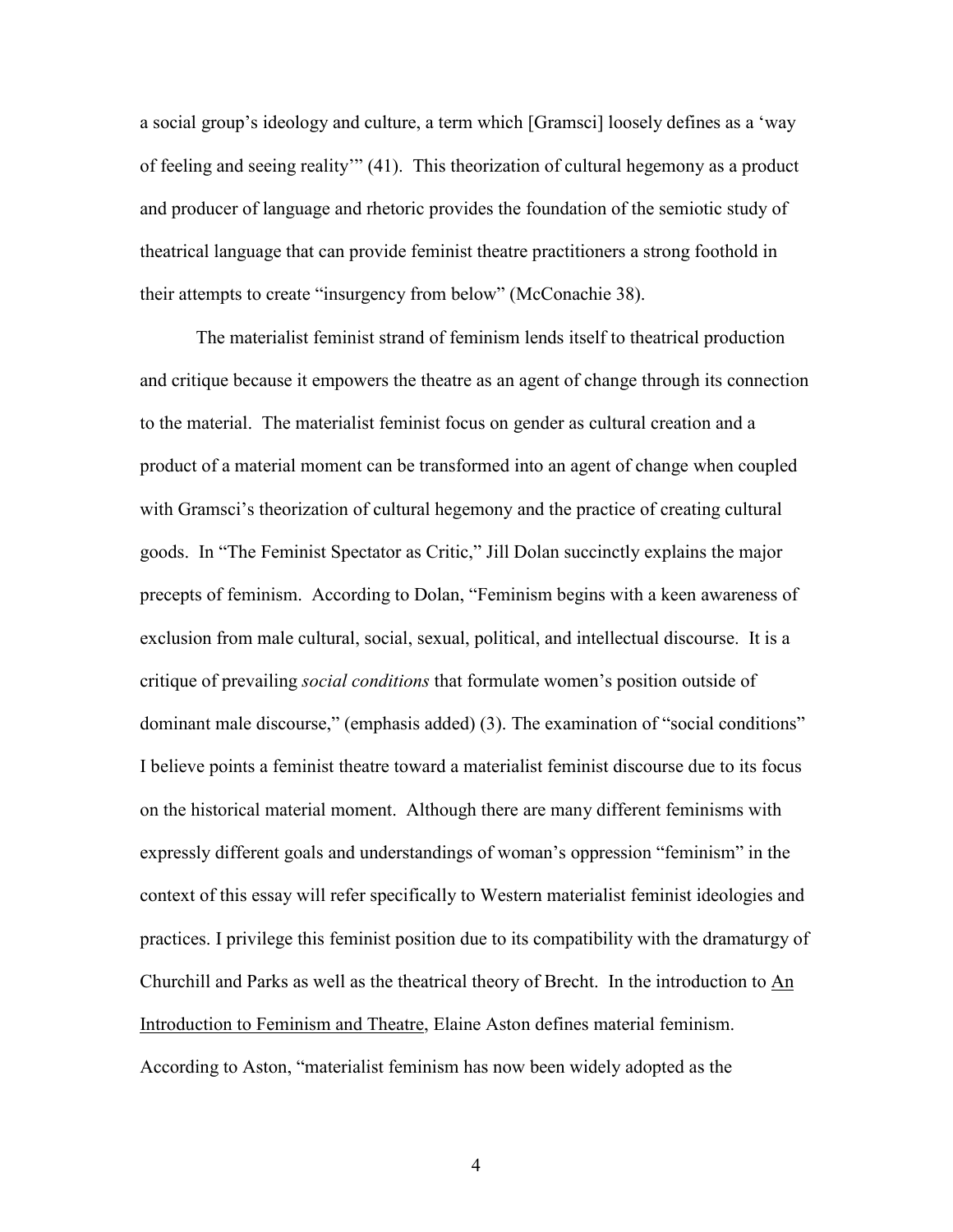nomenclature for the theoretical position which in the 1970s was labeled as Marxist or socialist feminism. This position critiques the historical and material conditions of class, race and gender oppression and demands the radical transformation of social structures" (9). The meta-narrative of theatre is a male-dominated discourse, therefore use of feminist materialist theories can create a radical transformation of cultural hegemony through the deconstruction of the social creation of "woman" as a class and category.

In order to attempt to define a feminist theatrical aesthetic the term has to be explained as a problematic. The term aesthetic also seems to impose problems for feminism. The Merriam-Webster dictionary defines the noun aesthetic as "a set of ideas or opinions about beauty or art." The set and unchangeable quality of the term aesthetic works counter to the self-reflexive and self-critiquing nature of a living feminism. The intellectual and removed quality of a defined aesthetic also works against a materialist feminist desire to create "radical transformation of social structures." As Laughlin and Schuler explain, "As feminists, we are hardly interested in championing a detached, supposedly objective contemplation of the ethereal realm of art or in perpetuating the essentially white, bourgeois, heterosexist, and patriarchal ideology represented by traditional aesthetics" (10). How then can a feminist theatre writer, critic, or audience member create a space for the creation of a feminist theatrical experience? As with all feminist activities, defining a feminist aesthetic runs the risk of providing essentialist models that can be then absorbed by the patriarchy, then used to reinforce the oppression of women and their exclusion from cultural productions. In the introduction to Theatre and Feminist Aesthetics, Karen Laughlin and Catherine Schuler provide a chronological look at the historical process of theorizing a feminist theatrical aesthetic. According to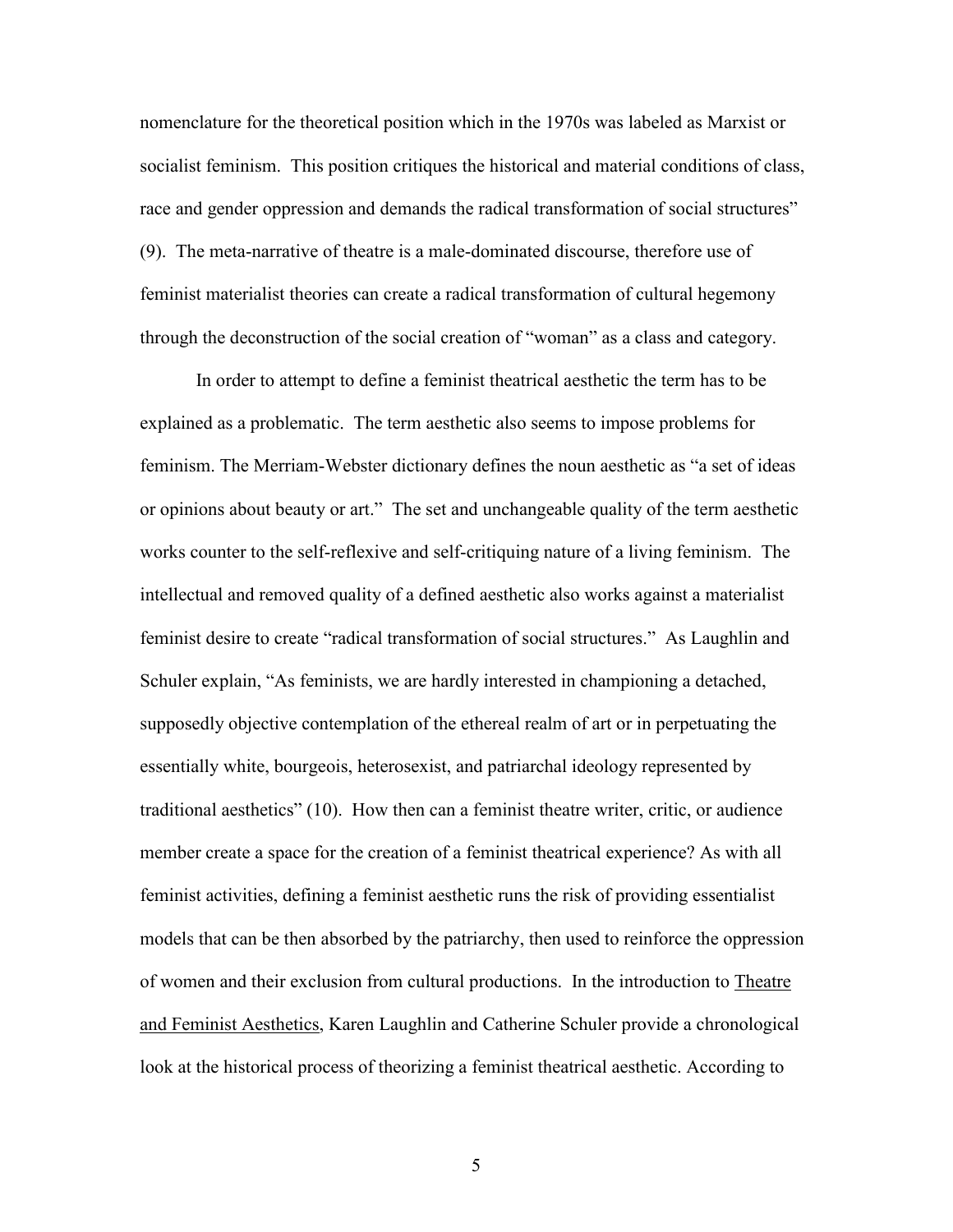Laughlin and Schuler, in the late 1970s and early 1980s Western feminist theorists studying the works of women writers were "seeking to describe a specific women's language that might help explain the uniqueness of women's art…it wasn't long, however, before such efforts came under fire from feminist critics for their presumed essentialism" (10).

I propose a feminist (un)aesthetic that resists essentialism and the prescriptive nature of an aesthetic system. In my study of Caryl Churchill's *Cloud Nine* and Suzan-Lori Parks's *Venus* I will read the scripts as dramatic literature that exemplifies the (un)aesthetic. By using semiotics, materialism, film theory, psychoanalysis and feminist theory to deconstruct the way "woman" is created and read as a sign in the theatrical context I will determine how theatrical form and feminine subjectivity can be used to serve feminist ends. In this reading I will look at the way the dramatic form of the play as text as well as the subject position created for its female protagonist provides a subversive deconstruction of hegemonic theatrical practices. By deconstructing these two literary devices I will present a feminist (un)aesthetic which will build on Laughlin and Schuler's definition of a feminist aesthetic, "based not on a 'feminine style' or the recuperation of a female tradition but on a radical critique of existing modes of theatre and theatrical criticism" (11). The goal of this critique is not to create a prescriptive list of what should be used by feminist theatre practitioners but rather to suggest techniques that when used in harmony can create a theatrical interjection in the traditional illusionistic Western theatre canon. In the study of form and subjectivity I will blend the work of theatrical, film, and feminist theorists to deconstruct the way feminist theatre creates meaning within its unique sign system. In borrowing from the disciplines of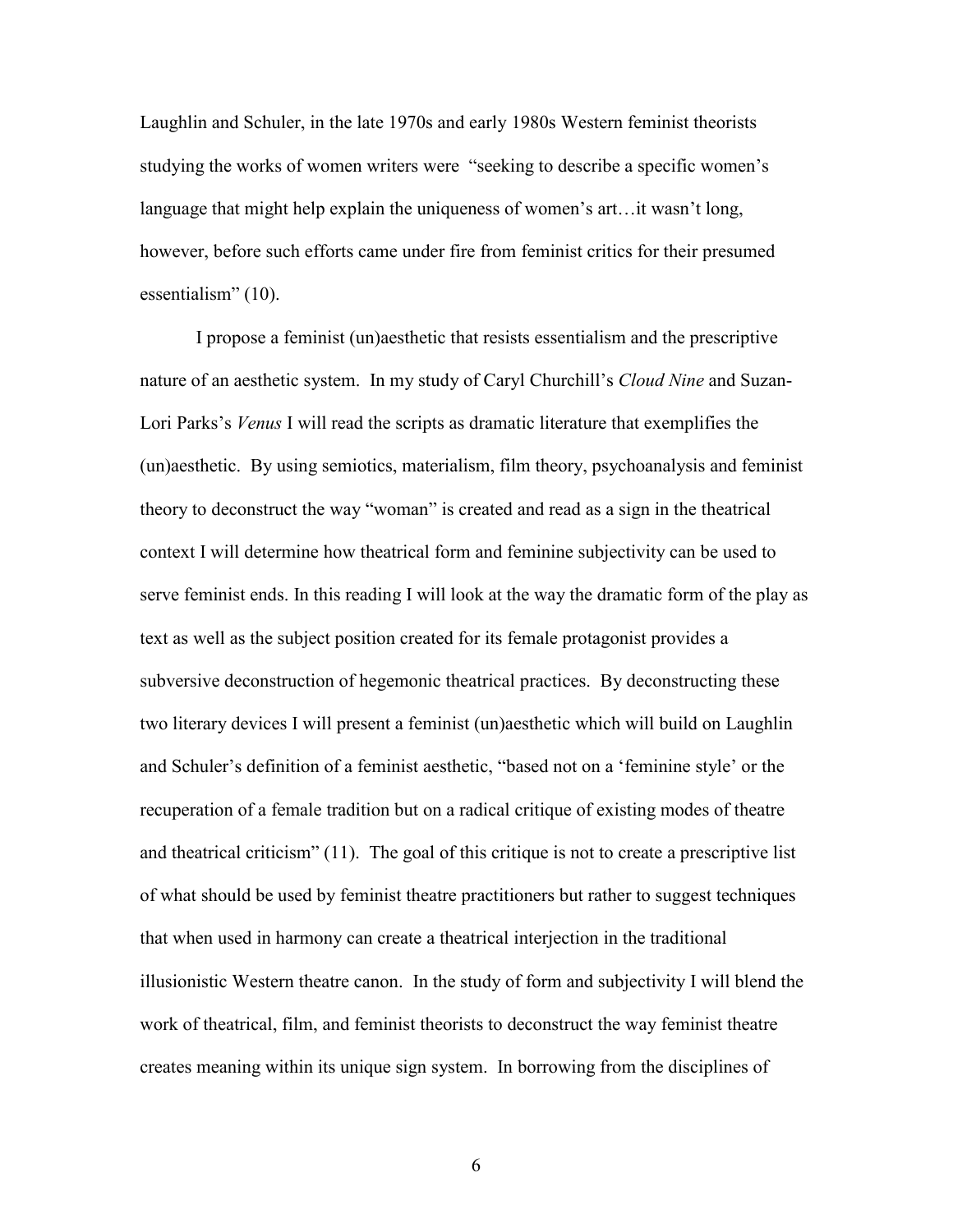literary and film studies I am in keeping with the tradition of feminist theatre theory. As Elaine Austin notes, "As theatre studies was a late developer and the impact of feminism came much later than in other studies, feminist critical theory in theatre began by 'borrowing' from feminist projects in related disciplines," (5).

The theatrical form of realism does not allow for the presentation of a refusing (un)subject. Therefore, the (un)aesthetic rejects the signification system to theatrical realism. Theatrical feminist theorist Elin Diamond finds the historical development of the theatrical form of realism to be problematic for feminist theatre practitioners and theorists. Her deconstruction of the historical moment in which Realism began to become the dominant theatrical form supports this claim. According to Diamond the advancement of Ibsenite realism is ideologically bound to Freud and Breuer's Studies on Hysteria, which creates a gendered etiology of hysteria. In Unmaking Mimesis Diamond claims, "In deciphering the hysteric's enigma realism celebrates positivist inquiry, thus buttressing its claim for 'truth of life'" (94). According to Diamond, the spread of Ibsenite realism and Studies on Hysteria are the cultural products of the same material moment of and therefore continually reinforce and reinscribe the values and hegemony of the end of the nineteenth century.

Diamond makes connections between the two entities in "Realism's Hysteria:" "What I am pointing to is a discursive formation whose fields of enunciation are the new science of psychoanalysis and the new 'sex-problem play,' both at the end of the nineteenth century, both targeting 'the women with a past'" (4). McConachie's theorization of the connection between cultural hegemony and the theatre fortifies Diamond's claim. When the material moment of the end of the nineteenth century is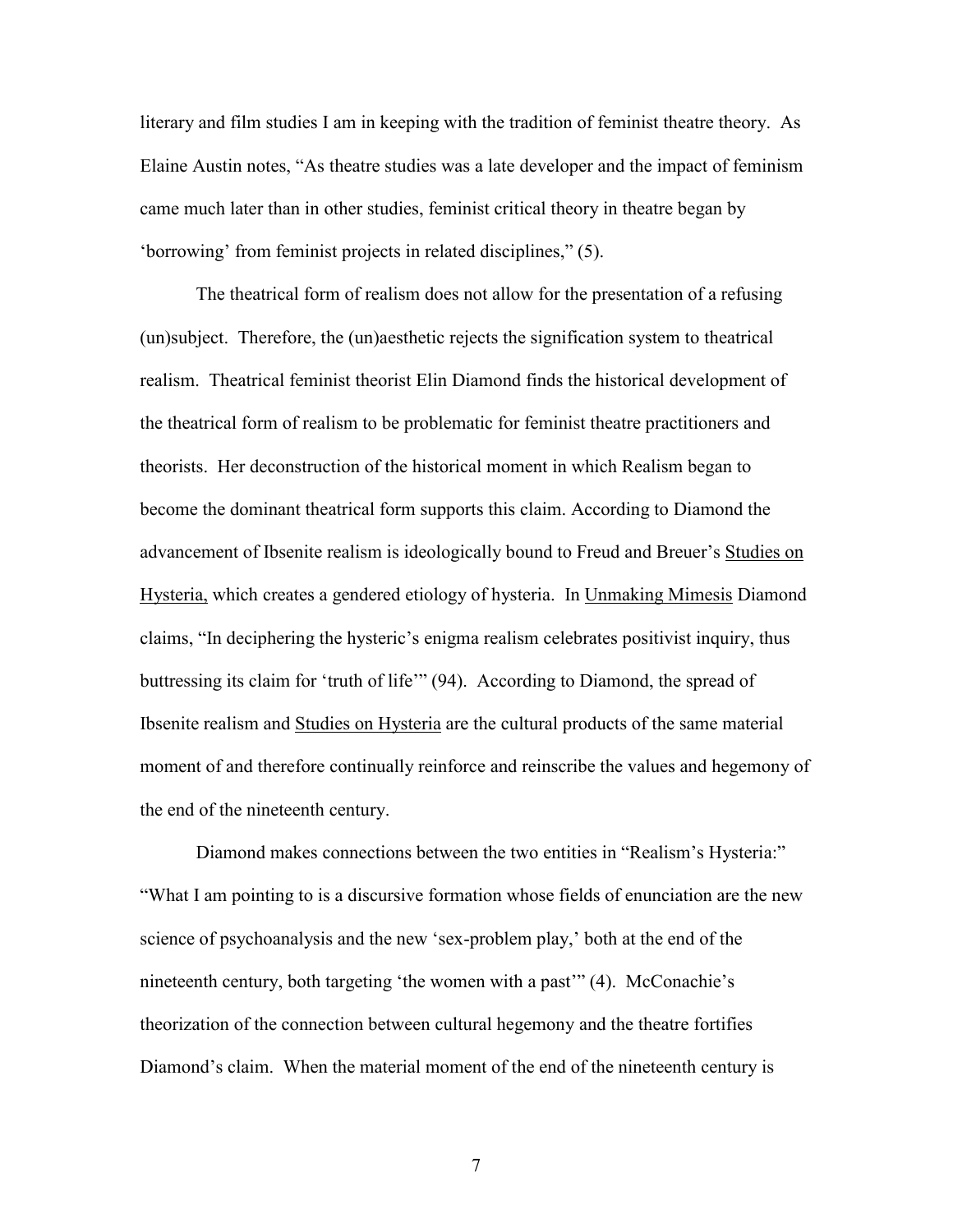further considered it becomes clear that both Ibsenite realism and Studies on Hysteria developed as means by which the dominant order of the nineteenth century stabilized and reinforced its ideology in the face of societal forces that had the potential to disrupt the gender division ideology which served their own interests. Diamond concludes that "Ibsenite realism guarantees its legitimacy by endowing the fallen woman of popular melodrama with the symptoms and etiology of the hysteria…in effect hysteria provides stage realism with one of its richest and, ideologically, most satisfying plots" (4).

The canonized illusionistic realism of Western theatre creates woman as a sign due to its form which serves to mystify its structures. Elin Diamond calls for a complete rejection of the traditional theatrical forms of realism not only due to its hysterical formation but also for its ability to construct the natural present. In "Realism's Hysteria" Diamond continues to deconstruct the operations of theatrical realism by examining the formal elements of the genre that create the theatrical contract that creates the illusion that what the audience is being presented with is reality. According to Diamond, "With the box-set and picture frame stage…realism could carve out a *natural present*; the walls of the family drawing room and later the family living room, particularly the fourth wall, create the only space for breathing what Zola calls 'the free air of reality'" (emphasis added) (4). The sense of reality that is created through the manipulation of the audience's view forces the audience to accept what it sees on stage as true. Therefore the theatrical presentation of realism reinforces the arrangement of the world of the play, which is constructed to be a perfect representation of the "natural present." This serves to reinscribe the patriarchy of the natural present. The rejection of the arrangement of realism which utilizes the fourth wall and proscenium staging which, "reinforce the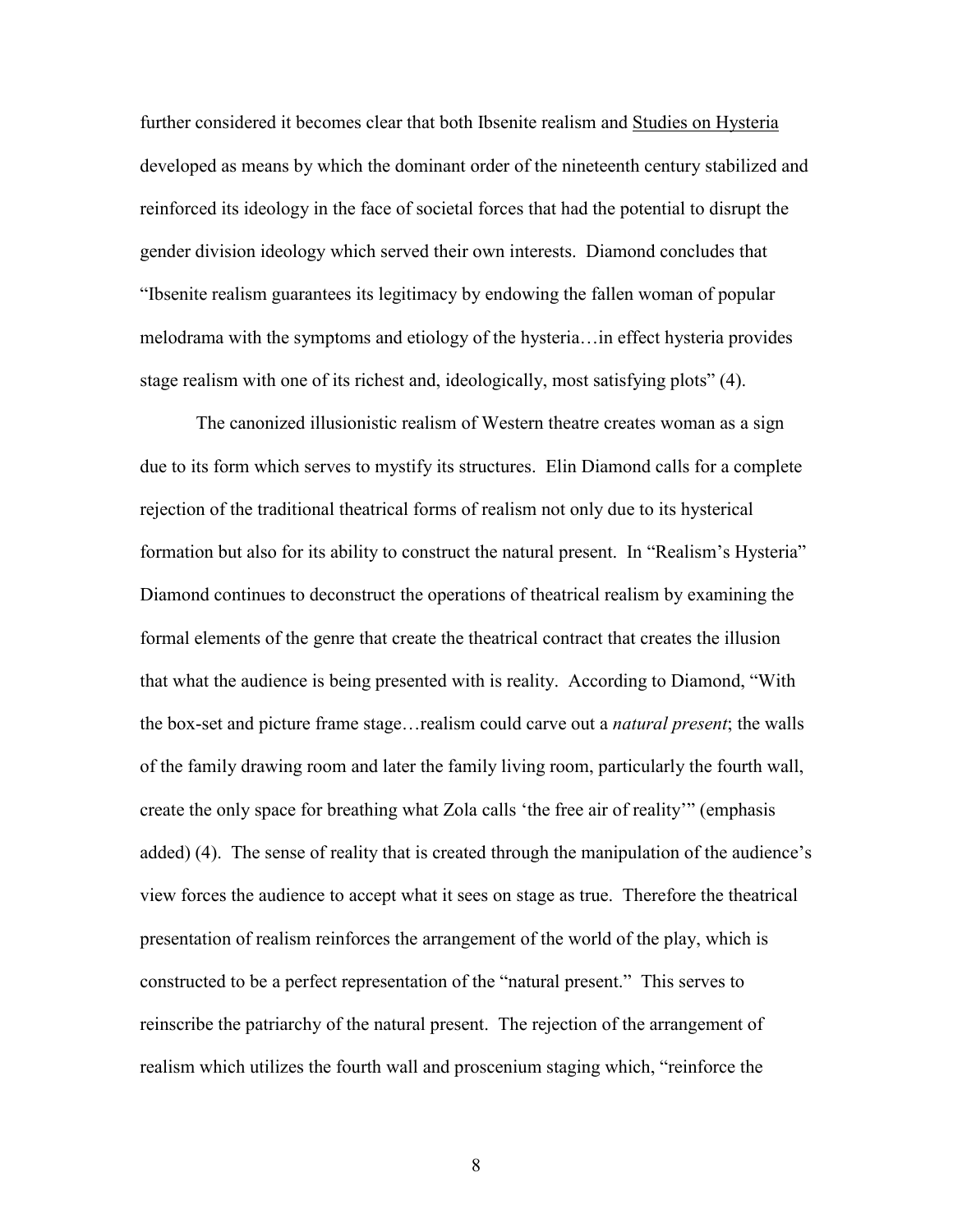pleasures of perspectival space, in which each object has a has a measured and appropriate position within the whole-a 'whole' produced by a 'single immobile eye [I],' positioned to see/know the relations between, and meaning of the objects in view," is the first step to using a feminist (un)aesthetic (5). In, Visual Pleasure and Narrative Cinema Laura Mulvey further deconstructs the effects of the "immobile eye [I]" of realism for feminist ends.

Realism promotes a gendered process of subject creation in which "women" are constructed as a sign. Laura Mulvey uses psychoanalysis to explain the way women in film are constructed as signification of meaning by the structured view of the narrative cinema and stage realism. Like the proscenium arch and the box set of stage realism, the use of the camera in narrative cinema produces an "immobile eye [I] which structures the meaning of objects within its view." In Visual Pleasure in the Narrative Cinema, Mulvey combines the psychoanalytic theoretical tradition of Freud and Lacan with a semiotic analysis of the films of Alfred Hitchcock. Mulvey goes on to note the way the dynamics of realism are connected to desire. According to Mulvey, "Conditions of screening and narrative conventions give the spectator an illusion of looking in on a private world. Among other things, the position of the spectators in the cinema is blatantly one of repression of their exhibitionism and projection of repressed desire onto the performer" (61). While a audience watches a film or theatrical performance, it occupies an active role in the creation of the meaning of the representation that is presented for it. Mulvey's reading of the sign system of illusionistic narrative-based cinema through psychoanalytic theory is focused on the gendered desire of the audience's gaze.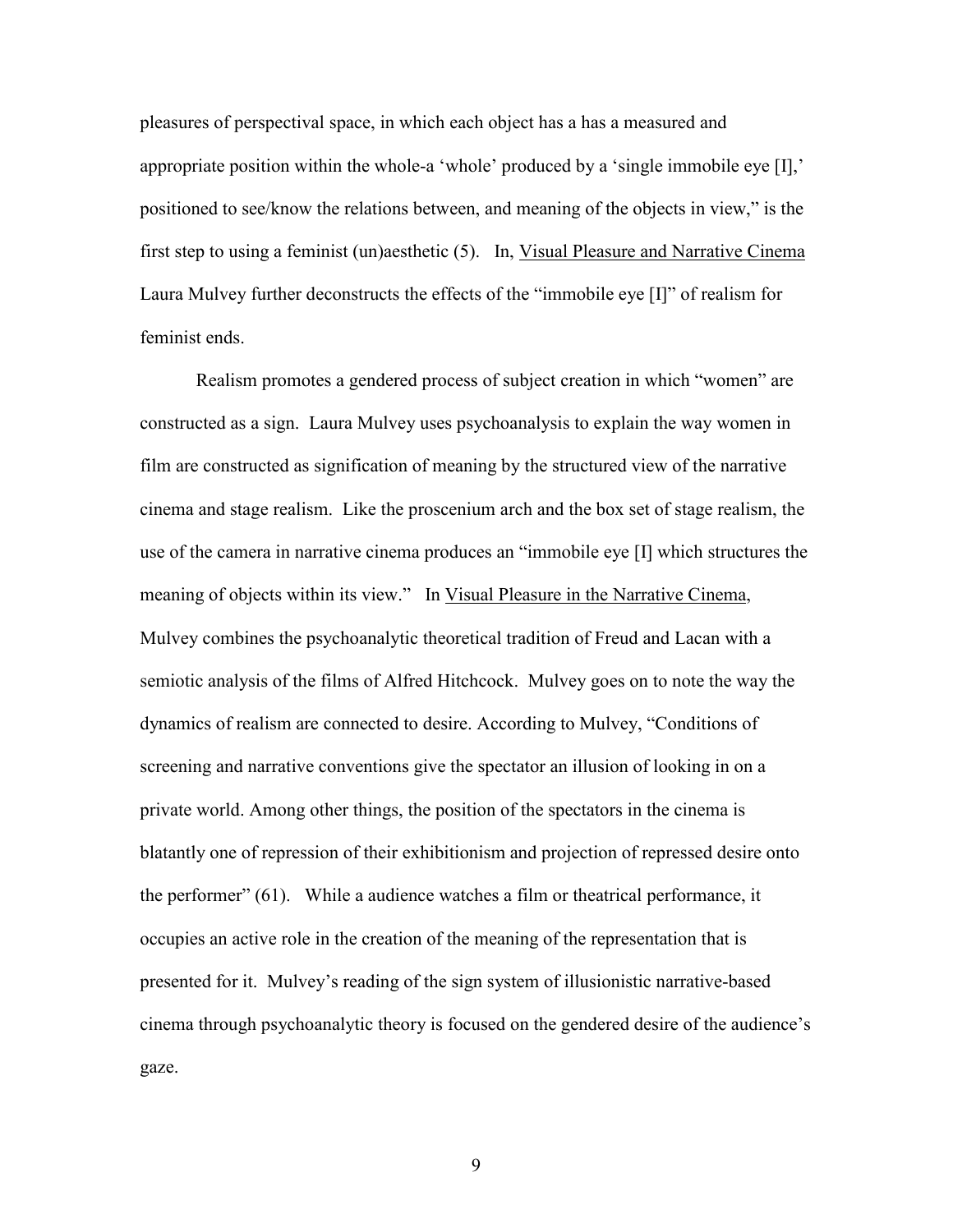The form of realism which is based on a climactic and linear plot structure restricts the way an audience reads "woman" into a passive and conquerable actor through the manipulation of the its gaze. Through her analysis Mulvey notes the ways in which the form of illusionistic narrative cinema creates meaning for the audience which affects the reading of "woman" as sign in the material culture at large. As Mulvey notes in Visual Pleasure and Narrative Cinema, "Woman as representation signifies castration, inducing voyeuristic or fetishistic mechanisms to circumvent her threat. None of these interacting layers are intrinsic to film, but it is only in film form that they can reach a perfect and beautiful contradiction, thanks to the possibility in the cinema of shifting the emphasis of the look," as previously noted stage realism also controls the look through framing devices and therefore her principles apply to the stage as well (67). This leads to increased recognition (and, therefore misrecognition, as Lacan notes) and identification with the characters that allow the performance to be read as real. Thus, performance itself becomes a sign of the dominant ideology, and the performers becomes signs of the repressed desires of the spectator. According to Mulvey, "In a world ordered by sexual imbalance, pleasure in looking has been split between active/male and passive/female. The determining male gaze projects its fantasy on the female figure which is styled accordingly" (62).

The formation of realism as a form as well as the devices used to present it serve to present the patriarchy of culture as the truth of reality. Therefore, the (un)aesthetic bulid on Mulvey's conceptualization of the nature of the gaze as always gendered and always male due to the structures of realism, even if the spectator is a woman, . It therefore comes as no surprise that even the female spectator's vision is forced through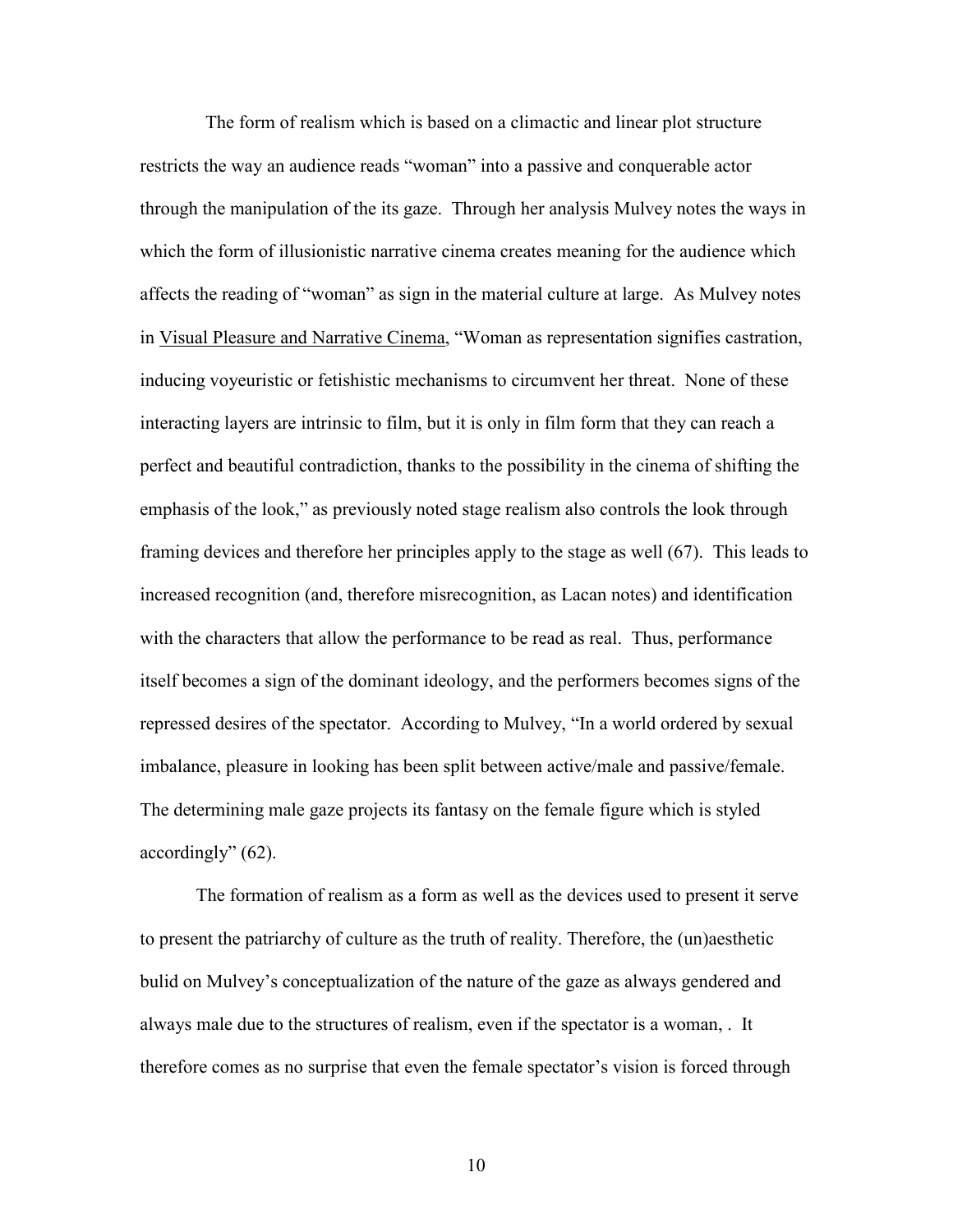the "immobile eye [I]" which causes the misrecognition of the sign "woman" to be her likeness. According to Ellen A. Kaplan in "Both Sides of the Camera," "the problem is that, as female, her desire has no power. The reversal of roles keeps the underlying structures of dominance and submission intact. The gaze is not essentially male but, "to own and activate the gaze given our language and the structure of unconsciousness, is to be in the 'masculine' position" (30). A feminist (un)aesthetic therefore seeks to deconstruct and destabilize the monolithic theatrical mode of realism. The gendered nature of the gaze creates an uneven and hierarchical representational economy. This economy insists on a single truth that must be believed by the audience. This single truth creates fixed meanings and values through its use of ideologically and interpretatively closed texts. Elin Diamond summarizes a need for a rejection of realism by feminists in Unmaking Mimesis, "Realism is more than an interpretation of reality passing as reality; it produces 'reality' by positioning its spectator to recognize and verify *its* truths" (emphasis added) (4). Any alternative form could serve to counter the construction of the reality gaze, which forces its audience to look through the male gaze and a single unchanging ideological framework.

The fixity of the "immobile eye [I]" bars women and feminists from taking up its discourse. Feminism's ever changing self-reflexive nature stems directly from the way gender exists in a state of continuous becoming. As cultural values change, the cultural coding of gender shifts and this changes the way gender is presented by individuals as well as within the broader cultural context. In "Variations on Sex and Gender: Beauvoir, Wittig, Foucault," Judith Butler theorizes identity and gender as cultural constructions that form and reform in a state of constant process. Butler views gender as a project or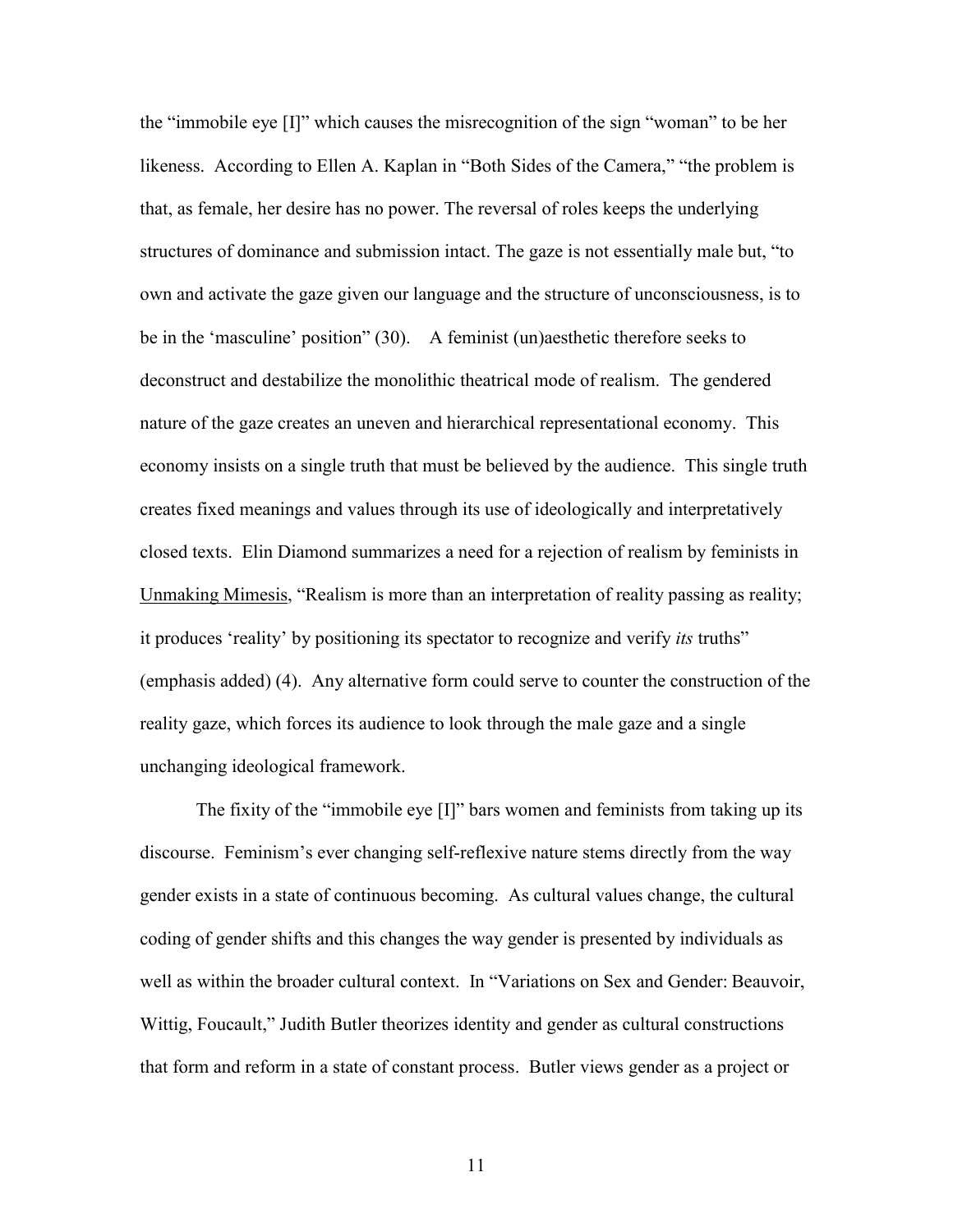never-ending process that is a function of a broader cultural system. As Rosalind C. Morris states in her article "All Made Up: Performance Theory and the New Anthropology of Sex and Gender," "Under the influence of Butler's rereading of Austin's speech act theory, the process by which difference and identity are constructed in and through the discourses of sexuality is referred to increasingly as gender performativity" (Morris, 569). Because gender identity is an evolutionary process, feminism itself is not a static conceptualization. Therefore, feminist concerns and goals cannot be met through a representational system that promotes an ultimate truth and static construction of meaning. On a semiotic level feminism cannot use the vocabulary of this theatrical form.

Feminist theatrical theorists and practitioners must construct a representational form and language which deconstructs the canonized theatrical language of realism. The feminist (un)aesthetic builds on feminist theories Luce Irigaray to further deconstruct patriarchal language. In "The Sex Which is Not One," Irigaray performs a radical rereading of Freud and Lacan and asserts that women's desires speaks a different language than that of men. According to Irigaray the labia and clitoris of a woman create a "two-ness" of desire which in inexpressible through the gendered language of desire and patriarchy. This "two-ness" which cannot be classified as one runs parallel to Butler's conceptualization of identity and extends it into the semiotic realm. According to Irigaray, "One would have to listen with another ear, as if hearing an 'other meaning' always in the process of weaving itself, of embracing itself with words, but also of getting rid of words in order not to become fixed or congealed by them," the representation of a feminine desire is resistant to becoming fixed (29). Irigaray's writing is demonstrative of the fluidity and circular language of women. The repetitious and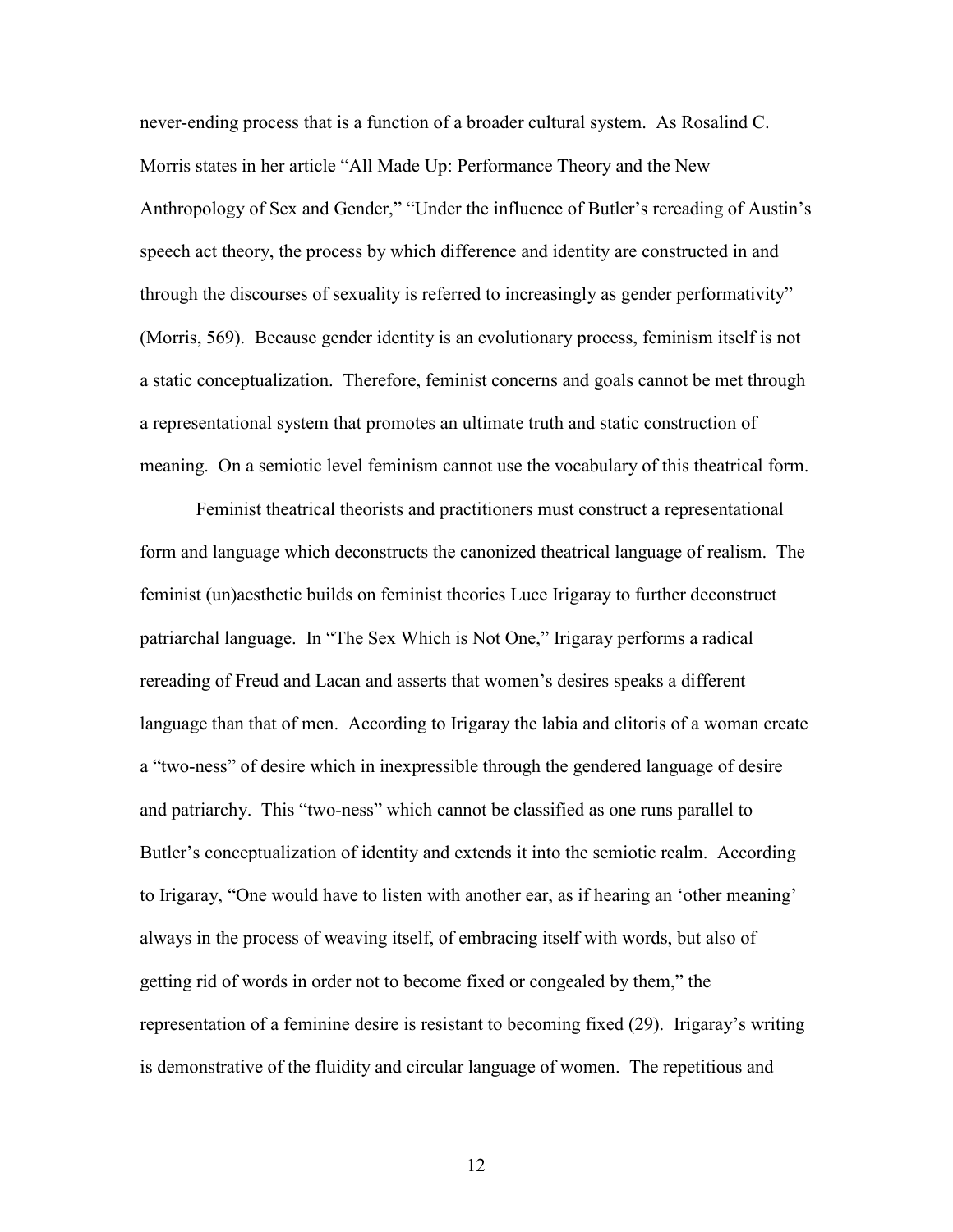revisionist wordplay of her writing express the "two-ness" of women and the performativity of gender. A feminist (un)aesthetic should express the same qualities while remaining an open and self-critiquing system that does not become "fixed or congealed" within systematic boundaries. The masculine desire is articulated through the form of illusionistic realism as noted by Mulvey and Diamond. Irigaray notes that the misreading of "women" and their desire stems from reading through the language of masculine desire, "whereas [feminine desire] really involves a different economy more than anything else, one that upsets the linearity of a project, undermines the goal-object of a desire, diffuses the polarization toward a single pleasure, disconcerts fidelity to a single discourse" (30). How can this different economy translate into the language of theatrical representations?

A drastic reformation of theatrical language is necessary to disrupt the active/subject passive/object formation that creates the gendered economy of traditional theatrical language. A simple reversal of the subject/object binary does not create the narrative space necessary for the (un)aesthetic. According to Mary Ann Doane in her article "Woman's Stake: Filming the Female Body," the illusionistic narrative cinema serves to reaffirm the ideology of patriarchy because "there are no images either for her or *of* her" (emphasis in original); this lack holds true for theatre as well (22). However, does the insertion of women into a subject position in theatrical texts and their audiences guarantee that their images will be, "for her or of her?" In her article "American Drama, Feminist Discourse and Dramatic Form: A Defense of Critical Pluralism," Patricia R. Schroeder argues against a one-dimensional approach to defining a feminist aesthetic via subjectivity. Schroder argues that "focusing exclusively on woman as dramatic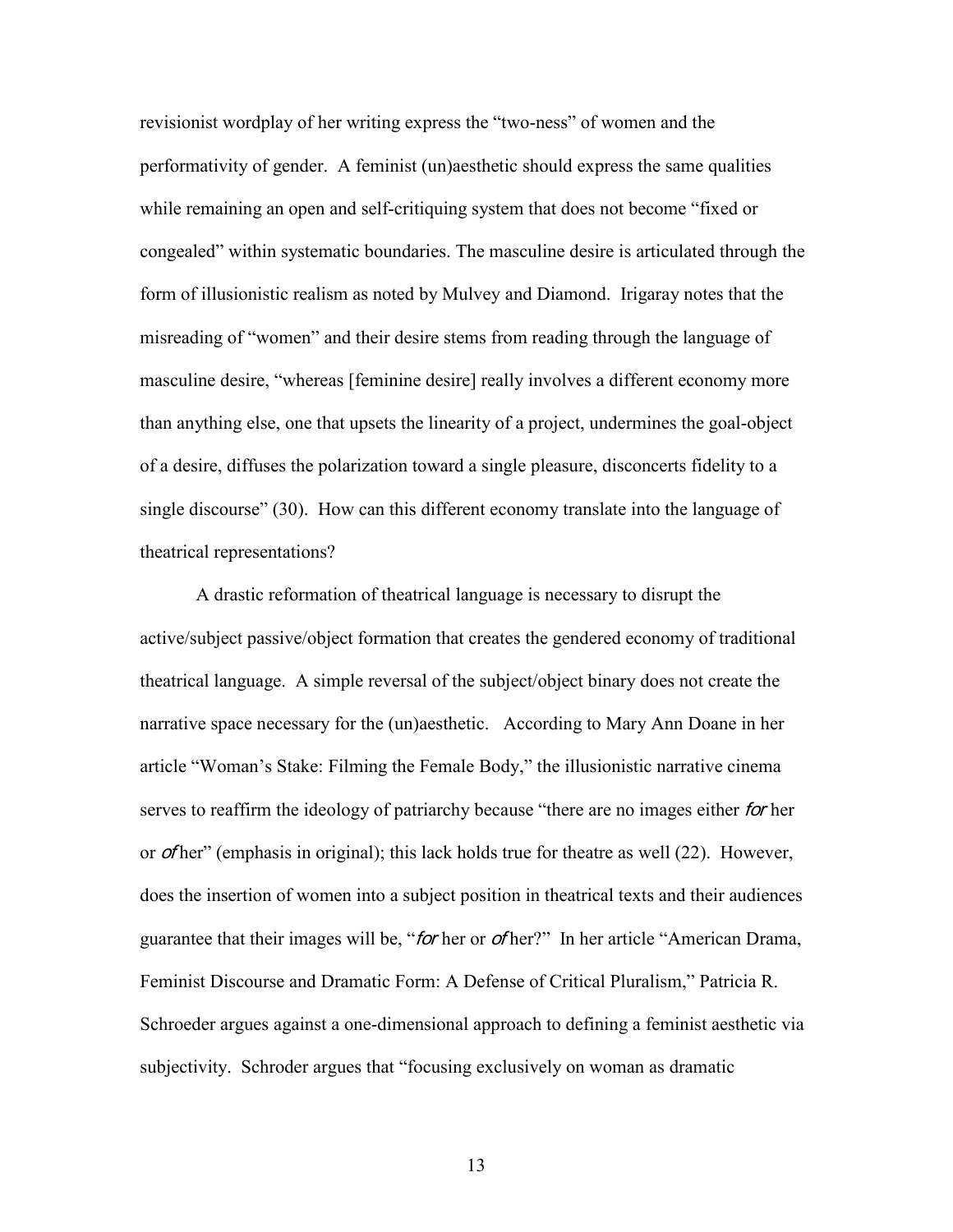protagonist oversimplifies the problem of defining feminist drama." To support this claim she deconstructs the text of Wendy Wasserstein's *The Heidi Chronicles* (1989). Heidi Holland is the subject of the piece and is described as a feminist art historian, "Yet the work is anti-feminist in a number of ways…Heidi herself is primarily a passive observer of others' lives rather than a dynamic shaper of her own" (69). Why does Wasserstein's dramaturgy fail to fulfill the goals of a feminist theatrical (un)aesthetic? The use of Heidi as a protagonist remains a cosmetic change because it does nothing to deconstruct or disrupt the gendered way that she is created as subject. Schroeder notes the traditional passivity of Heidi despite her insertion into the role of subject. Although *The Heidi Chronicles* reached critical acclaim and a canonized status in volumes of "feminist" plays, "underneath the surface the play remains (as Moria Hodgson describes it) 'harmless …perfect for Broadway since there is nothing in it to offend or deeply shake up the house'" (Schroeder 69). In order to explain and circumvent the theatrical shortcomings of *The Heidi Chronicles* the feminist (un)aesthetic looks to feminist theorists such as Spivak, de Lauretis and Halberstam for guidance in deconstructing subjectivity.

The feminist (un)aesthetic cannot succeed in creating "the radical transformation of social structures" called for by material feminists while searching for ways to grant women traditional subject roles in the theatre and thus the larger cultural context (Aston 9). In her article, "Can The Subaltern Speak?", Gayatri Spivak explores the ways in which subjectivity is denied to members of identity categories that are othered and oppressed within systems of hierarchical power (like the sign system of theatrical realism). In Spivak's theorization of the subaltern the category of woman becomes a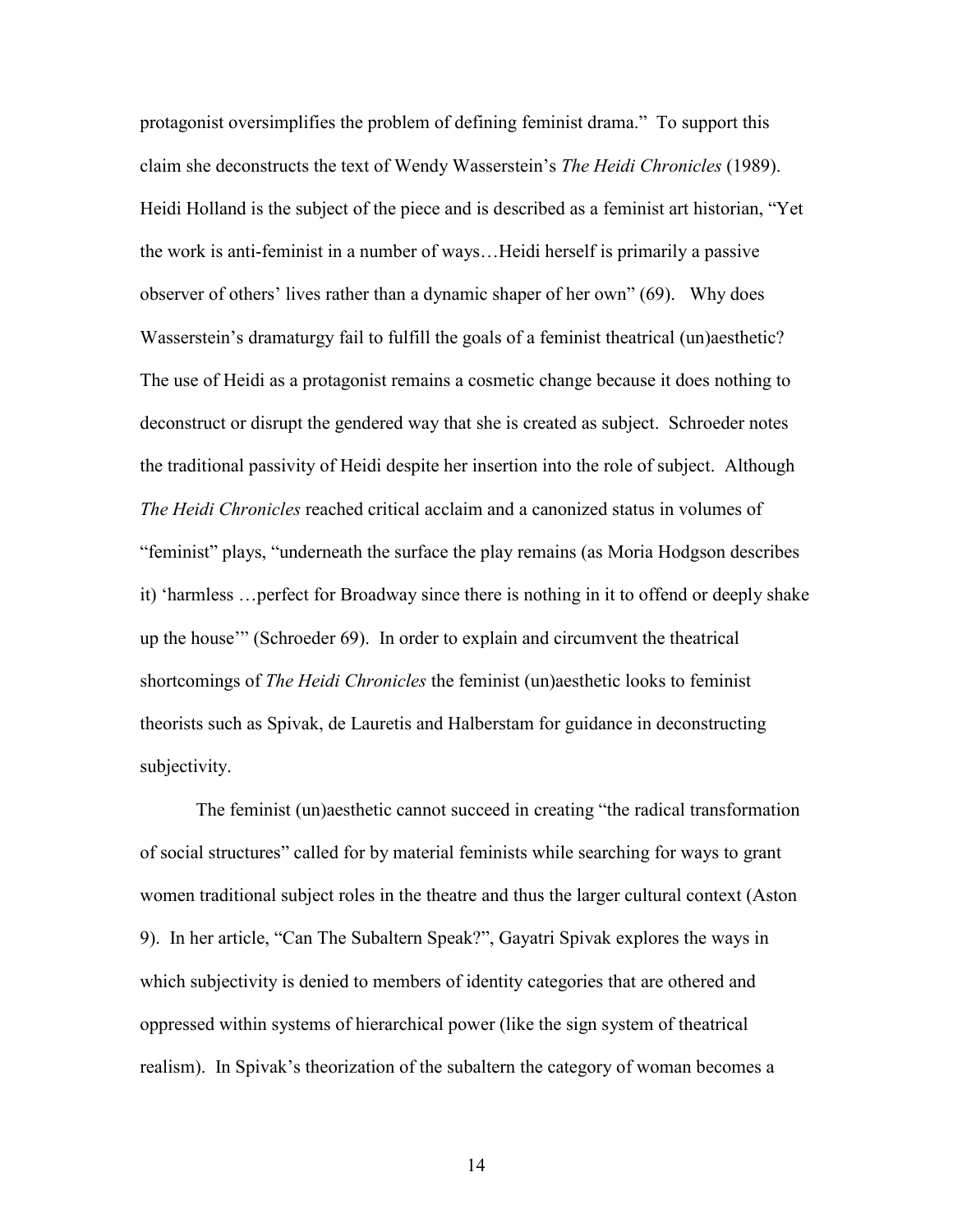political position rather than an identity. The formation of woman as a political position corresponds to the materialist feminist focus on women as a class that is formulated by the cultural conditions (such as her representation within theatrical language). Spivak is doubtful that it is possible for The Subaltern to speak or to represent herself in ways that are not recreating and reinforcing the systems of domination and oppression. As Spivak notes, "There is no space from which the sexed subaltern can speak," within traditionally structured cultural discourse(103). The Irigarayian "two-ness" is mutually constitutive with the relation to power that is conceptualized by Spivak and applied to representation in film by Mulvey and in the theatre by Diamond. A successful feminist theatrical (un)aesthetic should follow Spivak's conclusion that "the subaltern cannot speak," and reject methods that seek to simply reverse the active/passive, subject/object theatrical language of realism (104). As Audre Lorde notes in Sister Outsider, "for the master's tools will never dismantle the master's house. They may allow us to temporarily beat him at his own game, but they will never enable us to bring about genuine change" (110). This sentiment is reinforced by the review of *The Heidi Chronicles*. What are the alternatives suggested by a feminist (un)aesthetic?

Rather than attempt to create the illusion of reality, feminist theatre practitioners align themselves with the tradition of formalism which foregrounds the performative nature of theatre. The realism of the mainstream cinema and theatre creates a sign system that seeks to hide its own artificiality. (Mulvey and Diamond explain how this process occurs as previously noted.) As John Berger notes in Ways of Seeing, "Mystification is the process of explaining away what might otherwise be present." Feminist formalism as a part of a larger (un)aesthetic can be used to prevent the explaining away of the gendered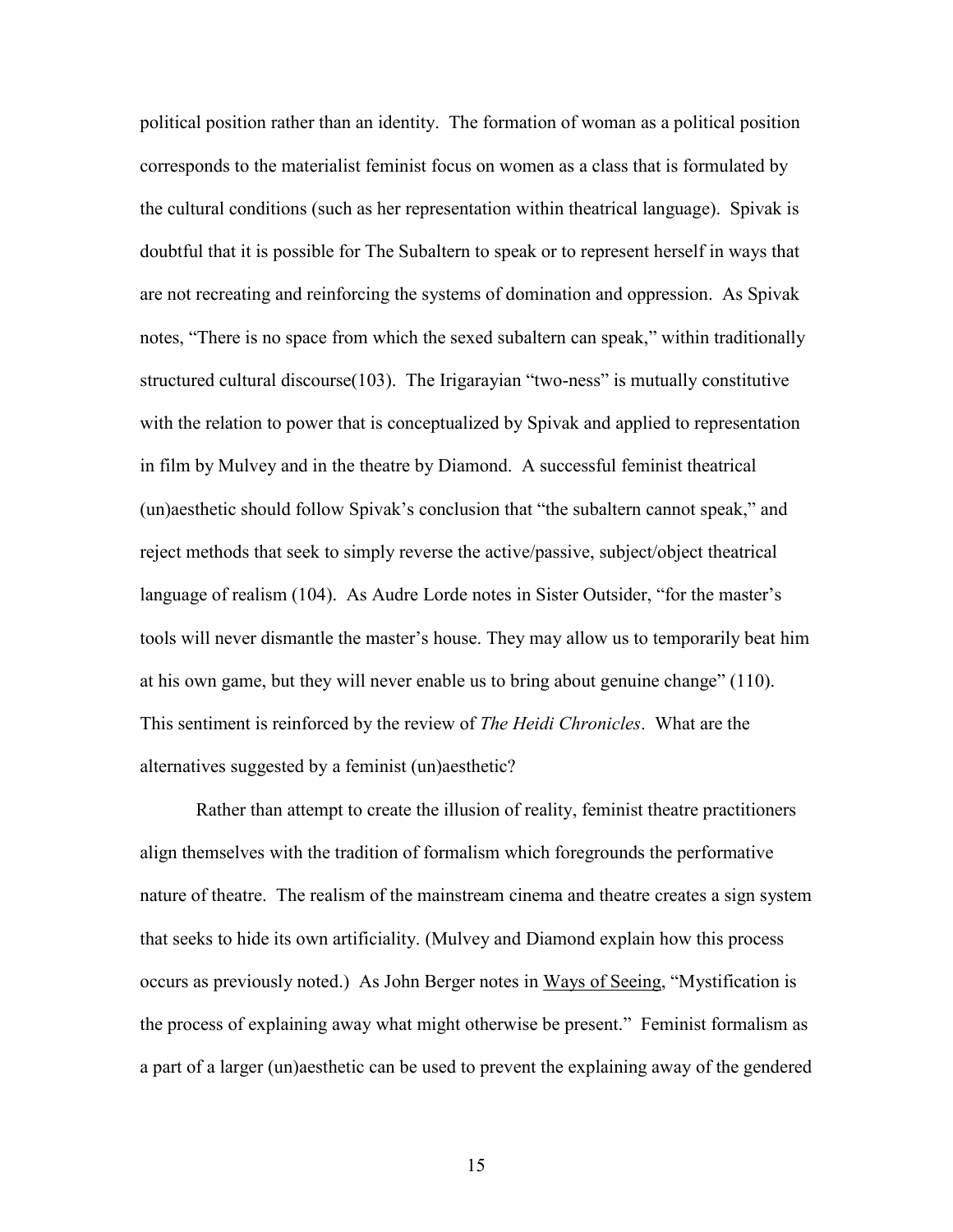nature of realistic subject formation (15). In "Aesthetic and Feminist Theory: Rethinking Women's Cinema," Teresa de Lauretis calls for the creation of a feminist de-aesthetic which can be used in the cinema and the theatre as "a political weapon, demonstrating the way the unconscious of patriarchal society has structured [representational] form" (57). In order to deconstruct and unsubscribe to the masculine "well-made play structure" de Lauretis turns to formalism. De Lauretis studies *Born in Flames*, a documentary-style film from 1983 by Lizzie Borden. The formalism used in the film through its "short burst" style of editing creates a narrative structure that rejects the economy of traditional realism. The narrative of the film or its "central story" is intentionally obscured by the filmmaker. There is not a clear progression of easily legible scenes due to the technical process of the film's construction. According to de Lauretis, this type of formalism deconstructs the ways in which traditional mis-en-scene narrative cinema creates meaning and confidently displays the inner workings of its own semiotic system.

The deconstruction of form also deconstructs the way the subject position is constructed within the narrative. The "short burst" style, described by de Lauretis' deaesthetic, can also be achieved in theatrical productions. In, "Feminist Theory of Theatre," Patti P. Gillespie notes that "Contemporary female playwrights often abandoned causually organized plots and psychologically driven characters in favor of plays described with words like *circular*, *modular*, *contiguous* or with images like *patchwork*, *quilted*, *web-like*, *montage*" (112). These descriptions of the work of contemporary female playwrights mirror the description of the feminine language of desire as described by Irigarary as "always in the process of weaving itself, of embracing itself with words," but is subjectivity affected (29)? When the audience is not allowed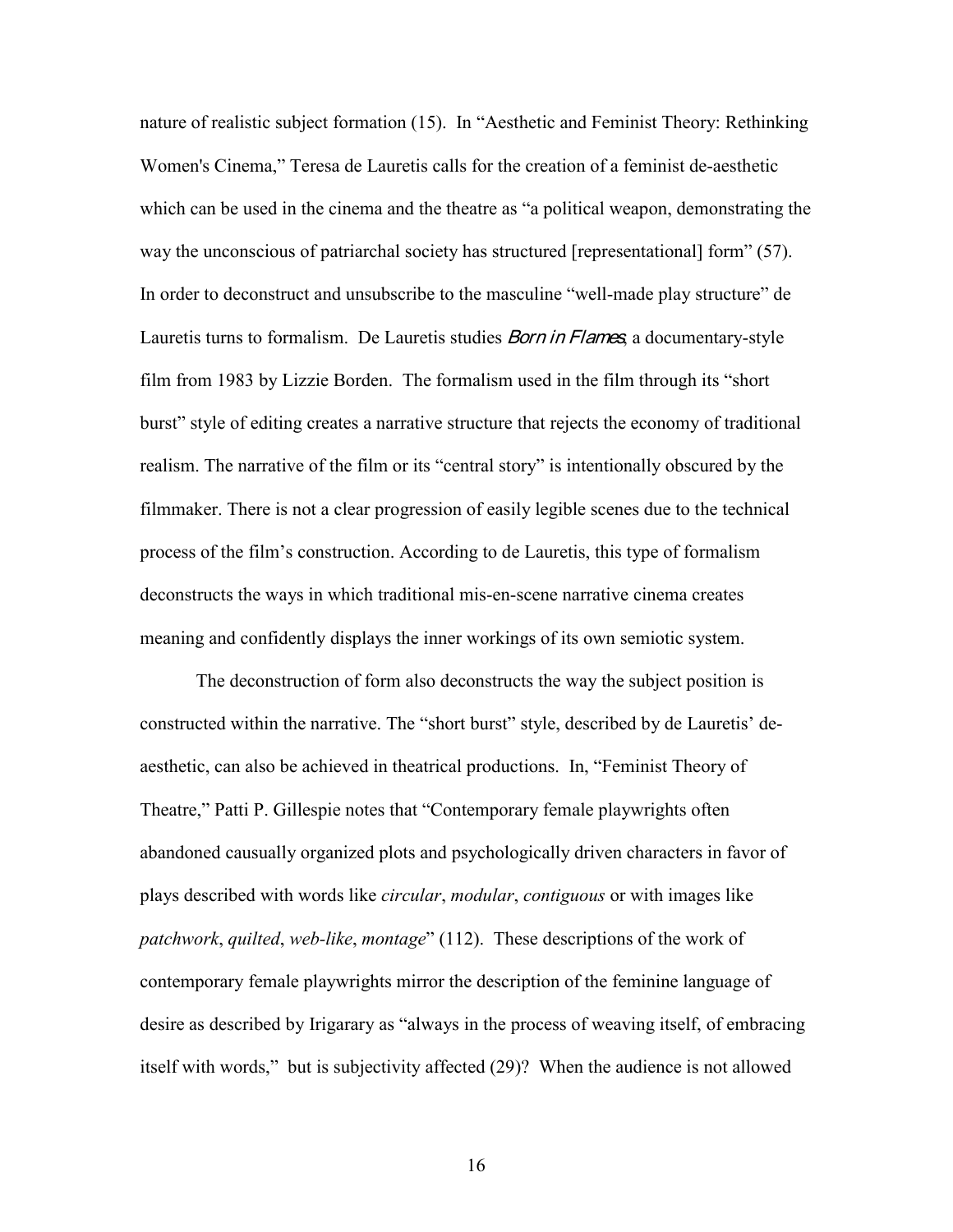the comfort of a traditional theatrical language they are more likely to think about the ways meaning is created by the performance. According to de Lauretis, *Born in Flames* is successful in presenting a female protagonist who is continually created "just as the film's narrative remains unresolved, fragmented and difficult to follow, heterogeneity and difference among women remain in our memory as the films narrative image, its working of representing, which cannot be collapsed into a fixed identity… nevertheless, to some, those images of women appear to be extraordinarily beautiful," which points back to the problem of subjectivity (174). Deconstructive formalism alone does not offer an alternative avenue for subject creation. A feminist (un)aesthetic then should encompass the formalism called for by de Lauretis and the affecting language of Irigarary while turning to other sources for strategies of subject creation.

The de-aesthetic proposed by de Lauretis entails a new way of creating meaning through a deconstructive formalism. However, formalism and deconstruction have little effect on the gendered meaning of aesthetic subjects. Although the quilted dramaturgy of non-linear plots demonstrates the "gender in process" theorization of Butler, it seems the subalterns are still being forced to speak. The de-subject of the de-aesthetic still relies on the mode of traditional subject/object formation as it reverses it. However, feminist theatre theorists and practitioners may find a more satisfying theorization of subjectivity in the work of Jack Halberstam. In his study of the work of performance artist Marina Abramovic, entitled "The Artist is Object," Jack Halberstam claims to have found such a feminine de-subject or as he calls it the "un-subject." Halberstam explores the theoretical line of shadow feminism as it applies to the representations of the artist in the work of Abramovic. According to Halberstam, "In this genre we find no 'feminist subjects' but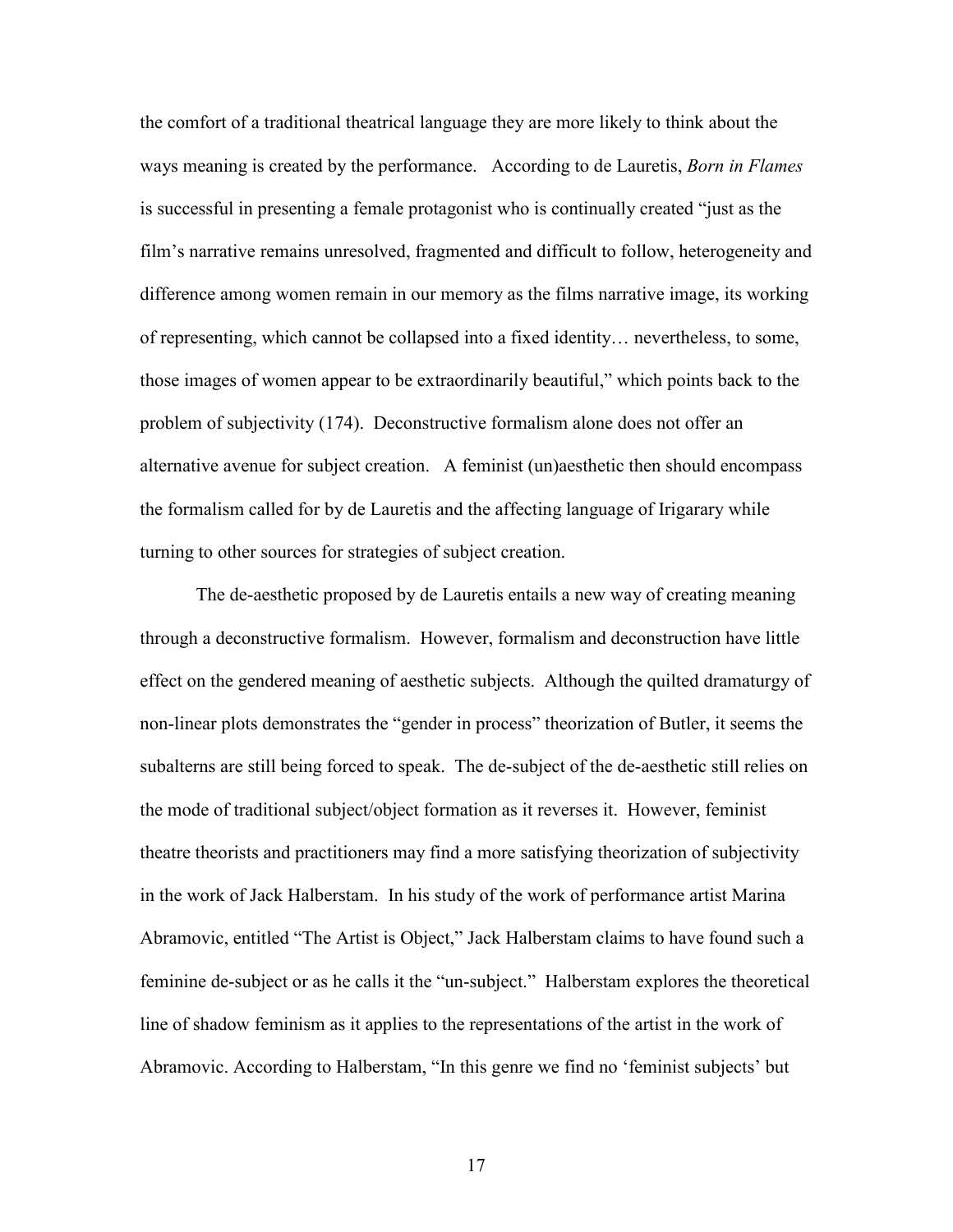only un-subjects who cannot speak, who refuse to speak; subjects who unravel, who refuse to cohere; subjects who refuse 'being'" (3). The difference between the un-subject of Abramovic's pieces explored in "The Artist is Present" and the "unresolved/fragmented/becoming" subject of Borden's *Born in Flames* may seem to be a matter of phrasing. However, phrasing and language create meaning, and in this case, the slight difference in language creates a very different goal in the representation of women. At the heart of Halberstam's theorization of the un-subject lies refusal.

This refusal can be co-opted by the feminist theatre, and when combined with formalism results in a theoretical (un)aesthetic. Halberstam's theorization of shadow feminism and the un-subject "stages a refusal to become woman and that locates this refusal deep in the heart of the masochistic pain/pleasure dynamic" (3). The use of formalist techniques in the theatre may help to present an un-subject, but it seems that the success of Abramovic as theorized by Halberstam is very dependent on the avant-garde language of performance art. Although performance art is sometimes thought of as an offshoot of theatre, the two forms operate within very different semiotic systems. In her book, Staging Femininities: Performance and Performativity, Geraldine Harris focuses primarily on feminist performance art and artists. Harris cites Bert O. States' explanation of the difference between the two mediums: "There is one huge respect in which performance as used in the term performance art signifies something different from its meaning under normative circumstances (say of the theatre)…performance art was, and to great degree still is, aimed at deconstructing the normal assumptions of traditional theatre" (30). One of the ways performance art deconstructs theatre is by using the body and movement as its predominant sign system rather than the spoken word and written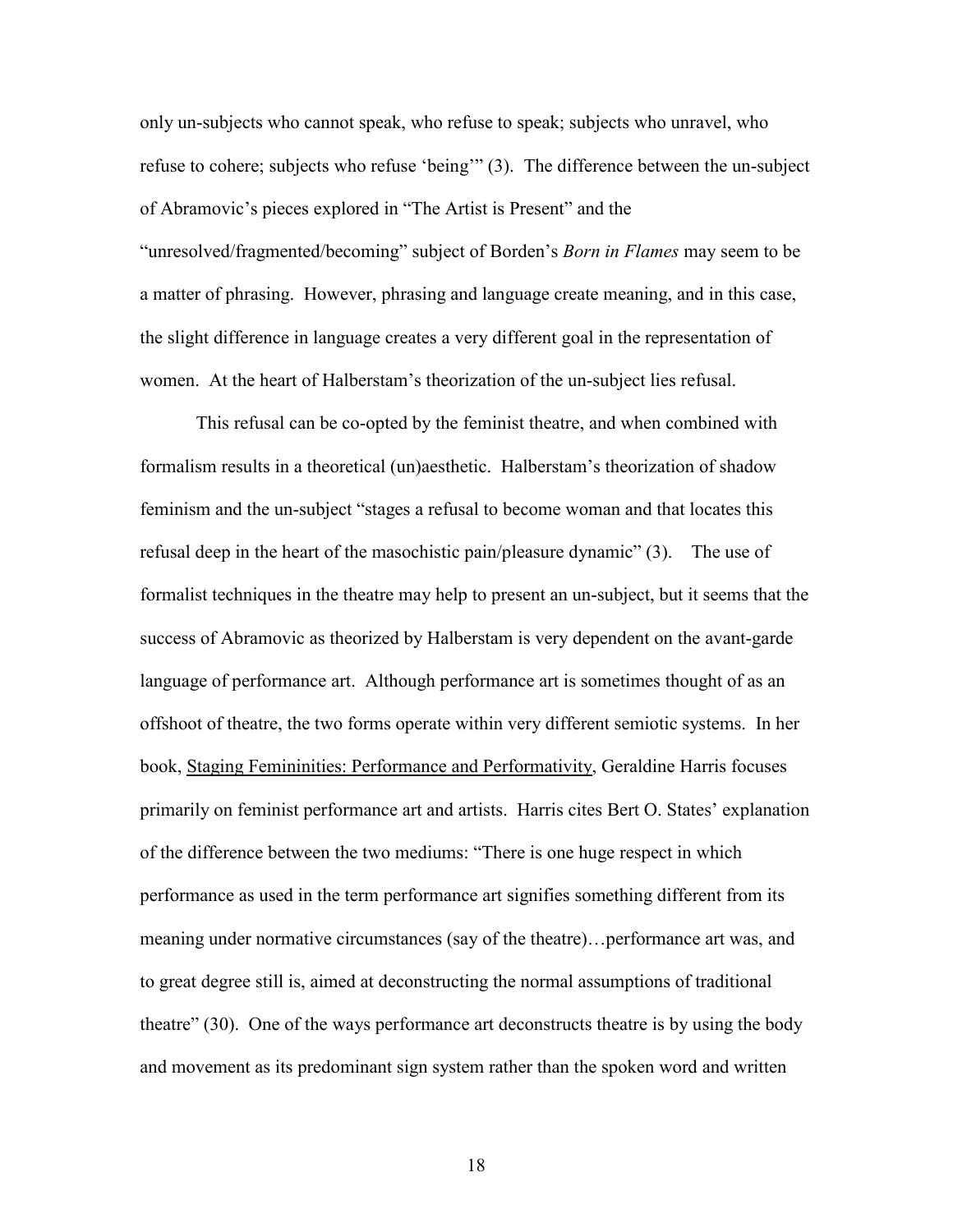text of theatre. Abramovic's piece "Nude with Skeleton" creates a representation of femininity through a female performer lying naked behind a skeleton. Although the performer occasionally makes eye contact with her audience, the type of connection does not create identification. Halberstam notes that this masochistic body-based language depends on "looking but not looking, seeing but not seeing, connecting but not connecting" (5). How can this intentionally self-conscious refusal be achieved in the textual-based theatre?

Feminist theatre artists can turn to Bertolt Brecht in order to create a performancebased sign system that combines the text-based language of theatre, the formalism of de Lauretis, and the modality of "connecting but not connecting" of Halberstam. Patricia Schroder notes the unlikely yet fruitful coupling of material feminism and the Epic Theatre of Bertolt Brecht in her article "American Drama, Feminist Discourse and Dramatic Form: A Defense of Critical Pluralism." According to Schroeder, "Materialist feminists have appropriated certain preexisting dramatic models which they see as empowering feminists to portray a female split subject. Of particular importance to their work is Bertolt Brecht" (75). The Epic Theatre of Brecht is commonly described as a socially conscious theatre that is more focused on creating an active thinking audience than the emotional audience seeking catharsis from traditional Aristotelian drama. In Oscar G. Brockett's History of the Theatre, he describes the Epic Theatre and the goals of Brechtian theory: "He wished to assign audiences an active role in the theatre by making them watch critically… consequently, he arrived at the concept of 'alienation' (verfremdungseffekt), or making stage events seem sufficiently strange that the spectator will ask questions about them" (469). The "a-effect," as it is commonly called, was used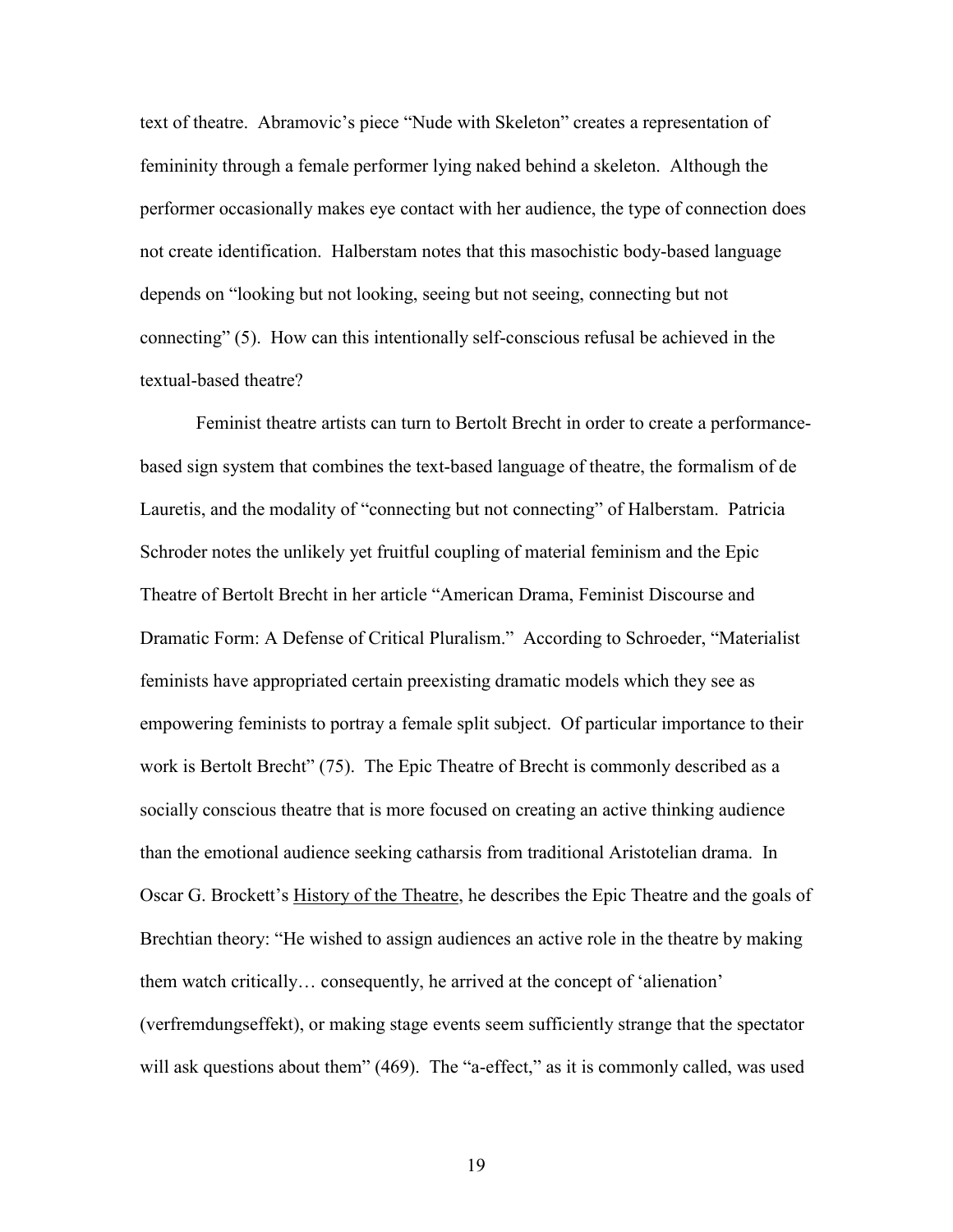by Brecht to address socioeconomic conditions in the outside world and like most Marxists he did not address gender division. However, feminist theatre theory often borrows from his canon of theatrical devices to create an alienation effect such as the historization and gestic image. When coupled with formalism, these can create a feminist (un)subject as presented through an (un)aesthetic.

The "a-effect" when applied to a feminist theatrical context presents many ways to create an (un)subject as well as a formalist theatrical contract. In Unmaking Mimesis Elin Diamond notes the way traditional Stanislavski-based acting technique serves to naturalize the characters of a theatrical piece. According to Diamond, in the traditional realistic Stanislavski method approach to acting, "the actor/signifier, laminated to her character/signified, strenuously seeks admission to the right class of referents…because it naturalizes the relation between character and actor, setting and world, realism works in concert with ideology" (4). Brechtian acting technique serves to demystify the relationship between actor and character. This technique can serve the feminist pursuit of the (un)subject position within textually based theatre. Brecht drew inspiration from China's highly stylized and symbolic acting style that was not influenced by Stanislavski's *System*. In "On Chinese Acting" Brecht explains how the Chinese performer achieves alienation: "the Chinese performer does not act 'as if,' in addition to the three walls around him, there was also a fourth wall. He makes it clear that he knows he is being looked at" (130). This prevents the mystification of Realism, by keeping the audience and actor engaged in active meaning creation on a conscious level. As Brecht explains, this allows the actor to openly manipulate the gaze of the audience, "As openly as acrobats the actors can choose those positions which show them off to best advantage"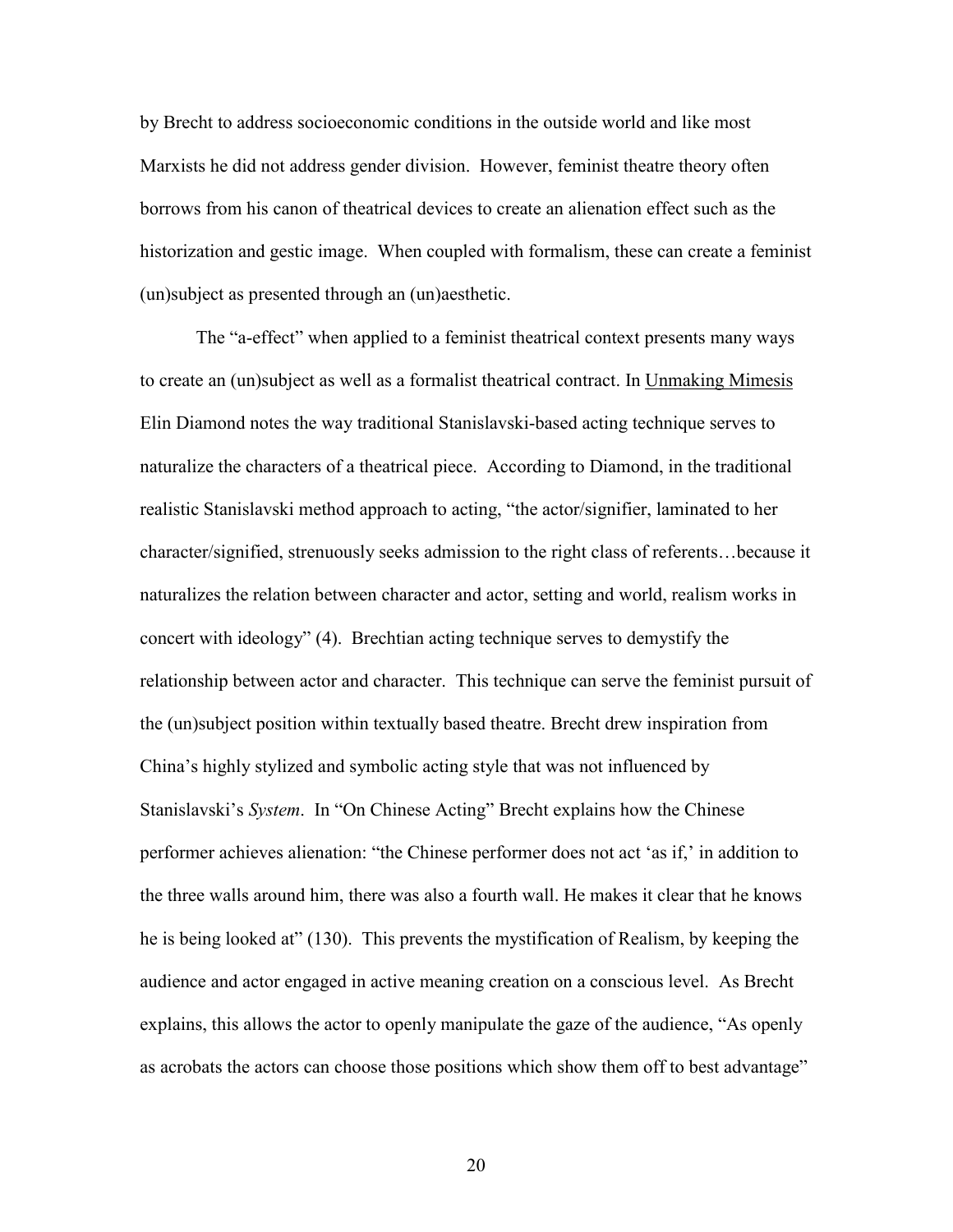(131). Within the (un)aesthetic an actor could use this technique to achieve the distance necessary to comment about their character in a style that is often referred to as the "not/but" style. By staging a dialogue of commentary about their character the actor asks the audience to do the same. From this distance a theatrical actor could achieve the subjectivity based on refusal theorized for performance art by Halbertsam, as expressed through the (un)subject.

Other Brechtian theatrical devices like cross-gender casting and historization can also serve to reinforce the theatricality of a performance and create "both new prescriptions of gender and new explanations of its implications" (Gillespie 111). The formalism of both of these devices brings the concept of "prescriptions" to the forefront of a feminist dramaturgy. The use of cross-gender casting makes clear the ways in which cultural and theatrical discourses write gender onto bodies. Rather than neutrally accepting the gender of a character the actor works to comment on it, which allows the audience to question its construction. As Elin Diamond notes in "(In)Visible Bodies in Churchill's Theatre," by using cross-gender casting, feminist theatre practitioners are able to create a dramaturgy where "there is no 'writing the body,' but rather a foregrounding of the apparatus that makes the writing possible" (191). Placement of the dramatic action in a time period removed from what Diamond calls the "natural present" of realism can also serve to disrupt the mystification of realism and contribute to the alienation affect. When approached with feminist alienation in mind historically situated plays can serve to make the archaic treatment of gender in the play's time period seem odd. However when coupled with other forms of the feminist (un)aesthetic such as the (un)subject and a "not/but" acting style, historization may serve more to make the past strangely familiar.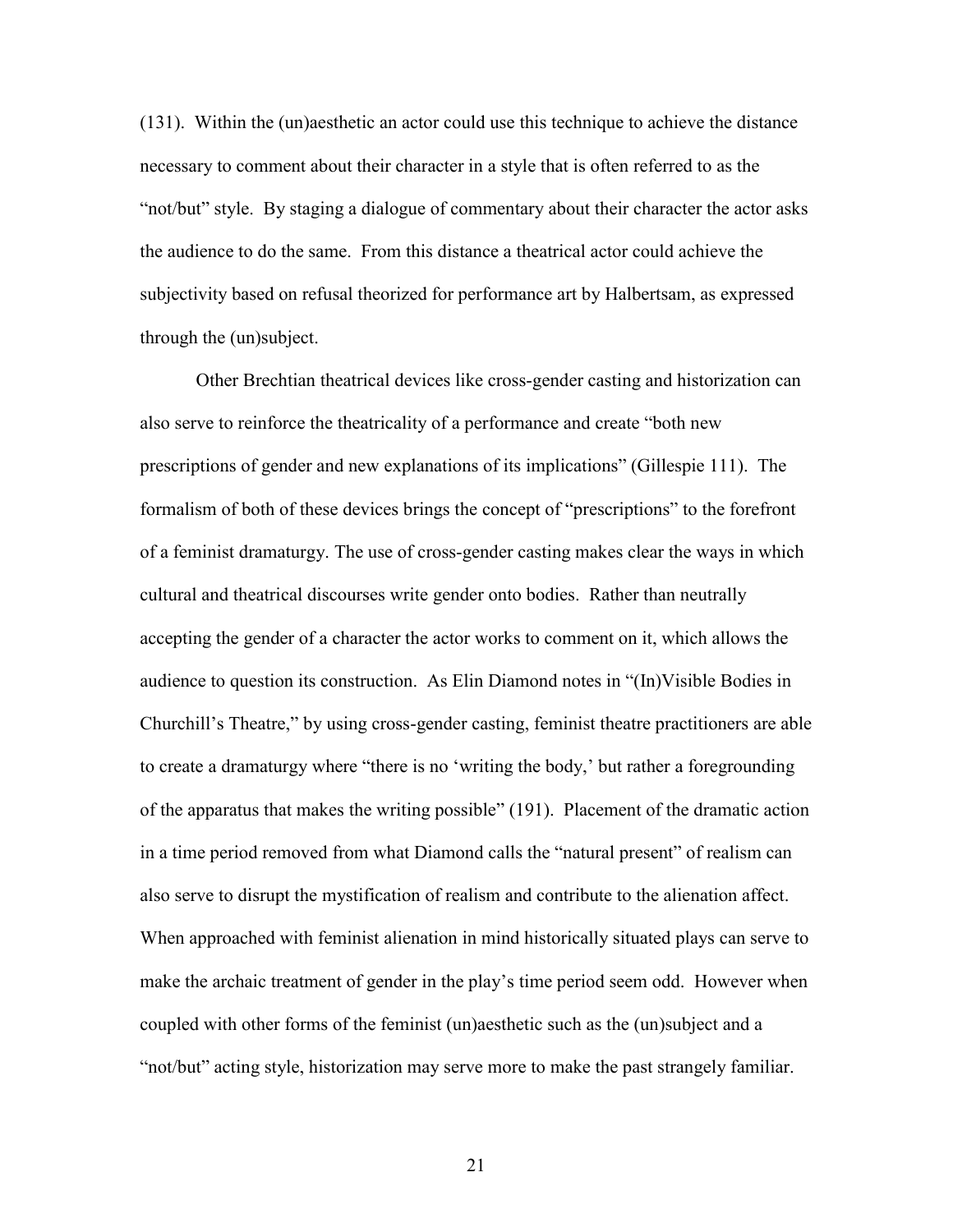By foregrounding the social construction of gender within the historical time period the alienating actor prevents audiences "from identifying emotionally with any single action or character, but are encouraged to make connections between a previous historical moment and their own" ((In) Visible 193). Cross-gender casting and historization can be used within the (un)aesthetic to disrupt traditional narrativity and create the space needed to present the (un)subject.

The gestic image of Brecht's Epic Theatre provides the culmination of the (un)aesthetics devices. In her article "Brecht and the Mothers of Epic Theatre," Iris Smith explains the power of gestus and the gestic image: "Gestus attempts to energize the spectator to continue the work of the text outside of the theatre. This program would seem tailor-made for feminists" (493). Gestus is only possible in performances and play texts that use many different elements of alienation. In order to create such a powerful images a play must utilize many of the elements of the (un)aesthetic such as, the (un)subject, non-realistic formalism, alienation and historization. In Unmaking Mimesis, Elin Diamond describes gestus as only achievable through a synthesis of theatrical devices. According to Diamond gestus is "a gesture, a word, an action, a tableau, by which separately or in a series the social attitudes encoded in the playtext become visible to the spectator" (52). The gestus is expressed through a gestic image which is a highly complex and contradictory moment. In Brecht on Theatre the complexity of such a moment is stressed. Brecht warns that all elements must be expressed fully; "[Gestus] cannot be rendered in a single word and the actor must take care that in giving his image the necessary emphasis he does not lose anything, but emphasizes the entire complex" (198). When a gestic image is successful it transcends the playtext and extends the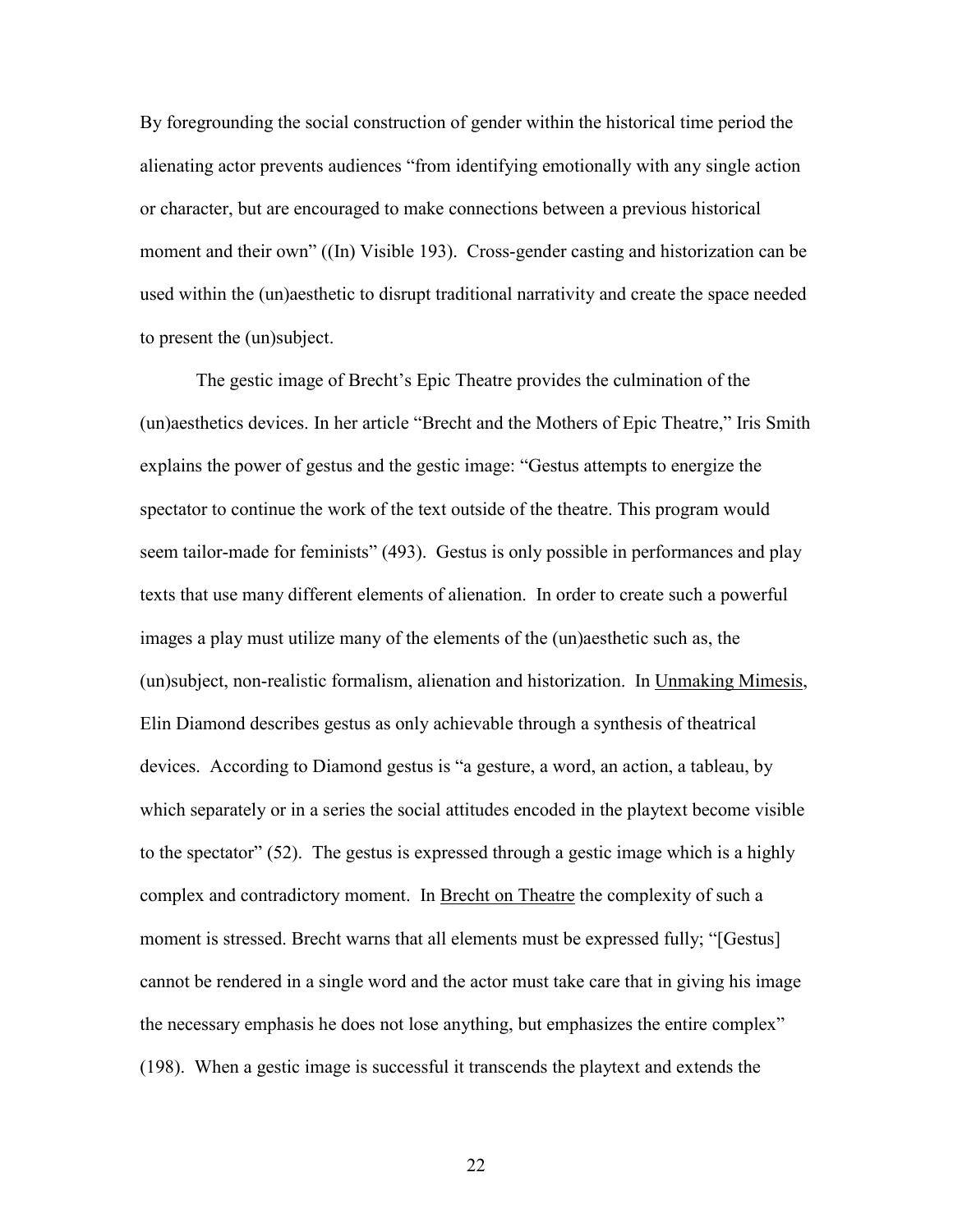commentary of the play into the historical moment of the performance. It can be thought of as an image that summarizes the social and political forces surrounding a play's characters, its spectators, and its performance. This synthesizing technique when used within the feminist (un)aesthetic can ensure the feminist concerns of a piece of theatre do not stop at the stage house door. Elin Diamond notes, "If we read feminist concerns back into this discussion, the gestus signifies a moment of theoretical insight into the sexgender complexities not only in the play's 'fable' but in the culture which the play, at the moment of reception, is dialogically reflecting and shaping" (53).

The Epic Theatre of Bertolt Brecht provides a set of staging techniques that can be used by theatre artists to perform the theoretical discourse of feminism. However, without the theoretical knowledge of Spivak, Irigarary, and Halberstam, the techniques of Brecht will not serve to further feminist goals. By combining theoretical knowledge offered by feminism with the theatrical theory of Schroeder, Gillespie, Diamond, and Brecht, I propose a feminist (un)aesthetic. However, as theory and theatre continue to advance the (un)aesthetic will continue to critique itself, grow and change. The following critique of Caryl Churchill's *Cloud Nine* and Suzan-Lori Parks' *Venus* will demonstrate the fluidity of the (un)aesthetic. Every element discussed above will not appear in both plays; however, the playwright's concern for the material connects to the material-feminist concerns and goals of the (un)aesthetic. I will argue that both playwrights use elements of the (un)aesthetic to feminist ends and create a dramaturgy that implicate the audience and compels their carrying of the message into a larger cultural context. Both Churchill and Parks create a feminist dramaturgy that informs the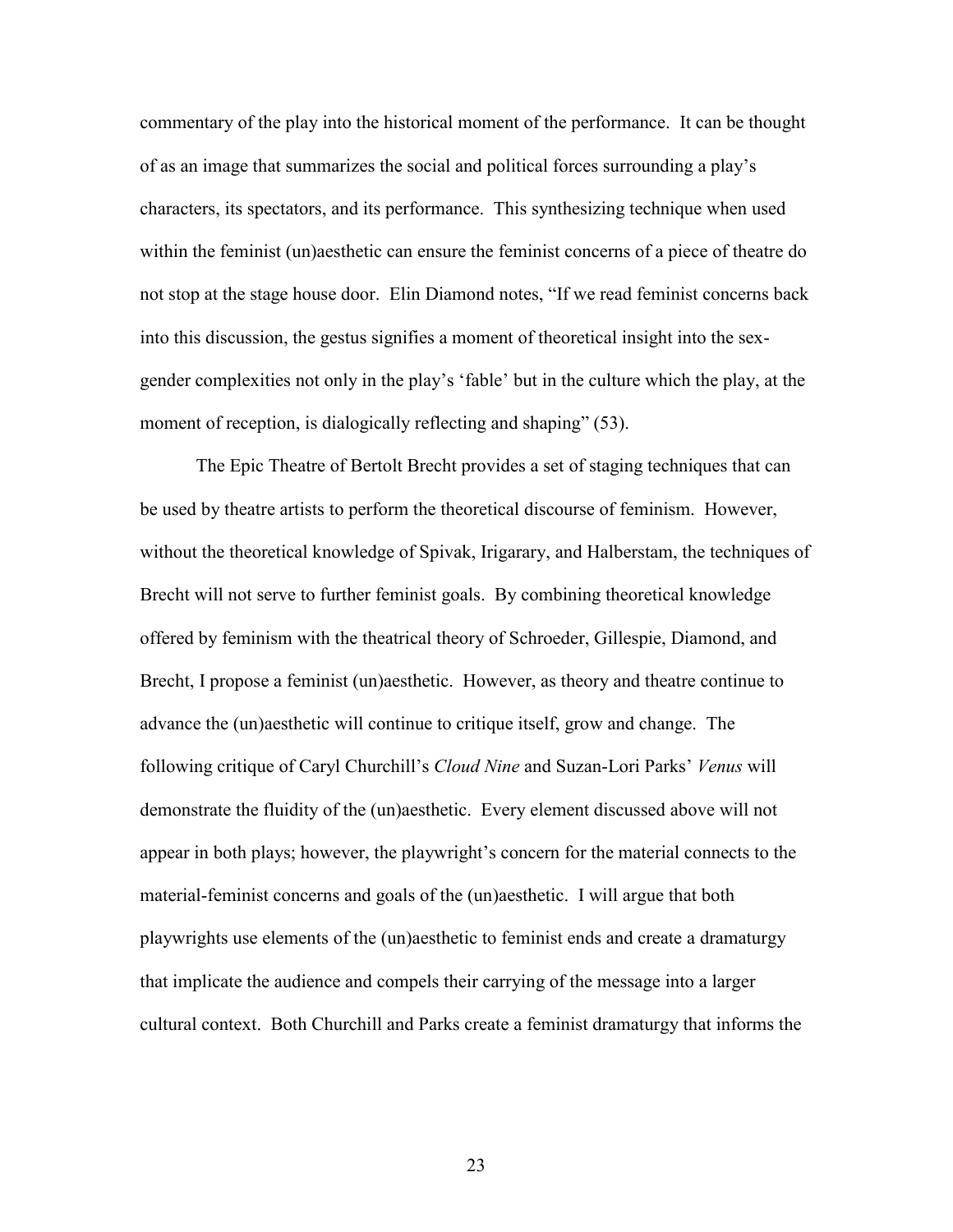theatrical event and, in the words of Elin Diamond, "exceeds the play, opening it to the social and discursive ideologies that inform its production" (Mimesis 53).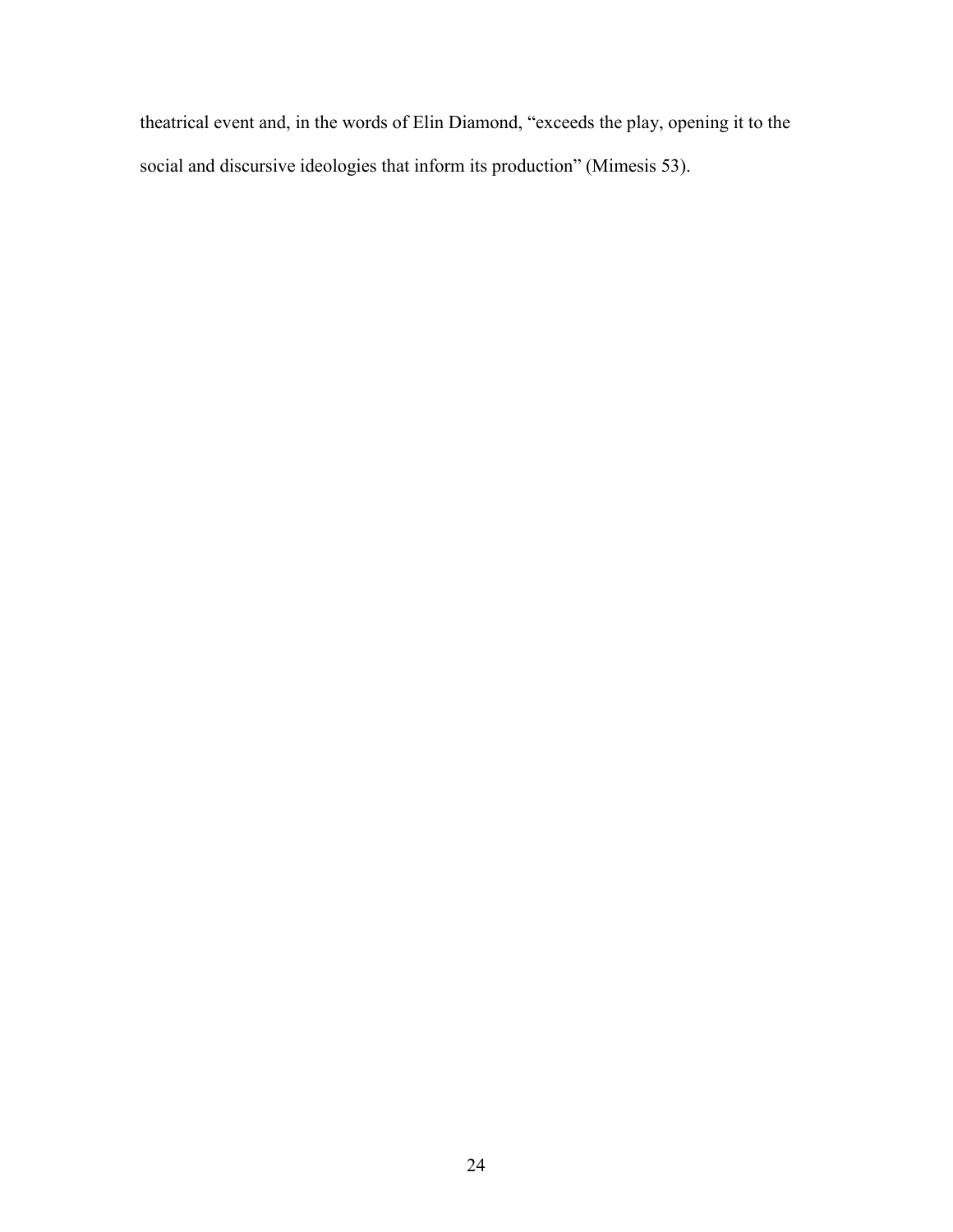### CHAPTER 2

### THE CREATION OF AN IRIGARAYAN THEATRICAL LANGUAGE?

CARYL CHURCHILL'S FEMINISM FROM ACROSS THE POND IN *CLOUD NINE*

Caryl Churchill describes her ideal society as "decentralized, non-authoritarian, communist, non-sexist–a society in which people can be in touch with their feelings, and in control of their own lives" (Aston & Diamond 2). Churchill's materialist feminist leanings are a product of the material moment in which she was writing. In order to determine the efficacy of Churchill's attempts to achieve this dramaturgical goal the political climate of British feminism in the 1970s both theoretically and theatrically must be considered. Placing *Cloud Nine* in the material context of "second wave" feminism<sup>[1](#page-29-0)</sup> allows the dramatic work to be measured against the cultural definitions of feminism in which Churchill was writing. This framing allows her techniques to be considered within the feminist (un)aesthetic's conceptualization of subjectivity and form. The impact of second wave feminism can be most clearly seen through the highly theatrical and playful process through which *Cloud Nine* was written. The workshop process with Joint Stock Theatre Group provided rich material for Churchill which, due to its autobiographical nature<sup>[2](#page-29-1)</sup>, anchors the feminism of *Cloud Nine* to the social and political realities of England in the mid to late 1970s.

<span id="page-29-0"></span><sup>&</sup>lt;sup>1</sup> Although this "wave" categorization of feminism is troubling to some theorists I will use the terminology to refer to feminism between the mid 1970sto the mid 1980s.

<span id="page-29-1"></span><sup>&</sup>lt;sup>2</sup> "the starting point for our research was to talk about ourselves and share our very different attitudes and experiences…though the play's situations and characters were not developed in the workshop, it draws deeply on this material, and I would not have written the same play without it" (Churchill 145).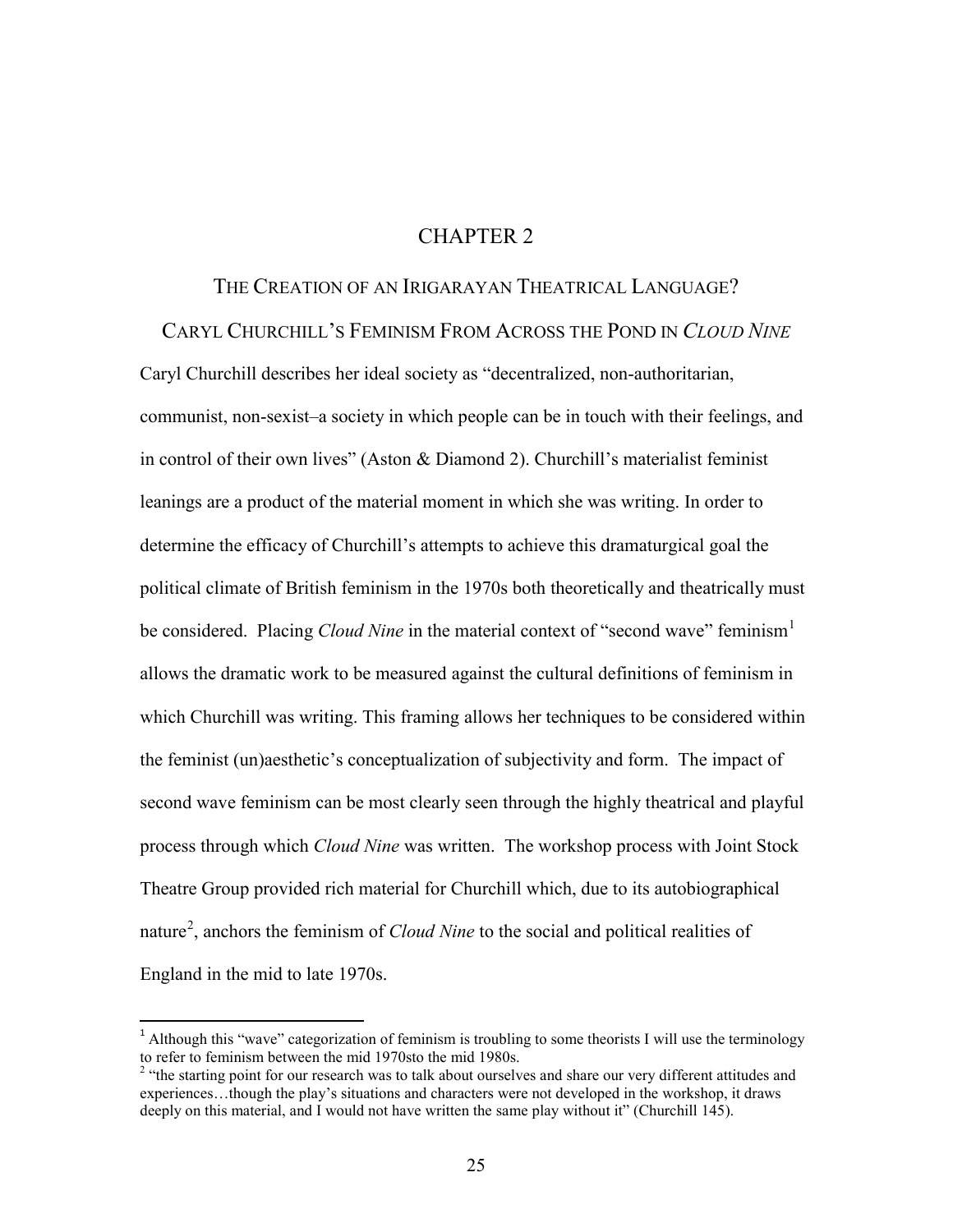The collaborative nature of the theatrical workshop which provided the source material for *Cloud Nine* allows for multiple viewpoints to be expressed regarding the sexual politics at play in England in 1978 and 1979. This writing process is in keeping with Churchill'sdesire for a nonhierarchical reality and creates the space necessary to express a multiplicitous view on not only the theatrical form but on gender identity as well. In her introduction to *Cloud Nine*, Caryl Churchill describes the workshop process used to inspire the final dramatic text. According to Churchill her work with Joint Stock followed in the group's workshop tradition. "The company's usual work method is to set up a workshop in which the writer, director and actors research a particular subject…the workshop for *Cloud Nine* was about sexual politics;" this focus influenced Churchill's final script (146). After working together on exercises that explored this issue in a workshop setting that lasted three weeks, Churchill left the workshop for a private writing period of twelve weeks. The material from the workshop represents the highly personal experiences of the participants with sexual politics. By embodying the "personal as political" platform of second wave feminism Churchill creates a theatrical space that challenges and deconstructs patriarchal notions of sexuality and femininity. According to Churchill, "This meant that the starting point for our research was to talk about ourselves and share our very different attitudes and experiences…though the play's situations and characters were not developed in the workshop, it draws deeply on this material, and I would not have written the same play without it" (145).

The inclusive nature of the workshop with Joint Stock Theatre Group provided its participants with an empowering and revolutionary experience. Performative exercises encouraged the participants to enact their views and experiences involving sexual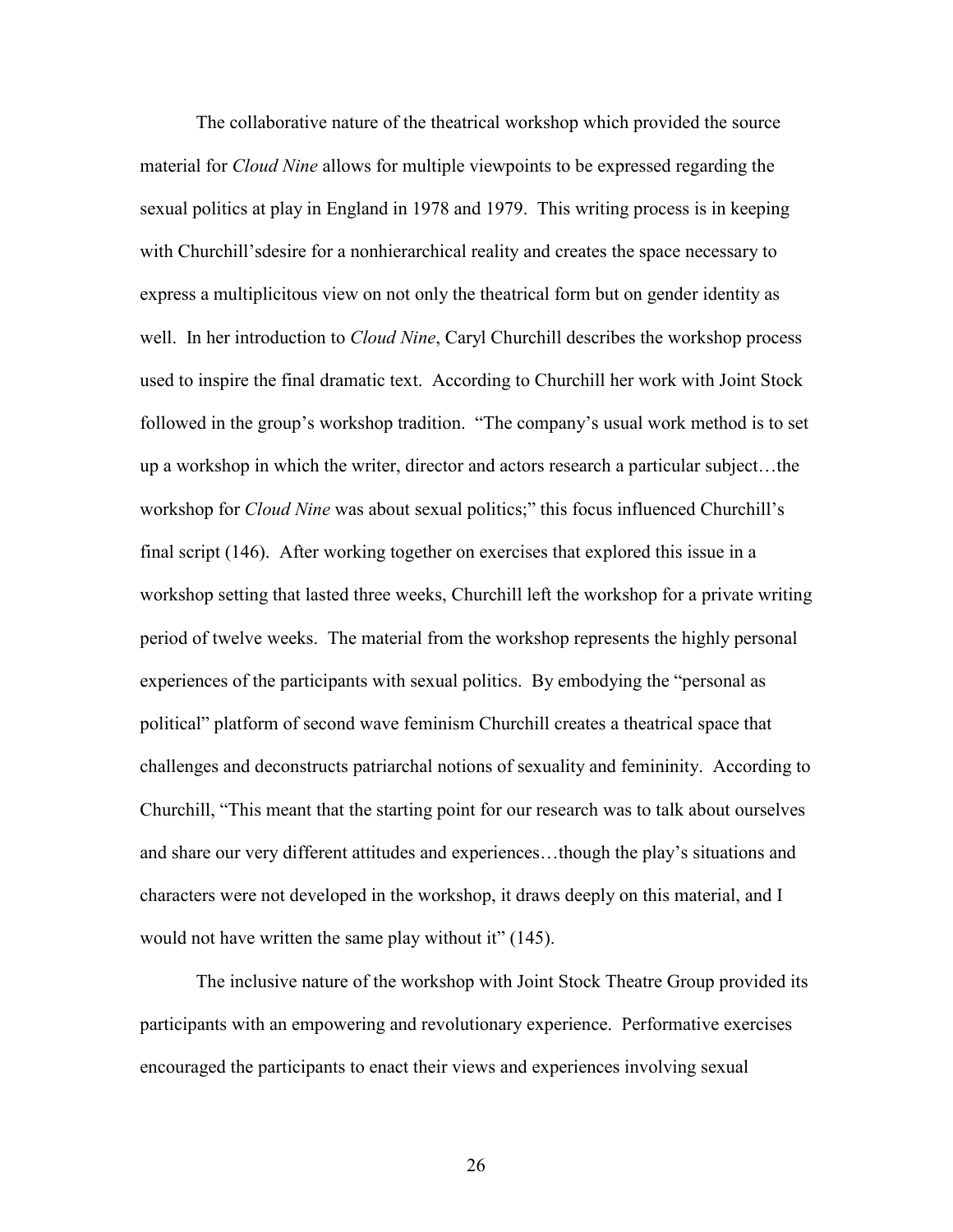politics. The workshop's focus on the enacted is in keeping with the performative nature of gender, which is stressed by Butler and which forms the backbone of the goal of the feminist (un)aesthetic. Liberation was achieved through exercises that explored stereotypes and utilized role-reversing improvisation by bringing their constructed nature to the surface. These exercises were performed within an environment of inclusion created by the actors chosen "not only on acting ability but also on diversity of sexual identities" (Harding 258). James M. Harding explains in his article "Cloud Cover: (Re)Dressing Desire and Comfortable Subversions in Caryl Churchill's *Cloud Nine*," that the goal of the performance of *Cloud Nine* as well as its play text is to create an experience for its audience which reflects the empowering quality of the workshop itself. According to Harding, "Workshop experiences…set a standard for the play because they tended to locate the political within the realm of enactment rather than within abstractions. Indeed, in the workshop, the enacted subverted the abstracted. The hope apparently was that, when produced, Churchill's play would create a climate as compelling for the audience as the workshop had been for its participants" (259).

The environment of the workshop was one of deconstruction, in which the participants confronted the performativity of sexual politics and their own identity within that cultural system. If this is recreated by the play's literary and performance texts then it becomes easier to establish feminist, intent which can be understood through the lens of the (un)aesthetic. In order to ensure that the politically conscious climate of the workshop would carry over into performative space of the theatre, the participants of the workshop were also the cast of the premiere production of *Cloud Nine* at Dartington College of Arts (1979) and the Royal Court Theatre (1980). This desire to promote a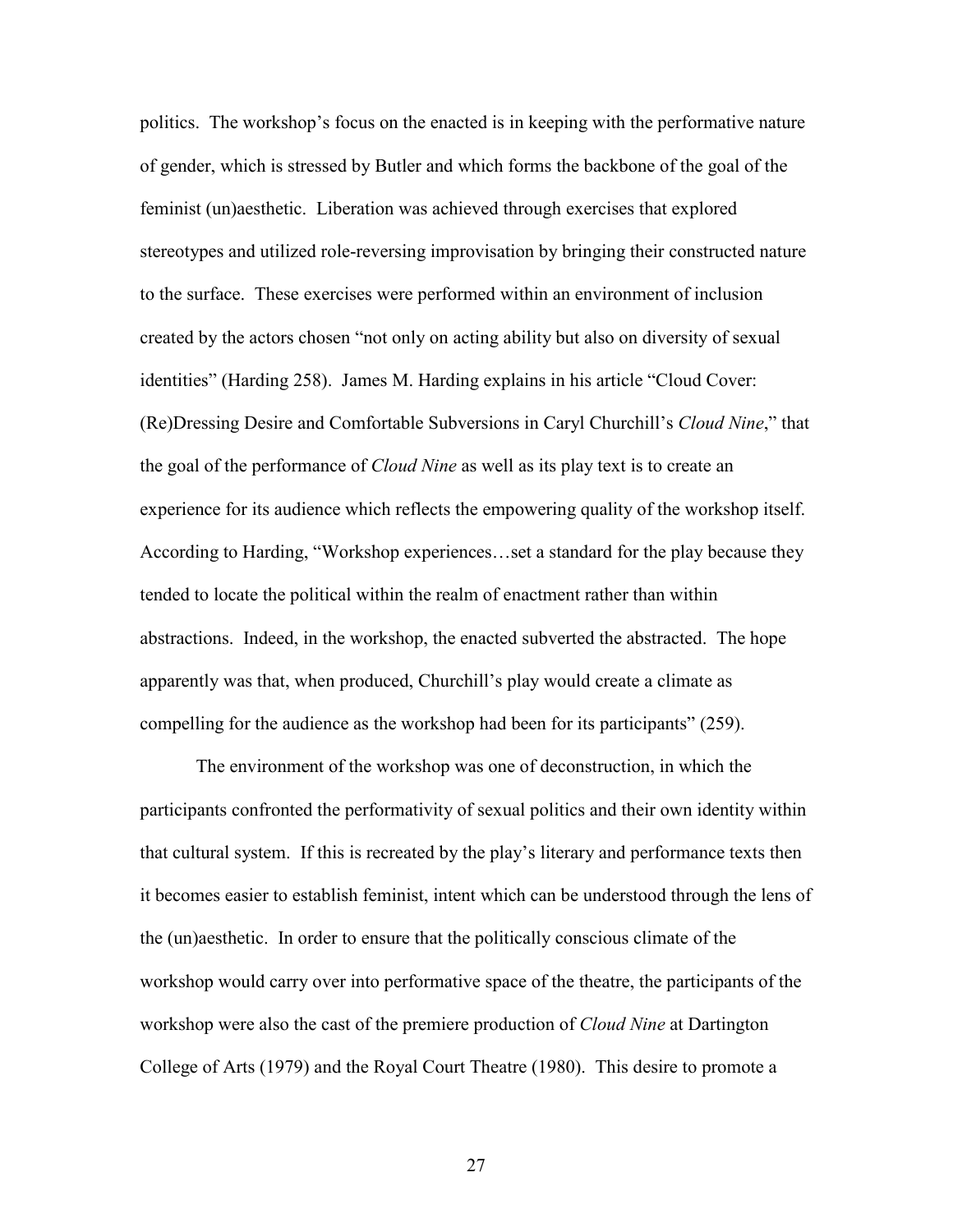deconstructive audience underscores Churchill's Brechtian belief in the power of individuals to carry the political message of the theatrical piece into society as a whole, which aligns her goals with those of the feminist (un)aesthetic. Amelia Howe Kritzer describes the connection between the personal and the political in "Sex and Gender," a chapter in her book The Plays of Caryl Churchill: "Churchill links personal change with large scale societal change, underscoring her belief in ordinary individuals' capacity to effect significant changes in themselves and their society" (111). In order to gauge the efficacy of this attempt I will begin with the experience of Anthony Sher, a workshop participant who played Clive in Act One and Kathy in Act Two.

Sher found that the workshop experience challenged his notion of the construction of subjectivity and claimed that it forced him to view his identity as a performance that is continually written by culturally coded sexual difference. According to Rob Ritchie, the author of the Joint Stock Book, which is quoted within Harding's article, "Anthony Sher recalls, '[H]owever liberal we each previously thought ourselves, we were now face to face with 'the others' and so many preconceptions were proving wrong" (258). Although the questioning of identity experienced by Sher could precipitate the creation of the nonhierarchical system of Churchill's and the feminist (un)aesthetic Sher's word choice, specifically "the others," is troubling, for it immediately creates a binary which invites hierarchal ordering. By framing his fellow participants as others Sher demonstrates that his view of his own sexual identity remains dependent upon conceptualizing others as "not him" or the "not normal." In this case Sher's framing of gender identity does not employ the subjectivity of refusal but rather a subjectivity of assimilation. James Harding explains the shortcomings of this conceptualization: "What Sher characterizes as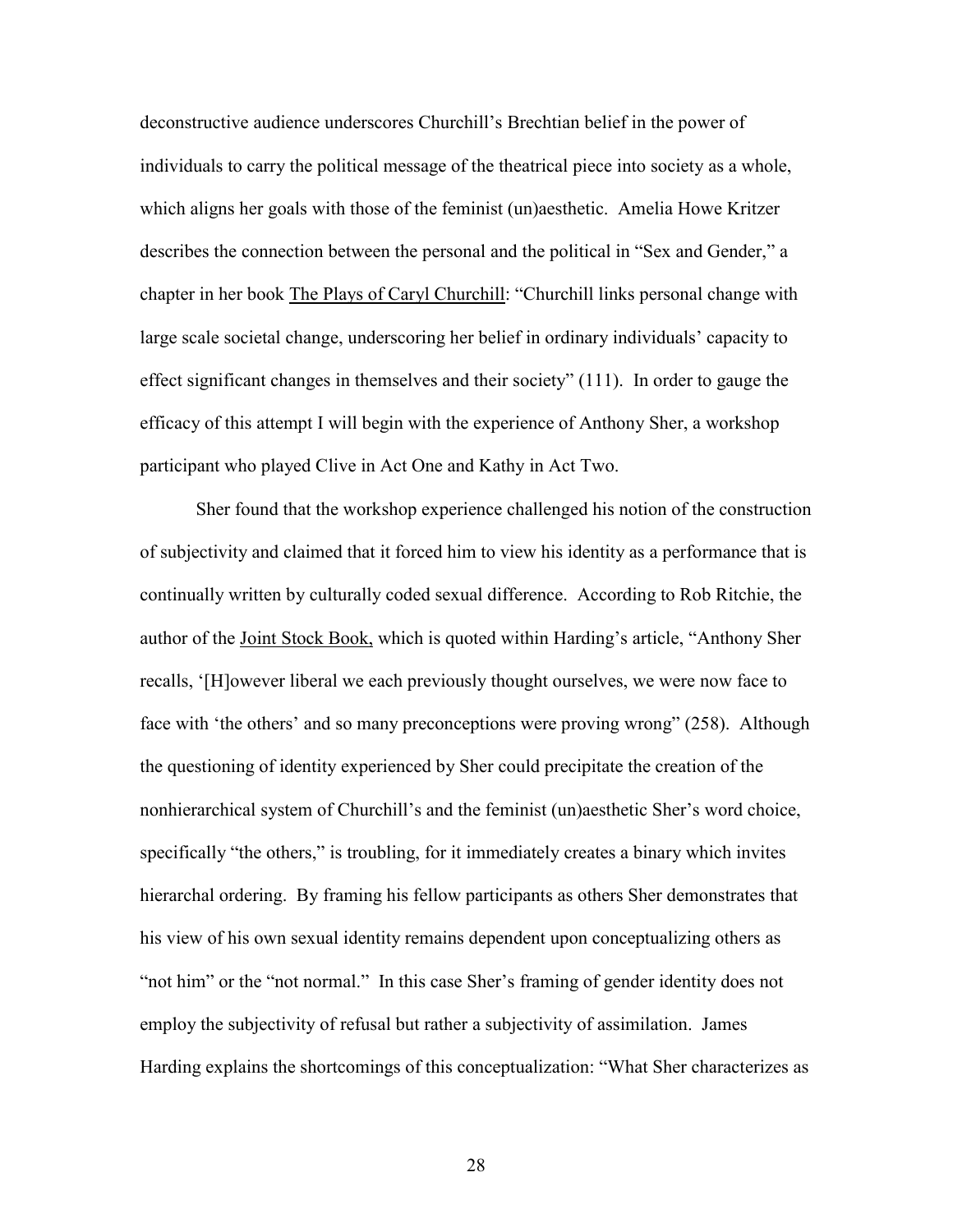liberal identity pivots on a notion of acceptance that recasts the unfamiliar in familiar terms…the other becomes like so that one's own subjectivity does not become different"  $(259)$ .

Harding goes on to note examples where homosexual desires are swept under the rug by a replacement presentation of heterosexual desire, which would connect the effect of the dramatic moments of the script with the effect of the dramatic games of the workshop. In Act Two, Scene Two of *Cloud Nine*, Ellen and Betty kiss each other as an expression of the lesbian desire which cannot be enacted within the language of heteropatriarchy. Betty is confessing to Ellen that she is in love with Harry while Ellen enacts her own lesbian desire for Betty. The women then enact a version of the heterosexual love script with the subversive sexuality of Ellen's desire in the role of the man.

"Ellen: How do you know that you love him?

Betty: I kissed him.

Ellen: Betty.

 Betty: He held my hand like this. Oh I want him to do it again. I want him to stroke my hair.

Ellen: Your lovely hair. Like this, Betty?

Betty: I want him to put his arm around my waist.

Ellen: Like this, Betty?

Betty: Yes, oh I want him to kiss me again.

Ellen: Like this, Betty? [*Ellen kisses Betty*]" (Churchill 271).

This could be read as a textual expression of Irigarayan "two-ness" which allows the space for the expression of desire outside of the symbolic language of the phallus.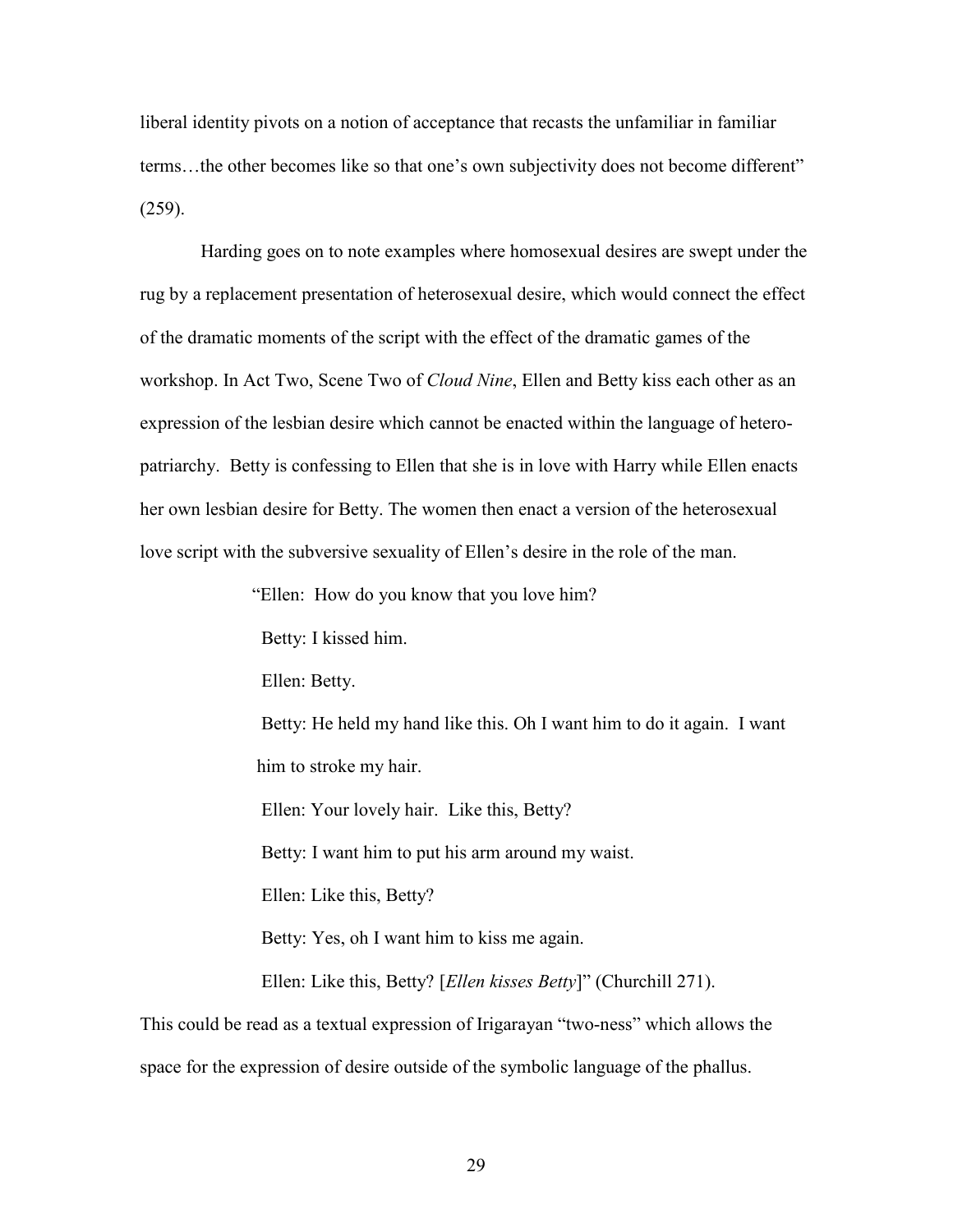However, the enacted performative or enacted text contradicts the textual due to Churchill's stage directions. Betty is cross-cast as a man (specifically Anthony Sher in the 1979 and 1980 performances) who is quite literally "coming face to face with the others." According to Harding this casting creates a paradoxical theatrical semiotic code when "the textual appropriation of heterosexual discourse for covert lesbian expression gives way to a stage performance that erases the lesbian act with the lips of a man and a woman" (261). In this instance *Cloud Nine* falls short in the creation of a space for the expression of the feminist (un)aesthetic due to its reliance on the symbolic language of the patriarchy to express lesbian desire.

Although this critique of *Cloud Nine's* reduction of difference within the category of "woman" is warranted, when the goals and focus of second wave feminism in England are considered the play text can be viewed as successful as a consciousness-raising piece that carries implications outside of the theatrical event. Through its conceptualization of gender as a social construction and a focus on "her-story" *Cloud Nine* achieves a treatment of subjectivity and form that meets the goals of second wave feminism. In her essay "On Feminist and Sexual Politics," Janelle Reinfelt notes *Cloud Nine'*s importance as an instrument through which the feminist concerns of the time were voiced. According to Reinelt, "*Cloud Nine* perfectly matched its content and form with the zeitgeist of the time-it captured the tumultuous project of sexual experiment in its utopian aspect while equally capturing the confusion and pain of rapid social change" (27). As a cultural artifact of the late 1970s early 1980s in Britain the dramaturgy of *Cloud Nine* is indicative of the seconds wave feminism and like many cultural artifacts of the second wave is now under critical debate by contemporary feminist theorists. The relative young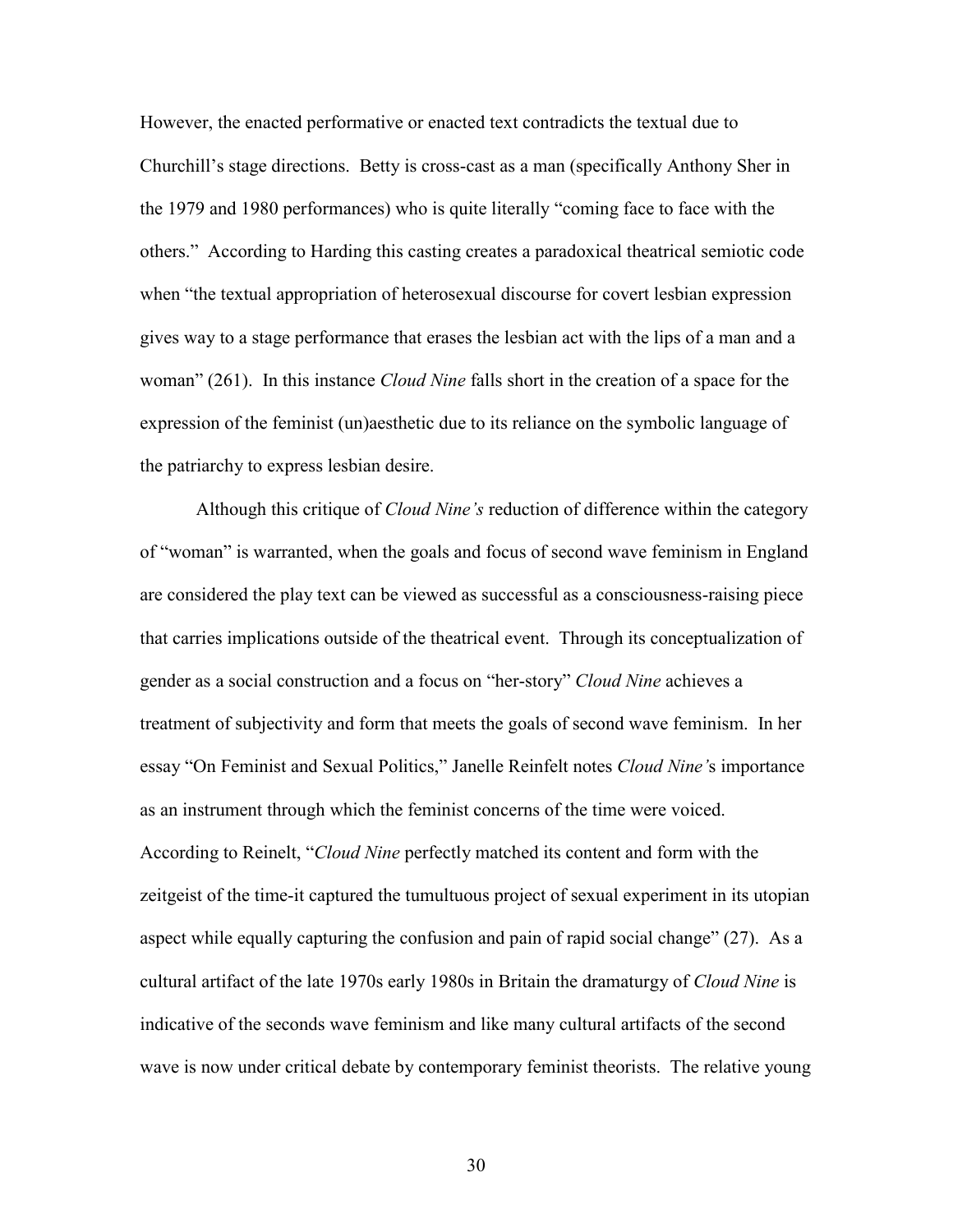age of feminist theatre during the time of Churchill's writing created a climate in which "political expediency encourages a sacrifice of difference in defense of difference" (Harding 262). However, a rejection of *Cloud Nine* is not prudent for feminist theatrical theorists. Churchill's first critically acclaimed script can be studied for its many successes in meeting the goals of a materialist feminist (un)aesthetic particularly in its treatment of subjectivity and form. The use of Brechtian elements in *Cloud Nine* can serve as an example of creating a theatrical contract that encourages action outside of the theatre. When these elements are considered *Cloud Nine* can be read as successful in meeting the goals of the feminist (un)aesthetic through the creation of an Irigarayan theatrical language of refusal. As Reinelt notes, "[*Cloud Nine*] is the best example of the reasons why Churchill has been an inspiration to feminists in theatre and performance studies" (27).

In *Cloud Nine,* Churchill achieves a destabilization of the immobile eye [I]. The meta-narrative created by the male gaze is disrupted by Churchill's refusal to stage the natural present. The first act of *Cloud Nine* is set "in a British colony in Africa in Victorian times" and the audience is immediately prevented from making strong emotional connections to the characters presented for their observation (248). This refusal of the visual language of the present prevents the quick and easy hierarchical ordering by forcing the audience to "decode" the setting of the action. This Brechtian technique of historization is used by Churchill to create an intellectual environment in which the audience becomes aware of their own culturally gendered reading of events. In Act One, Scene Two when Betty initiates a game of catch with Ellen, the sexual politics of the Victorian colony become clearly legible.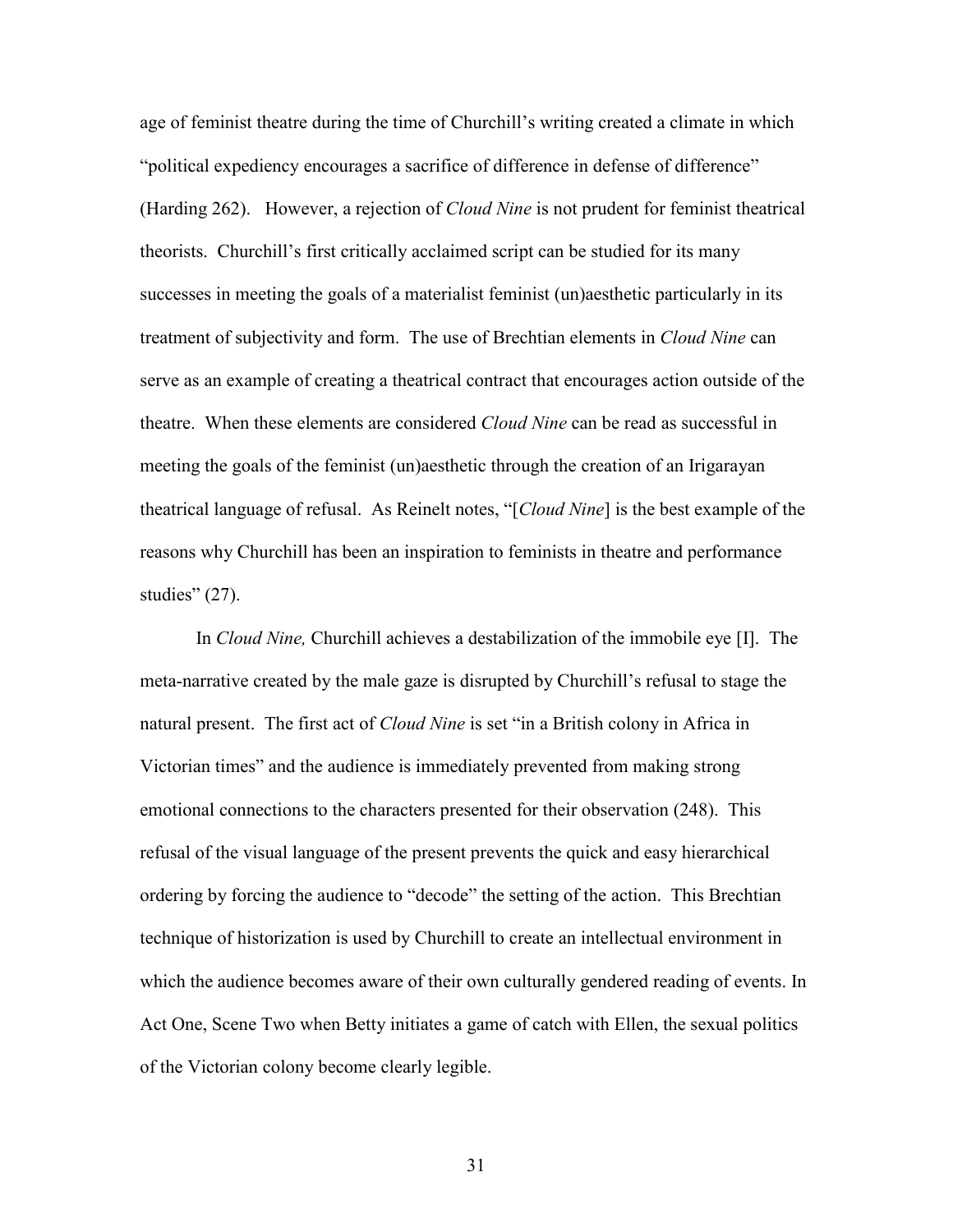[*Betty takes a ball from the hamper and plays catch with Ellen. Murmurs of surprise and congratulations from the men whenever they catch the ball.*]

 Edward: Mama, don't play. You know you can't catch a ball. Betty: He's perfectly right. I can't throw either. [*Betty sits down. Ellen has the ball.*] Edward: Ellen, you don't play either. You're no good. You spoil it. [*Edward takes Victoria from Harry and gives her to Ellen*. *He takes the*

*ball and throws it to Harry. Harry Clive and Edward play ball.*]

Betty: Ellen, come sit with me. We'll be spectators and clap,

The stage directions load the textual language with signs of the sexual politics of Victorian colonialism (265). Betty is the one who found the ball and began the game, however, she is physically stopped by the verbal command from her male child. Not only does Betty stop playing the game with Ellen, she physically assumes a passive spectator role which limits her participation to clapping and minding the children. In her article "(In) Visible Bodies In Churchill's Theatre," Elin Diamond notes one of the effects of this historization: "Spectators are prevented from identifying emotionally with any single action or character, but are encouraged to make connections between a previous historical period and their own" (193). When connections are drawn between the past and the present, participation in a game of ball can be read as a symbol for participation in cultural discourse, politics, and/or capitalism. In this way Churchill's refusal to stage the natural present is made political by her use of Brechtian historization, which alienates the audience.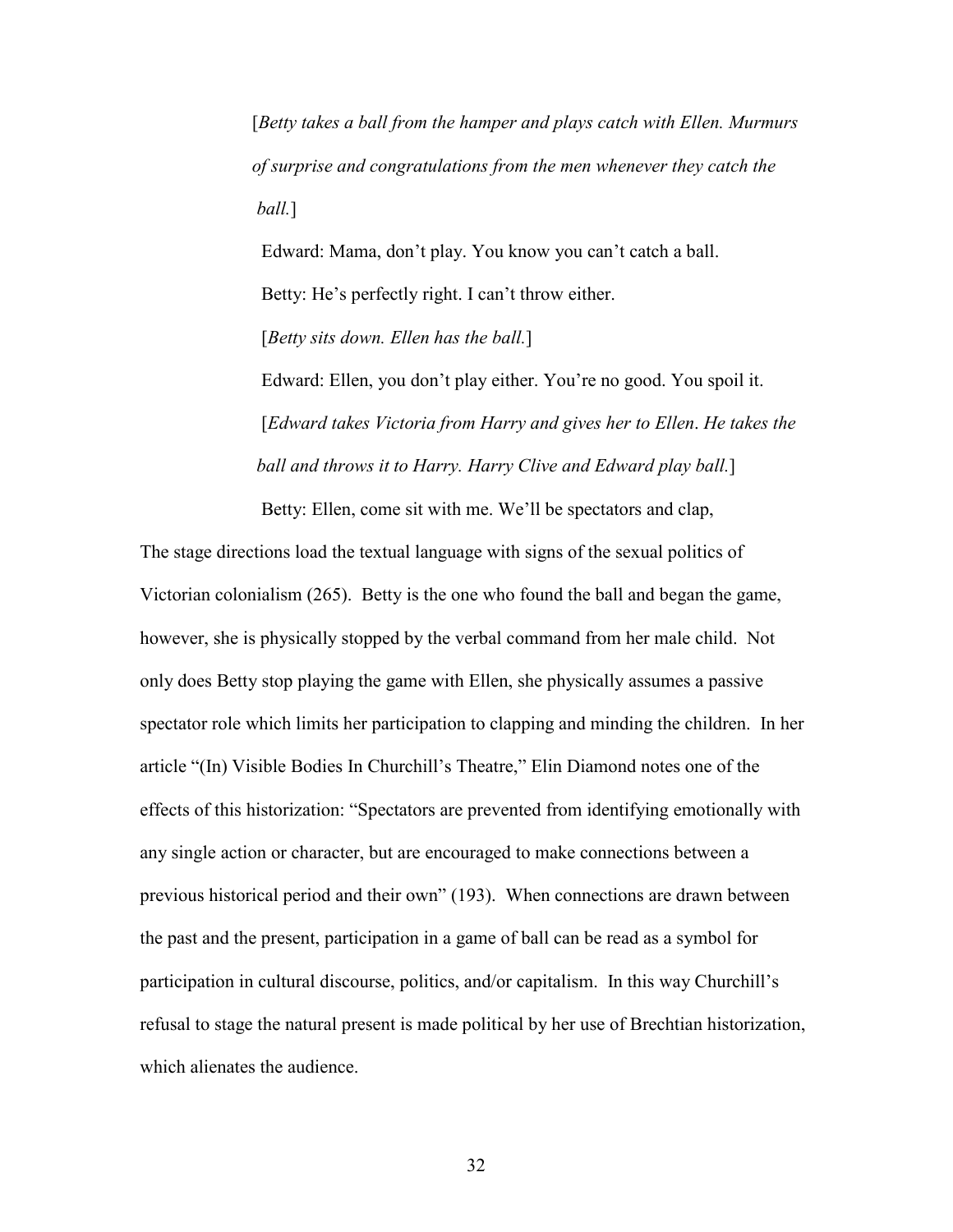The effects of this historization are so subversive to the male gaze that when the present is presented in the second act it appears to the audience as anything but natural. This destabilizing of the immobile eye [I] serves to demystify the connection between the ways in which gender meaning has been constructed in past and contemporary societies. Churchill couples a refusal to stage the natural present with a further rejection of realism. This creates the space for the development of an Irigarayan language and lays the foundation for the (un)aesthetic. The narrative structure of *Cloud Nine* deconstructs the way meaning is created through a jump in diachronic time. The setting of the narrative jumps from "a British colony in Africa in Victorian times" to "London in 1979. But for the characters it is twenty-five years later" (248). This jump serves Churchill's materialist feminist goals by dramatizing the effects of the past on the material reality of the present. By juxtaposing the alien distant past with the cultural reality of her audience, *Cloud Nine* reinforces the political message of historization. In her article "*Refusing the Romanticism of Identity: Narrative Interventions in Churchill, Benmussa and Duras,*" Elin Diamond explains the political implications of the time jump, stating that, "By disturbing diachronic time Churchill lays bare the problematic of history and female identity" (278).

In the introduction to *Cloud Nine*, Churchill explains the connection between the act structure and empowerment. According to Churchill, "the first act, like the society it shows, is male dominated and firmly structured. In the second act, more energy comes from the women and the gays. The uncertainties and changes in society, and a more feminine less authoritarian feeling are reflected in the looser act structure" (246). The effects of this rejection of realistic representation can be most clearly seen in the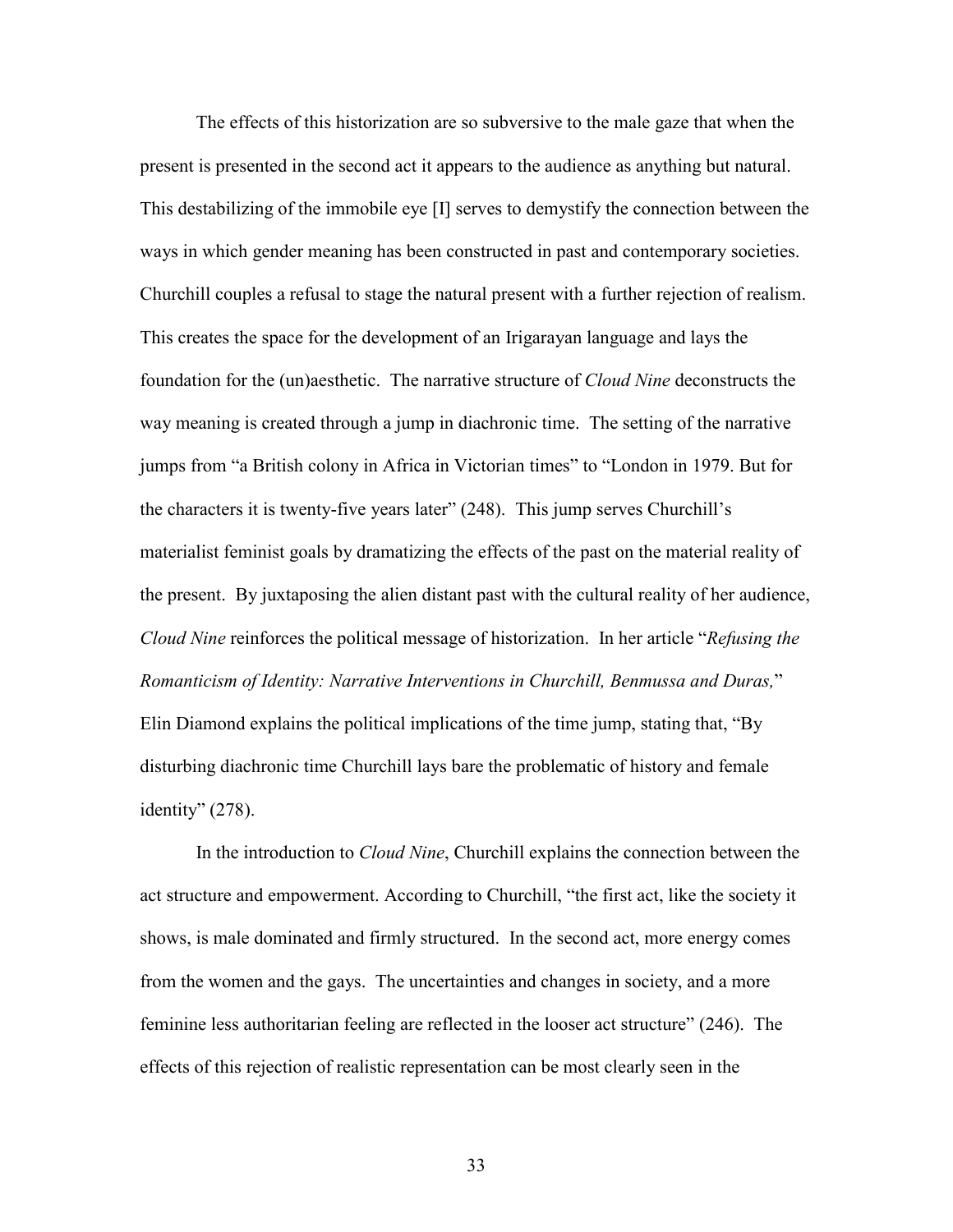character of Victoria. Victoria is played by a dummy or doll in act one, and is transformed in act two into a woman who speaks in the convincing and recognizable feminist jargon of the time. Although drastically different in representation the doll Victoria and the feminist Victoria constitute a multifaceted presentation of feminine subjectivity in one character. Therefore the materiality of the doll has an undeniable impact of the materiality of the feminist. In Act Two, Scene One Lin confesses to Victoria that she hates men. Victoria responds "You have to look at it in a historical perspective in terms of learnt behavior since the industrial revolution" (Churchill 292). Although, the feminist theory behind Victoria's statement creates room for critique of history which could lead to change in the present, there is an air of acceptance to Victoria's statement. Although Victoria is aware of the ways in which meaning is created, this does not free her feminist thinking from her voiceless past. This representation dramatizes Spivak's conceptualization of the inability or the subaltern speaking. This problematic shows the need for the intervention of Churchill's narrative.

The episodic structure of *Cloud Nine* coupled with the alienating jump in time combine with a historization in a way that refuses to present a single closed meaning of the play text for audiences. Victoria tells Lin the historical metanarrative of how gender difference came to be the way it is in 1979. "It is this story that Churchill puts into question…preventing the spectator from producing a coherent narrative within the boundaries of the play's dramatic structure," Anne Herman notes in her article "*Travesty and Transgression: Transvestism in Shakespeare, Brecht, and Churchill*" (149). In this way Churchill successfully creates space for a subversive presentation of the feminist (un)aesthetic, and specifically the (un)subject by refusing to present singular, defined,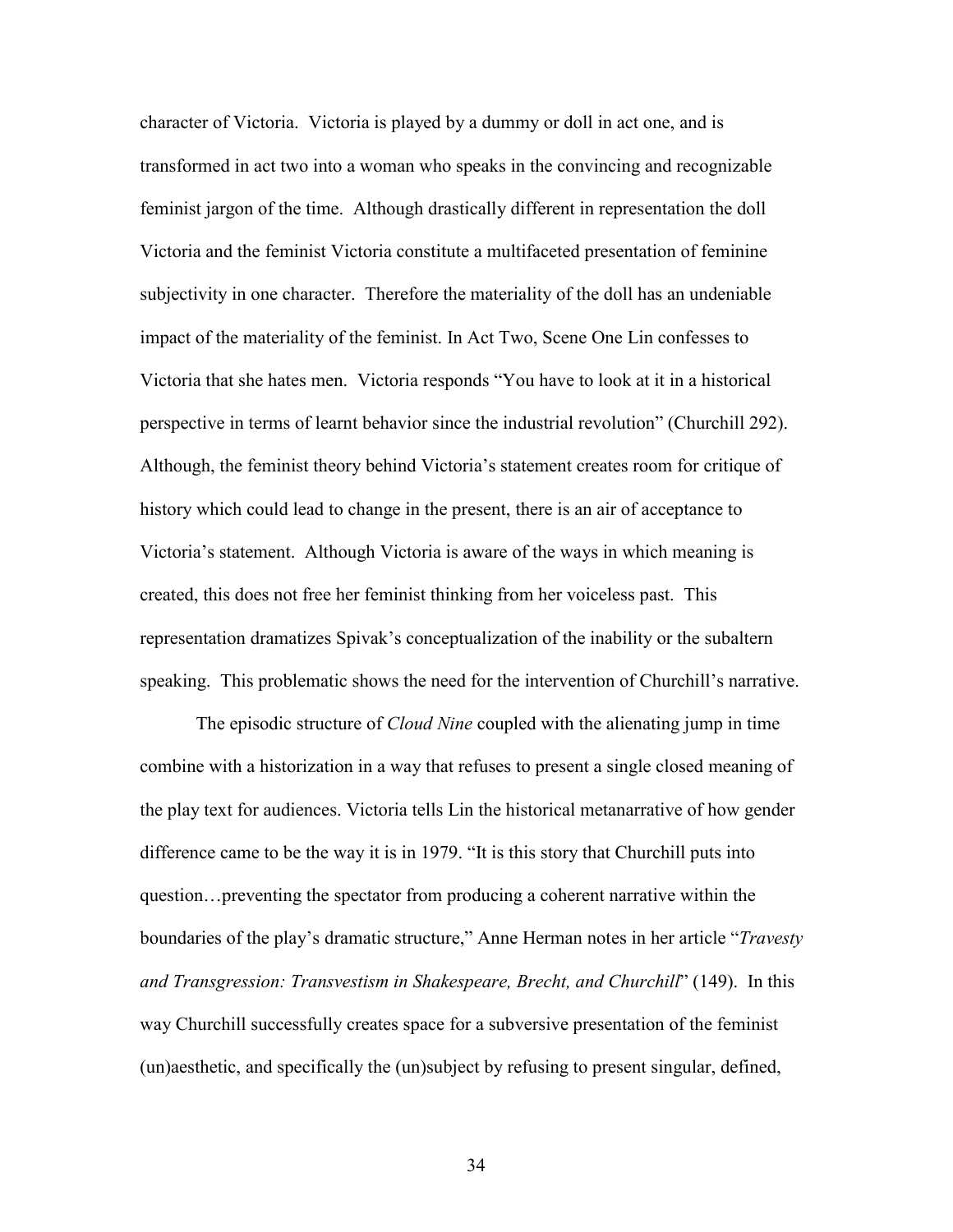audience-created text. In "Questioning and Empowerment," Amelia Howe Kritzer quotes Caryl Churchill's definition of the job of a playwright as, "playwrights don't give answers, they ask questions" (1). In *Cloud Nine*, Churchill uses non-linear narrativity to deconstruct the way the theatre constructs meanings of gender difference, disrupting the metanarrative which is structured by the patriarchal male gaze created by its audience. *Cloud Nine* demonstrates that the expression of Irigarayan two-ness begins with a refusal of the traditional one-ness of theatre. Churchill's success in asking questions, thereby exposing and destabilizing the traditional way of seeing, allows for alternative subject creation.

Although *Cloud Nine* predates Halberstam's conceptualization of shadow feminism's (un)subject, Churchill confronts her audience with a similar aesthetic of refusal which is used to serve the goals of the (un)aesthetic. The audience is challenged to question the way the meaning of gender difference is created within theatrical texts through Churchill's presentations of feminine subjectivity. Amelia Kritzer explains the intent behind the theatrical experimentation of *Cloud Nine*, "Churchill reorients the theatre in a number of ways to admit the possibility of a non-patriarchal subjectivity" (Questioning 13). In order to reorient the theatre to show the material nature of gender difference Churchill combines the formalism of de Lauretis with the (un)subject of Halberstam through the alienating techniques of Brecht. The resulting representations of feminine subjectivity refuse traditional "natural" femininity while offering no single place holder. The open-ended questions posed by Churchill's dramaturgy not only encourage audiences to consider multiple answers, they also allow for the possibility that there is no single right answer. In this way Brecht's "thinkers theatre" is adapted to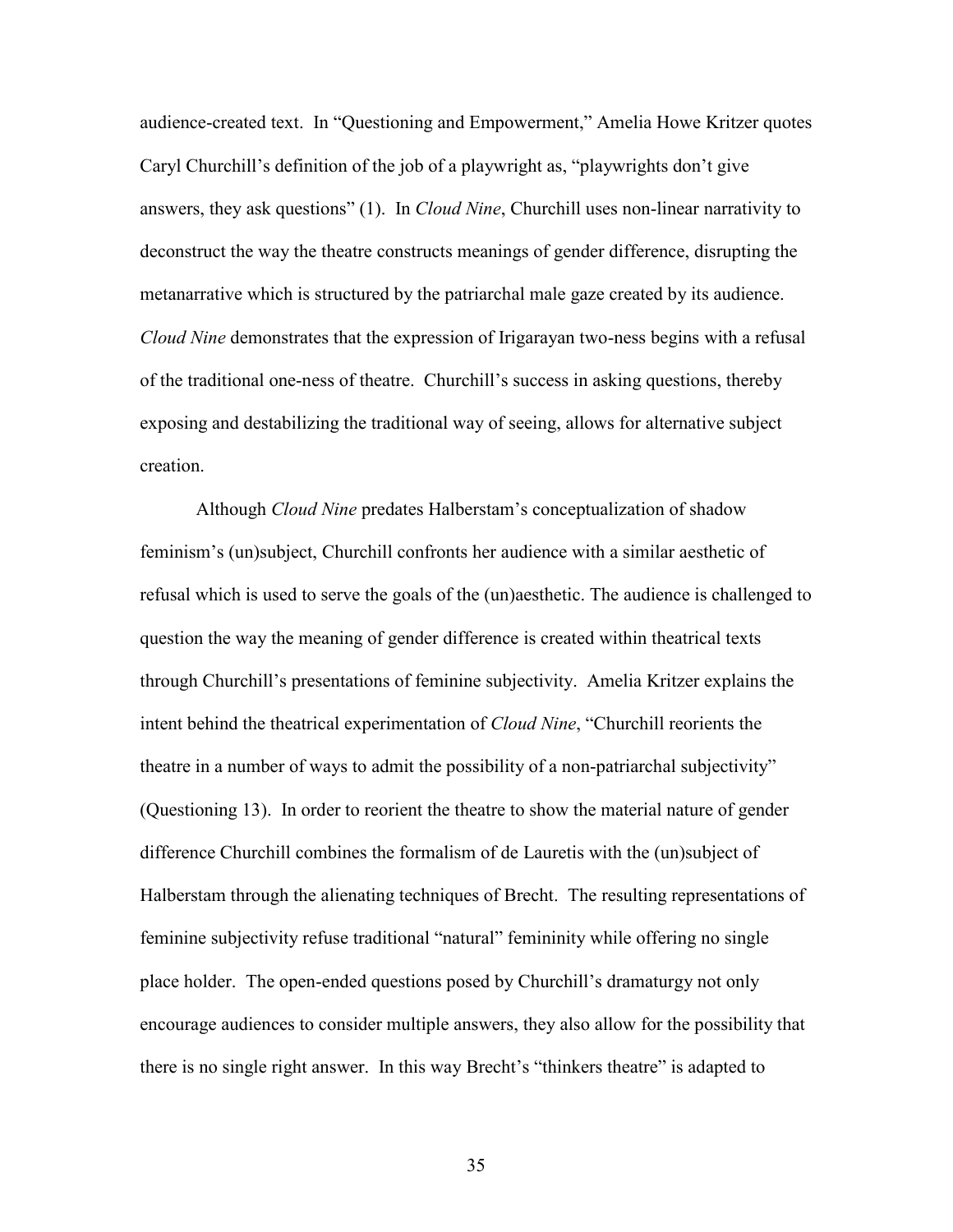create a new language of feminine subjectivity by refusing the comfortable subject/object binary. Victoria and Betty present the audience with different subject formations that are grounded on the refusing quality of the (un)aesthetic. Through these presentations of subjectivity Churchill exposes the political quality of hierarchies based on the world "as you see" (Churchill 251).

The representation of Victoria refuses the patriarchal economy of sexualized signs and exposes the limits of the signifying body when restricted by such a system. In the opening act of *Cloud Nine,* the idealized Victorian daughter, Victoria, is played by a dummy. In this representation Churchill completely removes the signifying body from the visual language of the performance. This removal denies the audience the signs of a feminine body. This refusal serves a visceral comic purpose as well as a serious exploration of "a certain obsession with the signifying limits the performing body" (Diamond 189). The audience of *Cloud Nine* is first introduced to Victoria during the highly theatrical introductory song. "[*Clive presents Victoria, who is a dummy, Maud and Ellen.*] No need for speeches by the rest/My daughter, mother-in law and my governess," even when reading this passage the communal snicker of the audience at the presentation of Victoria can be felt (Churchill 252). The absurdity of Clive's action in this passage serve to create a comic atmosphere as the audience watches a living body interact with a stage prop. Because the audience finds the voiceless and bodiless Victoria funny they will be more likely to see other characters' interactions with her in a new way, or as alien. Clive's interaction with Victoria is an example of what Kritzer calls a Churchillian "choice of unusual subjects that offer, in Brechtian terms, 'pleasurable learning, cheerful and militant learning'" (Songs 191). Immediately after the audience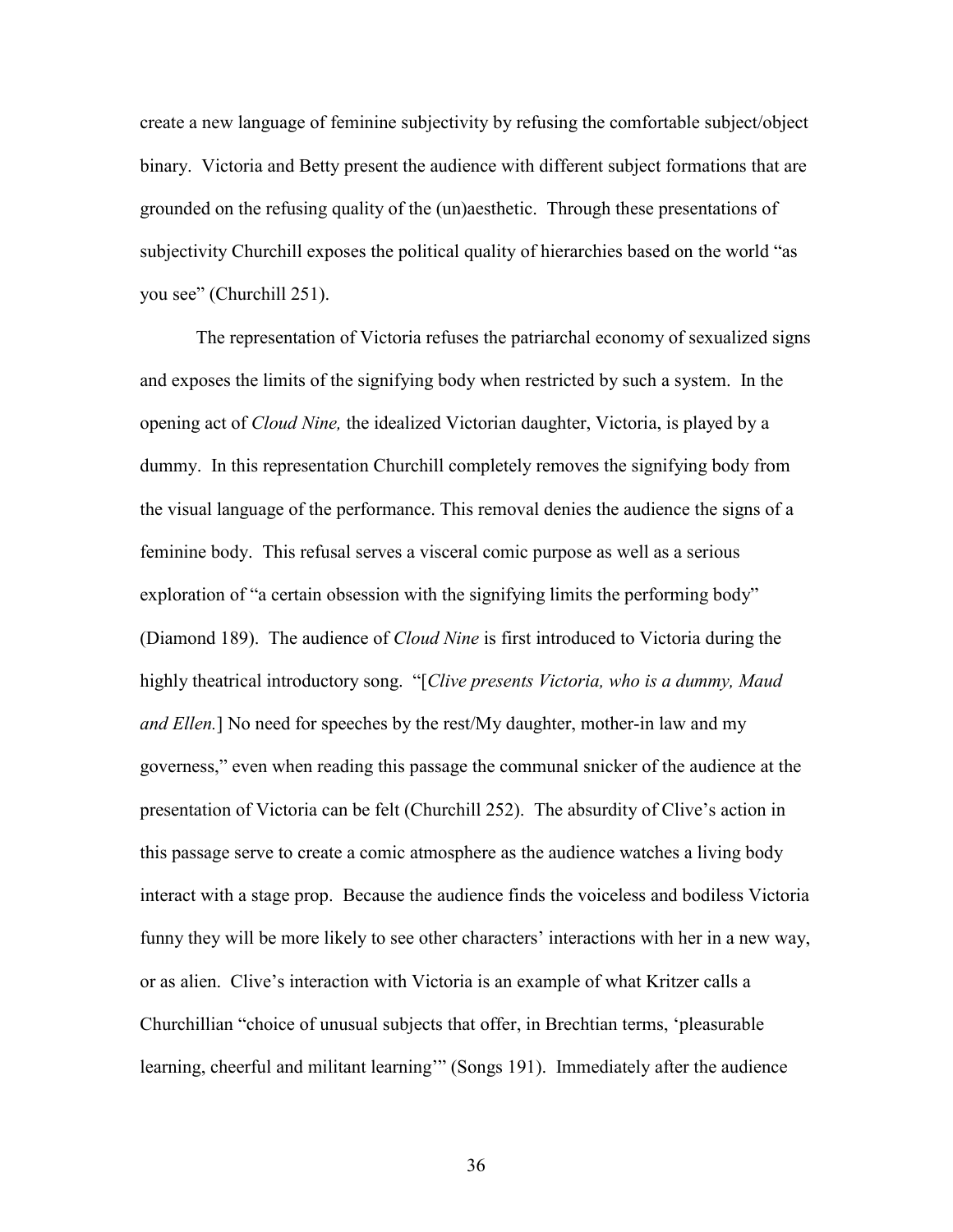sees Victoria she is placed in the category of "woman" by the verbal juxtaposition with the corporeal women, Maud and Ellen. Within the first few pages of *Cloud Nine* the unusual subject position created by a dummy representation exposes the rigid nature of gender creation within a social system. "Vitoria *is* a dummy," and with Maud and Ellen she becomes "the rest" (Churchill 252). The voiceless "rest" demonstrate the representational violence of forcing women to speak from a subaltern or othered position. The "seen but not heard" reality of these women's narrative is reinforced as Victoria's total lack of selfhood is juxtaposed with the lack of "speeches by the rest" (Churchill 252). The bizarre subject position created for dummy Victoria becomes a symbolization of the need for a representational system which is not one, or the (un)aesthetic.

By creating a blank slate representation which refuses to perform outward signs of gender Churchill demonstrates the way gender is written onto subjects. This voiceless representation of femininity demystifies the harmful nature of patriarchal subject creation. In his article "Make Us The Women We Can't Be; *Cloud Nine* and The Female Imaginary," Marc Silverstein explains the symbolic meaning of Victoria's dummy representation. According to Silverstein, Victoria cannot be represented because she "lacks a body that can 'accede to its own specific symbolization,' Victoria lacks *any*  body…the 'figure' of Victoria serves to link the female body's exile from authentic symbolization to women's exclusion from 'the nature of words' within the patriarchal Symbolic." (Silverstein uses Lacan's terminology from Feminine Sexuality: Jacques Lacan and the Ecole Freudienne) (11). Later as Victoria is comically tossed around the stage her "body" absorbs the blows of a patriarchal representational system which bars women from participation in the symbolic by marking "woman" as the sex which is not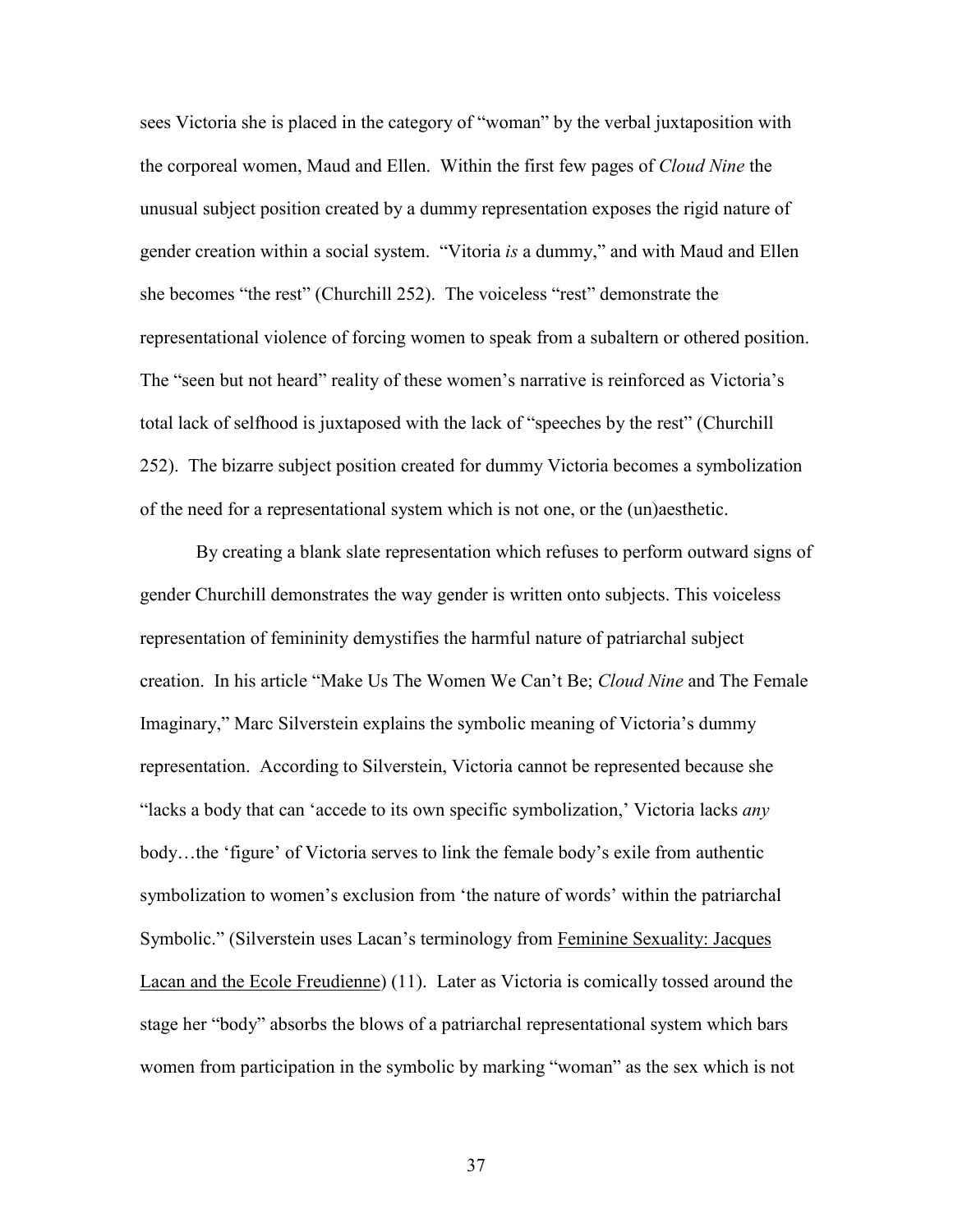one. By making the representational violence of patriarchy comical Churchill translates the violence of the symbolic order to the realm of the sensory and corporeal. Diamond notes that this 'casting' serves to foreground the way "the mystification of the body in representation has come to serve as a metaphor for the concealments of human, and especially female experience, under patriarchy" ((In) Visible Bodies 191). The formalist deconstruction of subject formation refuses the fetishistic and voyeuristic foundation of traditional subject creation, as described in Chapter One by Laura Mulvey. This leads the audience to ask, is a dummy as representation of a feminine subject really that absurd?

In Act One, Scene One Clive shares a comic moment with his daughter that dramatizes the tragedy of women being forced to live a narrative that is not their own due to their inability to access symbolic language. After a reassuring display of Clive's manly mastery of the domain, his wife Betty and mother Maud,

> [*Ellen comes carrying Victoria, age 2. Edward, aged 9, lags behind*] Betty: Victoria, my pet, say good evening to papa. [*Clive takes Victoria on his knee.*] Clive: There's my sweet little Vicky. What have we done today? Betty: She wore Ellen's hat.

Clive: Did she wear Ellen's hat like a lady? What a pretty.

Betty: And Joshua gave her a piggy back? Tell papa. Horsy with Joshy? Ellen: She's tired.

Clive: Nice Joshy play horsy. What a big strong Joshy. Did you have a gallop? Did you make him stop and go? Not very chatty tonight are we? (Churchill 256).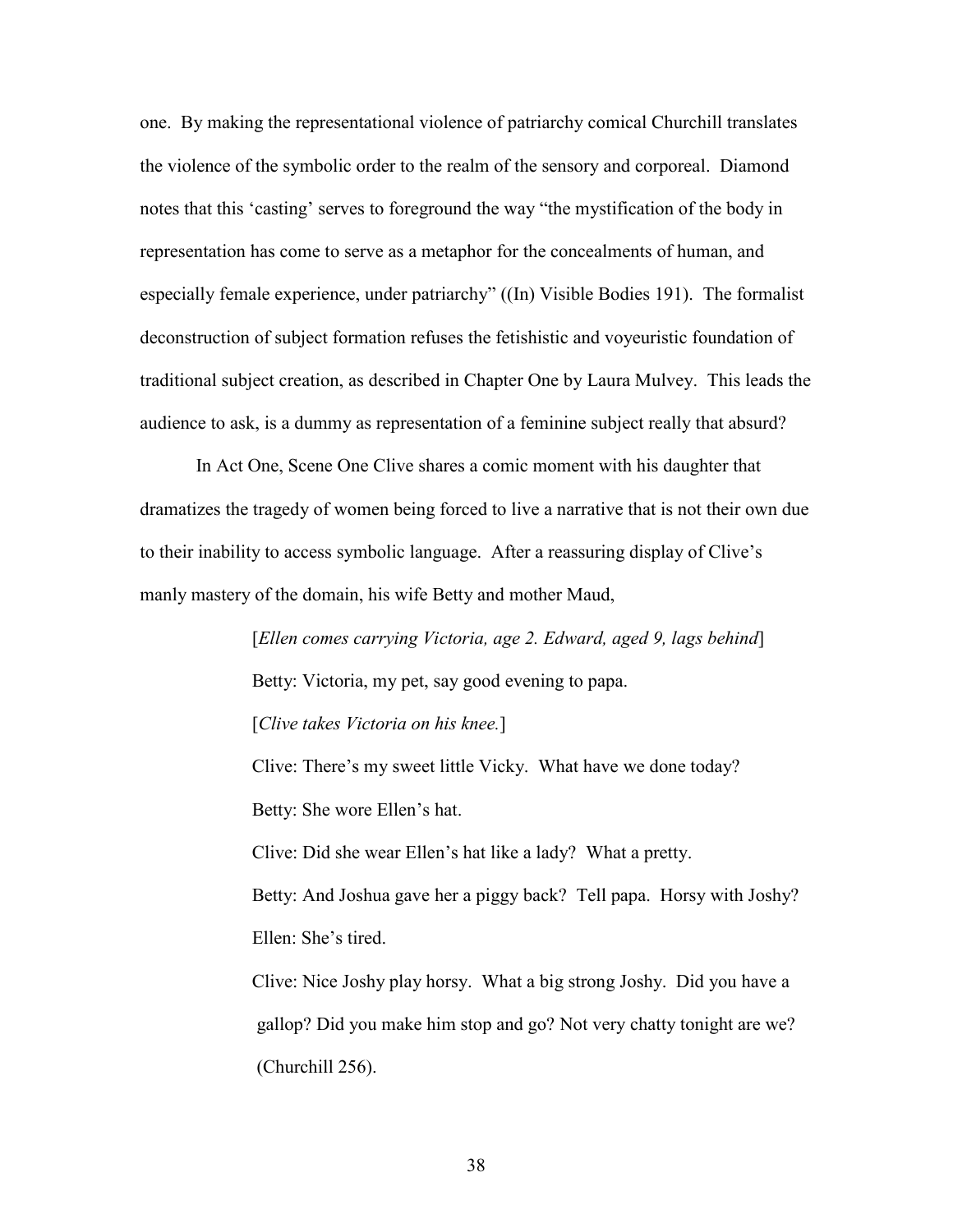When Clive "takes Victoria on his knee" the audience is visually prompted to read the proceeding interaction as a ventriloquist act as Clive, and therefore Betty, speak through Victoria. Even the grammatical subject of Clive's question "What have we done today?" dispossess Victoria of her own experience and her ability to communicate it. Victoria's inability to become the subject of her own narrative is a result of lack of access to the symbolic order that is dramatized by her dummy representation. Anne Herrmann notes that "Characters are their discourses and their discourses are often someone else's. Sexual stereotypes are parodied and deception," (or mystification), "virtually disappears" (150). Clive and Betty continue to question Victoria, who remains a dummy. Victoria's silence is dismissed as her own shortcoming by Ellen "She's tired," and patronizingly explained away by Clive "Not very chatty tonight are we?" (256). These responses attempt to explain away Victoria's dummy status that would prevent her from answering no matter how "sleepy" or "chatty" she may feel. Because Victoria's representation is constructed as a dummy she will never be able to take up her own discourse, which eventually proves boring to Clive who "[*tosses Victoria to Betty*]" (257).

By symbolizing the problematics of female subjectivity, Victoria's dummy representation shows the need for an Irgigaryian system and the (un)subject. Even Victoria's act two representation as a feminist woman does not achieve subjectivity because she is still speaking the language of the patriarchy. All of the empowering jargon used by Victoria is still presented to the audience, who then tries to make it legible through the traditional symbolic order. In Act Two, Scene Three Victoria, Edward and Lin meet in a dark park to perform a religious rite/orgy, a sexual intervention of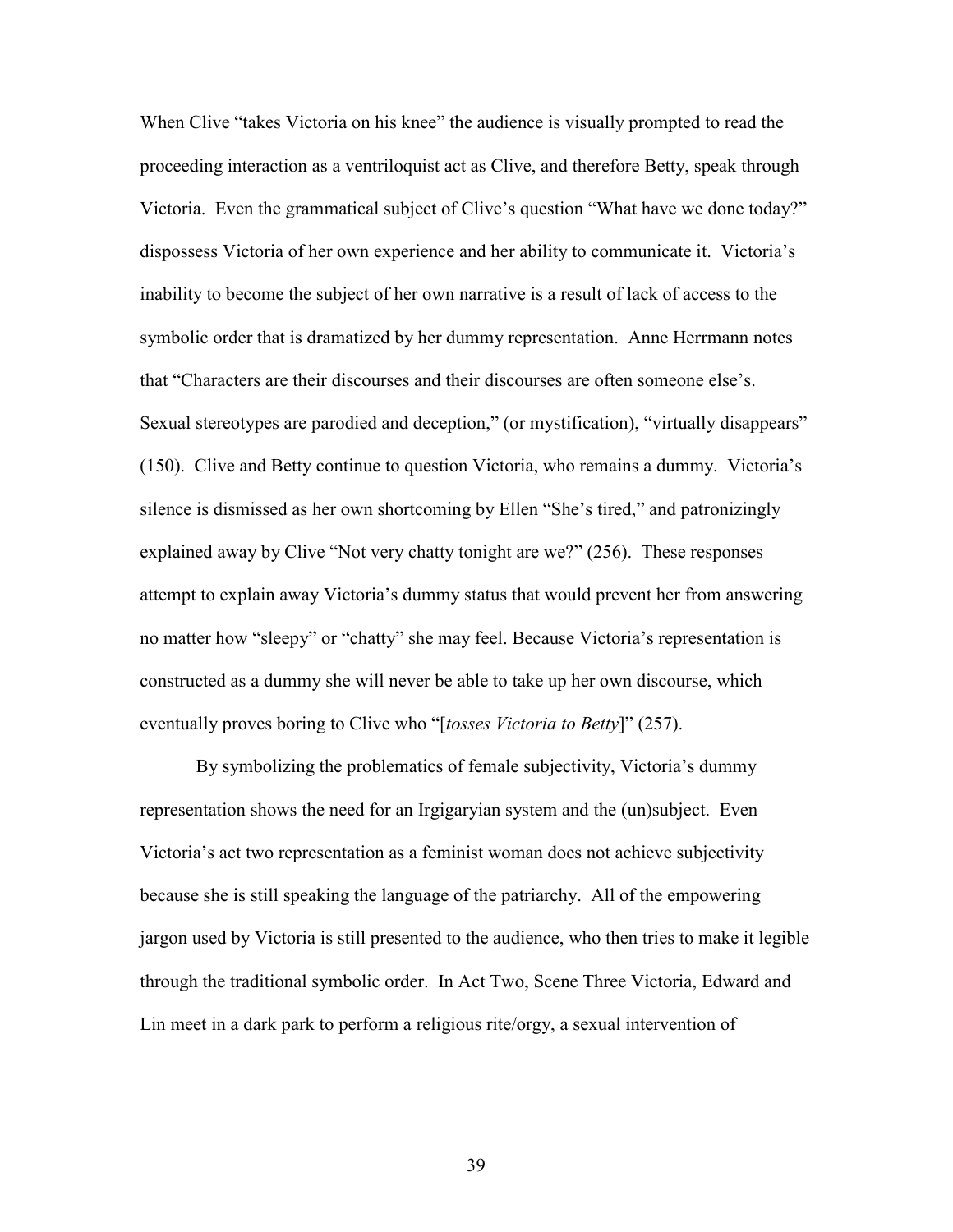heteronormative desire. Victoria performs an invocation of the goddess Isis to preside over their sacred ceremony

> Goddess of many names, oldest of the old, who walked in chaos and created life, hear us calling you back through time, before Jehovah, before Christ, before men drove you out and burnt your temples, hear us, Lady, give us back what we were, give us the history we haven't had, make us the women we can't be (Churchill 308).

The group is not given a goddess. Instead Martin, Victoria's apologetic husband, stumbles upon the ceremony and reads it through his patriarchal code and pronounces, "well that's alright. If all we are talking about is having a lot of sex there's no problem. I was all for the sixties when liberation just meant fucking" (Churchill 310). Martin's classification of "just fucking" becomes a proscription that reframes what was presented to the audience as a liberatory ceremony to invoke the idea of a time "before Jehovah, before Christ." Martin's statement forces Victoria's subject position to be viewed through the traditional subject/object economy which reads her intervention as "just fucking." The goddess cannot appear to give them the history they have not had. Women cannot simply be inserted into a male discourse and be made into the subjects they can't be. As Silverstein notes, "When Victoria asks Isis to '*make* us the women we can't be,' she implicitly acknowledges that any subject position in which women appear emerges through a representational practice; that the problem is not how to escape signification, but how to create an oppositional signifying space in which to answer the question, 'what about me?'" (13). Churchill uses the dual and paradoxical representation of Victoria to demonstrate the unavoidable failure of feminine subjectivity within a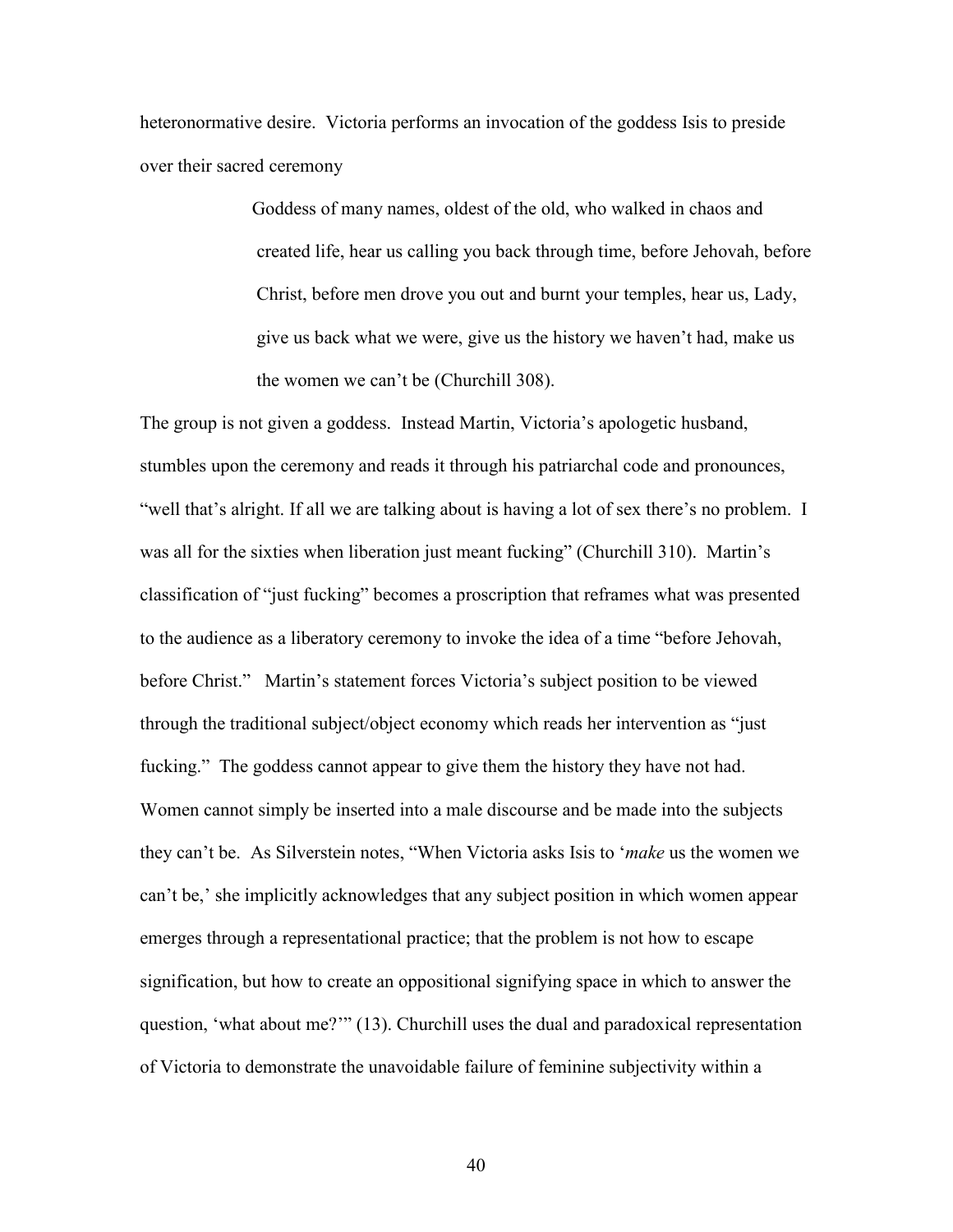patriarchal system. In Victoria the audience sees a dramatization of the need for a representational system based on the refusal of the (un)aesthetic. In the character of Betty, Churchill provides a possible avenue for the creation of a refusing Irigarayan (un)aesthetic.

Betty's representation is the product of deconstructive formalism and Brechtian elements. By combining cross-gender casting and nonlinear narrativity Churchill creates a feminist representation of refusal, the (un)subject. Betty occupies an (un)subject position due in part to the Brechtian alienation created by her cross-gendered casting. When coupled with the dummy representation of Victoria, the man version of Betty serves to reinforce a central theoretical materialist framework of the (un)aesthetic. Gender is portrayed as a social construction by replacing the feminine body with large burly man. Churchill effectively deconstructs gender essentialism as noted by Kritzer in "Sex and Gender": "This cross-casting makes gender visible by separating feminine gender and the female body" (113). The effects of this cross-gender casting can be seen on a literary level in Betty's introductory speech in Act One, Scene One. Betty steps out of the opening tableaux, which is framed by the Union Jack, and speaks directly to the audience,

> I live for Clive. The whole aim of my life Is to be what he looks for in a wife

I am man's creation as you can see,

And what men want is what I want to be (Churchill 251).

Betty's final line, "as you can see," highlights the material nature of gender construction by placing what the audience can see in opposition to what they are told. In her article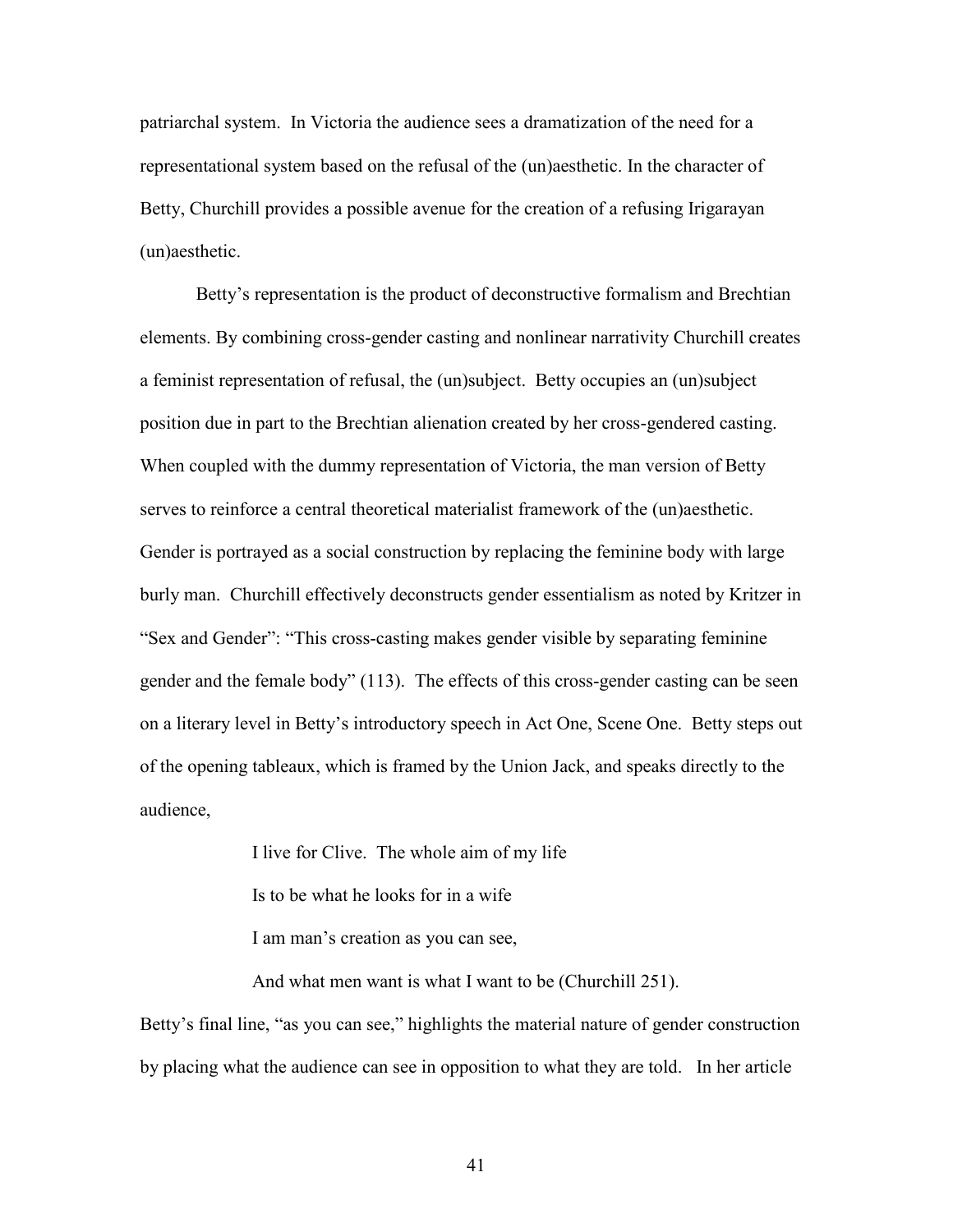"Travesty and Transgression: Transvestism in Shakespeare, Brecht, and Churchill," Anne Herman provides the theoretical context of Betty's introductory speech. According to Herman, these words when presented by a man that has adopted the signifiers of a woman, demonstrate that, "to be 'a man's creation' means to conform to masculine expectations not by mimicking the misogynist or murdering the feminine, but by leaving nothing to the woman except the name and the clothes" (150). By displaying the individual signs of femininity Churchill demonstrates that what a woman "is" has been constructed by a man and is not dependent upon a female body for representation. The dissonance created by Churchill's refusal to display the female body creates a space between the character and the actor. In her essay "Refusing the Romanticism of Identity: Narrative Interventions in Churchill, Benmussa, Duras," Elin Diamond explains how this casting is based on the refusal to force a feminine portrayal of "man's creation." According to Diamond, "the point in not that the male is feminized but that the female is absent. What remains is a dress, a palpitation, a scream, all encoded female behaviors adding up to a trace denoting absence. The woman Betty is not represented, she lacks symbolization in culture" (278). By refusing to restrict Betty into a "one-ness" of patriarchal symbolization Churchill effectively creates a literary framework for the creation of a refusing (un)subject. However, in order for the creation of the (un)subject be read as subversive by the audience the performance text of Betty must be presented through the alienating Brechtian style of "not/but" acting.

If in production the role of Betty is performed within the realistic theatrical contract (either by a woman or by a male actor who hides his maleness) she will not be read by the audience as an (un)subject. Such a performance will fail to meet the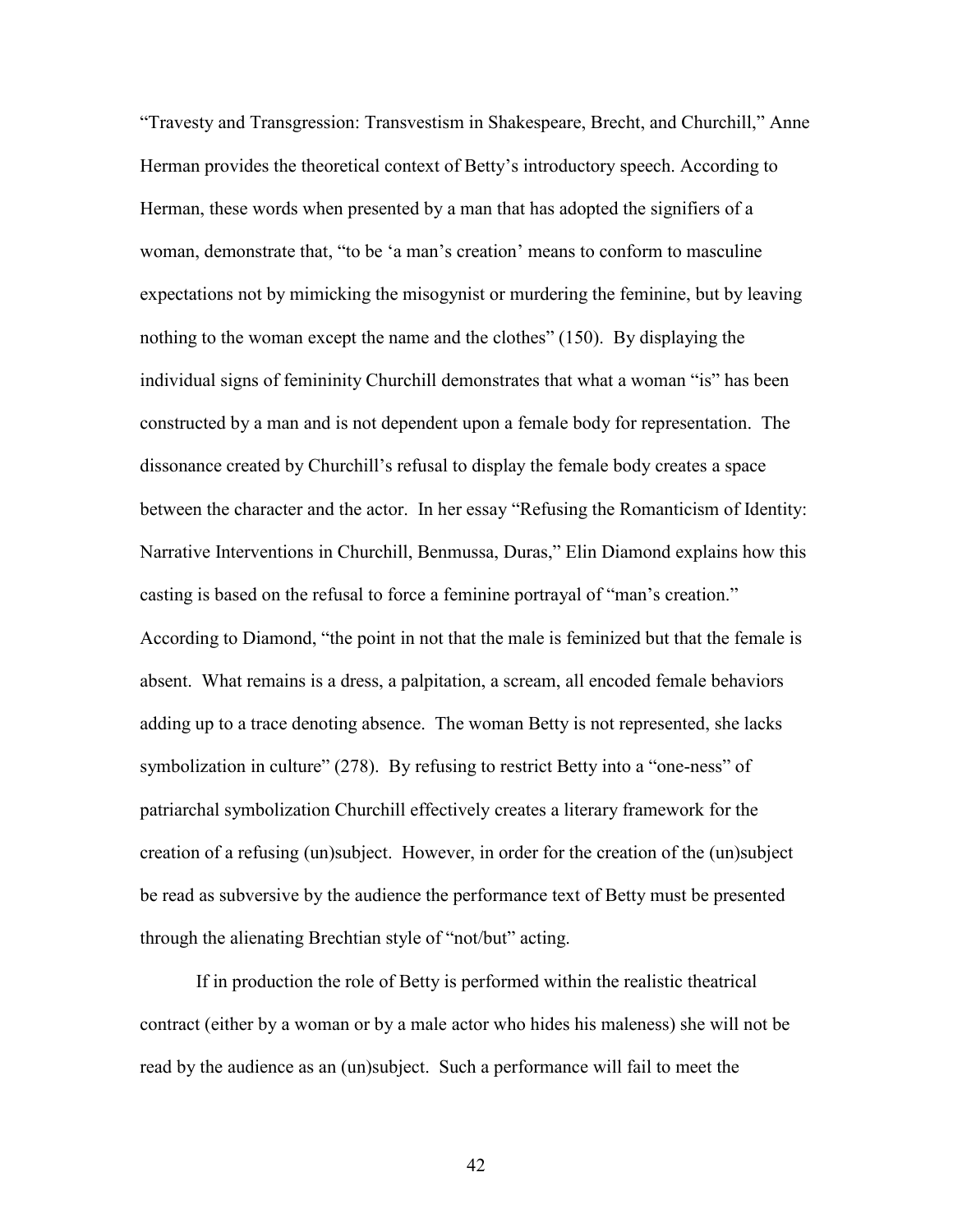(un)aesthetics' goal of creating an environment of questioning that extends beyond the door of the theatre. The gap between the character's gender and the actor's has to be highlighted in order for a production to effectively break the gendered representation system. As Laura Mulvey notes in "Visual Pleasure and Narrative Cinema," the male actor playing Betty breaks the voyeuristic and fetishizing framework of traditional subjectivity. Mulvey notes, "According to the principles of the ruling ideology and the physical structures that back it up, the male figure cannot bear the burden of sexual objectification. Man is reluctant to gaze at his exhibitionist like" (63). Rhonda Blair directed a production of *Cloud Nine* in 1985 and she discusses the efficacy of her production's presentation of Churchill's political message. In "'Not…but'/'Not-Not-Me': Musings on Cross-Gender Performance," Blair retrospectively deconstructs her creation of the performance text. Blair notes that after attending a dress rehearsal a radio reporter asked her why she chose to cast a female actor as Betty in act one. "I didn't. That was a man," responded Blair, who then gives an account of a rehearsal process in which the actor playing Betty related to her through the emotional becoming of a character through realism (269).

In this case, because the actor playing Betty was not recognized as a man, Betty was not presented as an (un)subject, which breaks down the Irigarayan language of two-ness presented in the gestic image at the conclusion of the play. The melding between actor and character was so seamless the actor playing Betty "became" her rather maintaining his own masculine identity. Kritzer explains the link between the "not/but" and the gestic image: "The inconsistency between Betty's gender and sex sets up a reciprocity between player and role that exposes every gesture and speech to question, as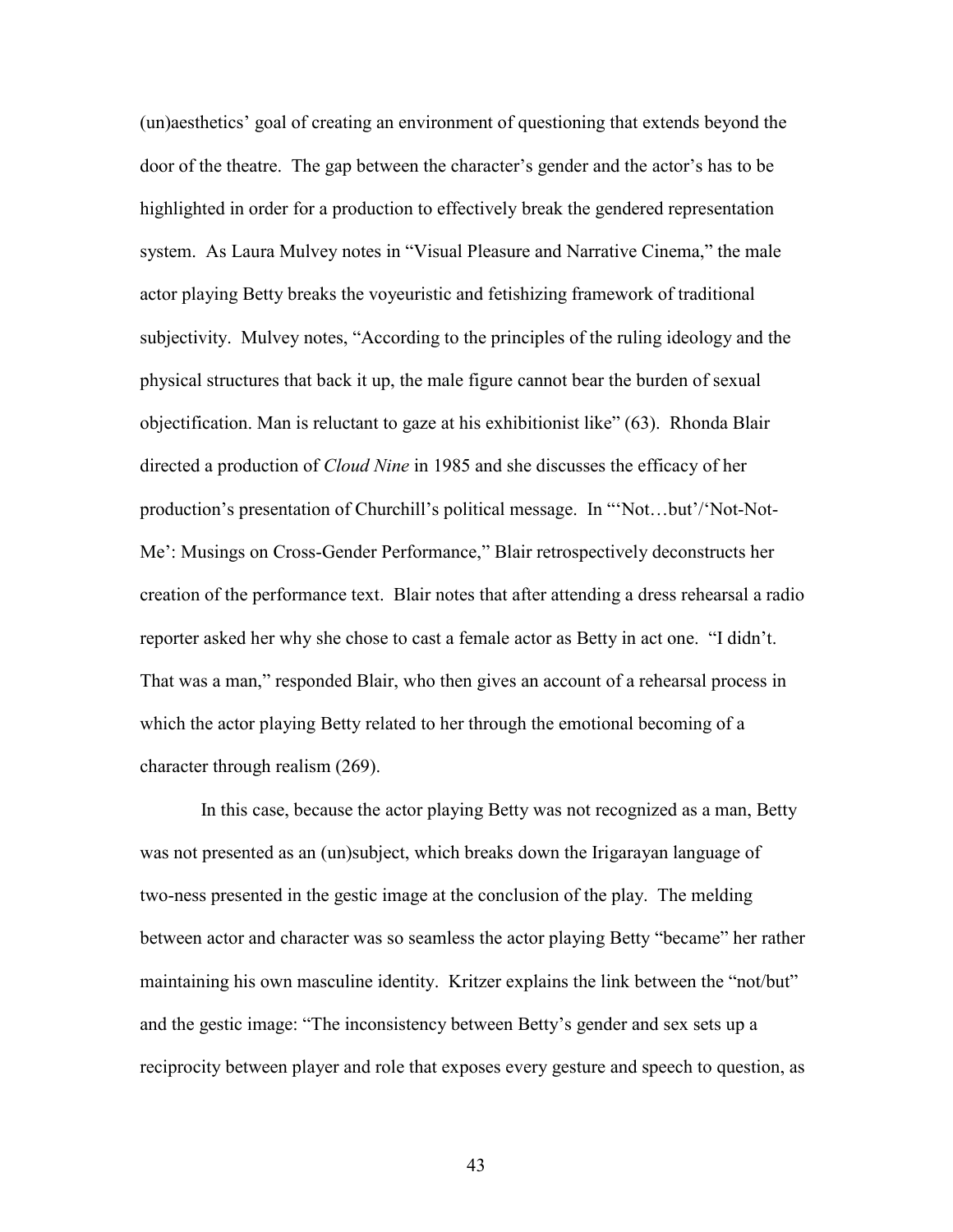each gesture or speech becomes a gest of gender construction" (120). This reciprocity was not used by Blair as a tool to extend the political message of Churchill beyond the physical and temporal space of the theatre itself. In the production the performance text was read in opposition to the play text of Churchill. The alienation effect was not established by this production therefore the political power of the double casting as well as the cross-gender casting of Betty was disarmed. Blair questions, "[D]oes cross-gender casting count if the gender of the performer is erased? I do not think it did in this case…the process by which we set up our performance code did not work for some audience members, for they did not fully understand that 'Betty' was male until after the performance, i.e, they could not 'read' it right" (296).The act one male presentation of Betty as "man's creation" is meant to serve as a point of reference for the female expression of jouissance presented in act two, which is fundamental in the expression of the (un)aesthetic.

 Churchill presents two contrasting representations of Betty in order to present feminine subjectivity in a constant state of becoming. The double casting of Betty as a man and a woman prevents the audience from viewing her as a single unchanging entity. Elaine Aston and Elin Diamond explain one of the intentions of the double casting of Betty. "Double casting also undermines identity, throwing our focus not in individual agents but on the form and patterns of the whole" (9). As Betty cultivates her own feminine identity she is still read by the audience against the male Betty of act one. Throughout the second act Betty becomes empowered and is able to represent her own desires rather than be forced to perform herself through a distinctly masculine body. The visual representation of Betty as a woman performing her own femininity is read by the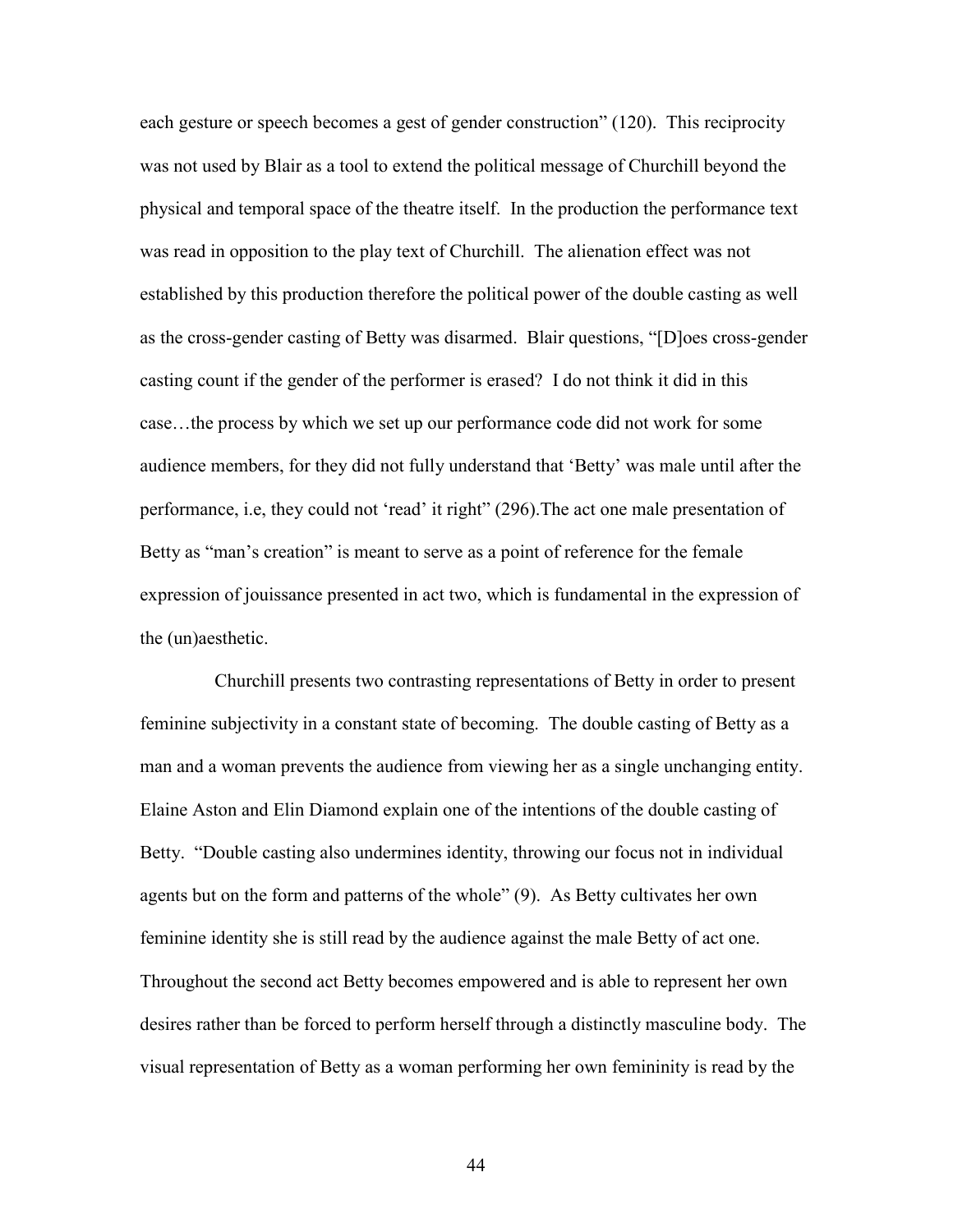audience as more authentic then the expression of Betty's desires in act one. This allows Churchill to express that change in sexual politics as well as symbolic expression is possible. In "Toward a Materialist Feminist Criticism," Judith Newton and Deborah Rosenfelt describe the theory of the utilizing double casting and a jump in dramatic time: "It is a way of seeing that prompts us to locate on the same situation the forces of oppression and the seeds of resistance; to construct women in a given moment of history simultaneously as victims and agents" (22). Churchill locates "the seeds of resistance" in act two Betty's ability to express her own desire through language that describes the pleasure found in her own two-ness.

In Act Two, Scene Four Betty is able to express her own pleasure and desire outside of the language of patriarchy. Betty as played by a woman delivers a monologue that demonstrates her discovery of her feminine identity alone on stage.

> I thought if Clive wasn't looking at me then there wasn't a person there. And one night in bed in my flat I was so frightened I started touching myself. I thought my hand may go through space. I touched my face, it was there, my arm, my breast, and my hand went down where I thought it shouldn't and I thought well there is somebody there. It felt very sweet…and I felt myself gathering together more and more…afterwards I thought I had betrayed Clive. My mother would kill me. But I felt triumphant because I was a separate person from them (Churchill 316).

This moment is an expression of Irigarayan two-ness both within the play text as well as the performance text. Visually Betty is able to express her own pleasure as a woman because she is being played by a woman. This allows the audience to read this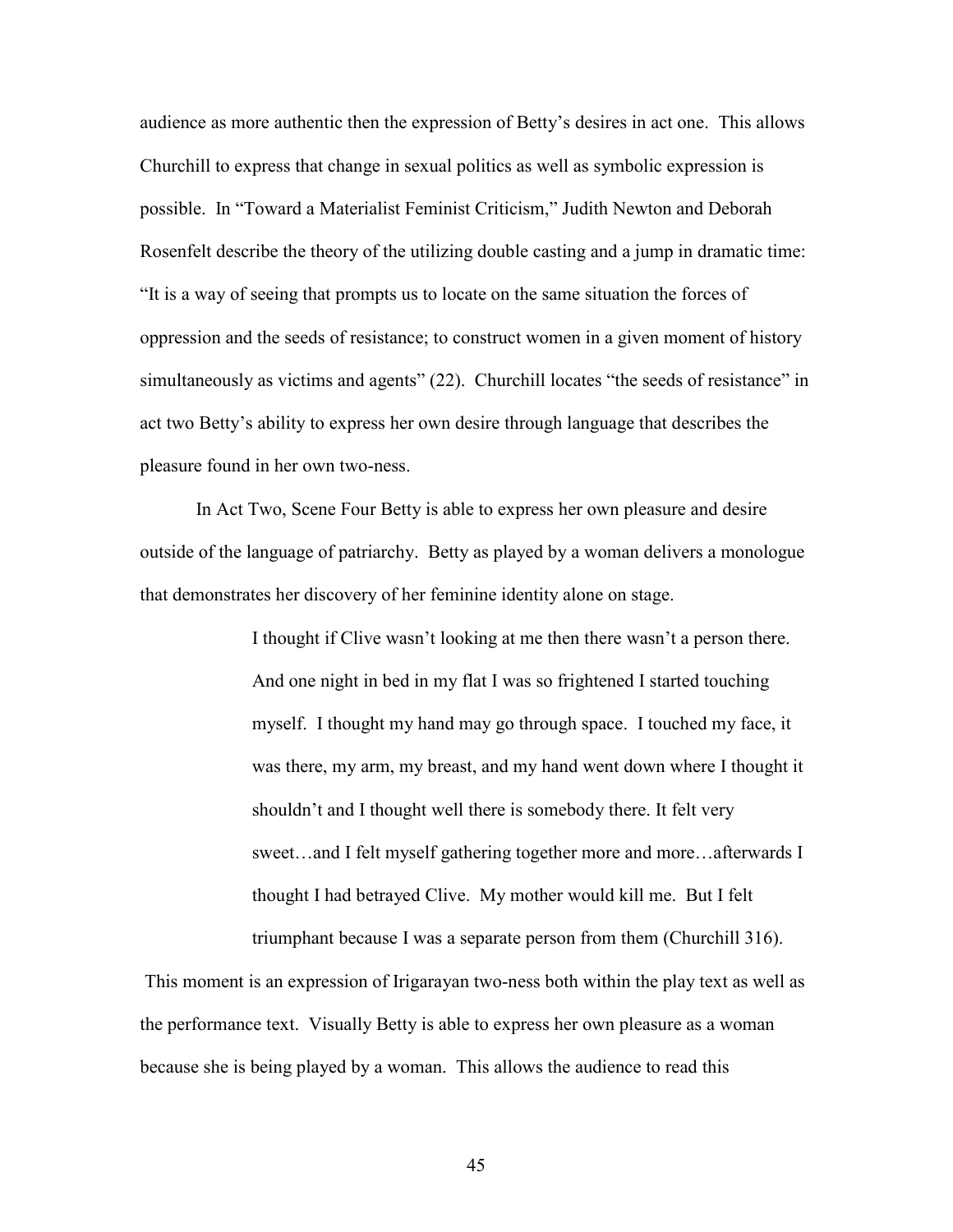monologue outside of the hierarchical ordering of the visual scene around a penis or symbolically around a phallus. When Betty tells the audience, "It felt very sweet," she is describing her own desire and pleasure outside of the phallocentric order of symbolic representation. As Betty becomes "a separate person from them" she successfully breaks the restriction of being represented as "man's creation." The triumphant feeling of Betty's self-discovery would be read through the fetishizing code of traditional representation if it was presented outside of the context of the male Betty of act one. In this monologue Betty is able to express her own pleasure and desire as a woman directly. Through the mouth of a man in act one Betty was only able to speak of her desire through the restricting language of patriarchy. Kritzer explains act one man Betty, who was the embodiment of everything Clive looked for in a wife, was only able to "express her desire indirectly, as a function of male desire for her" (117). This monologue is read with in the same theatrical context as the man Betty begging Harry, "Please want me" (Churchill 261). The nonrealistic cross and double casting when coupled with the shift in time allow Churchill to present a monologue in which "the fears and indecisions we see in Act II are lifted out of the causality of personal history and become evidence of the socio-sexual configurations we saw represented in Act I" (Refusing 278). According to Elin Diamond, "Churchill thus succeeds in semiotizing, making readable, the narrative history in which the parts for women are written by patriarchal law," which allows the final gestic image of *Cloud Nine* to be read as an alternative narrative (Refusing 278).

In the final moments of *Cloud Nine* Churchill presents the audience with a gestic image that completely rejects the patriarchal language of traditional theatrical representation. In a dramatization of Irigarayan two-ness Churchill expresses the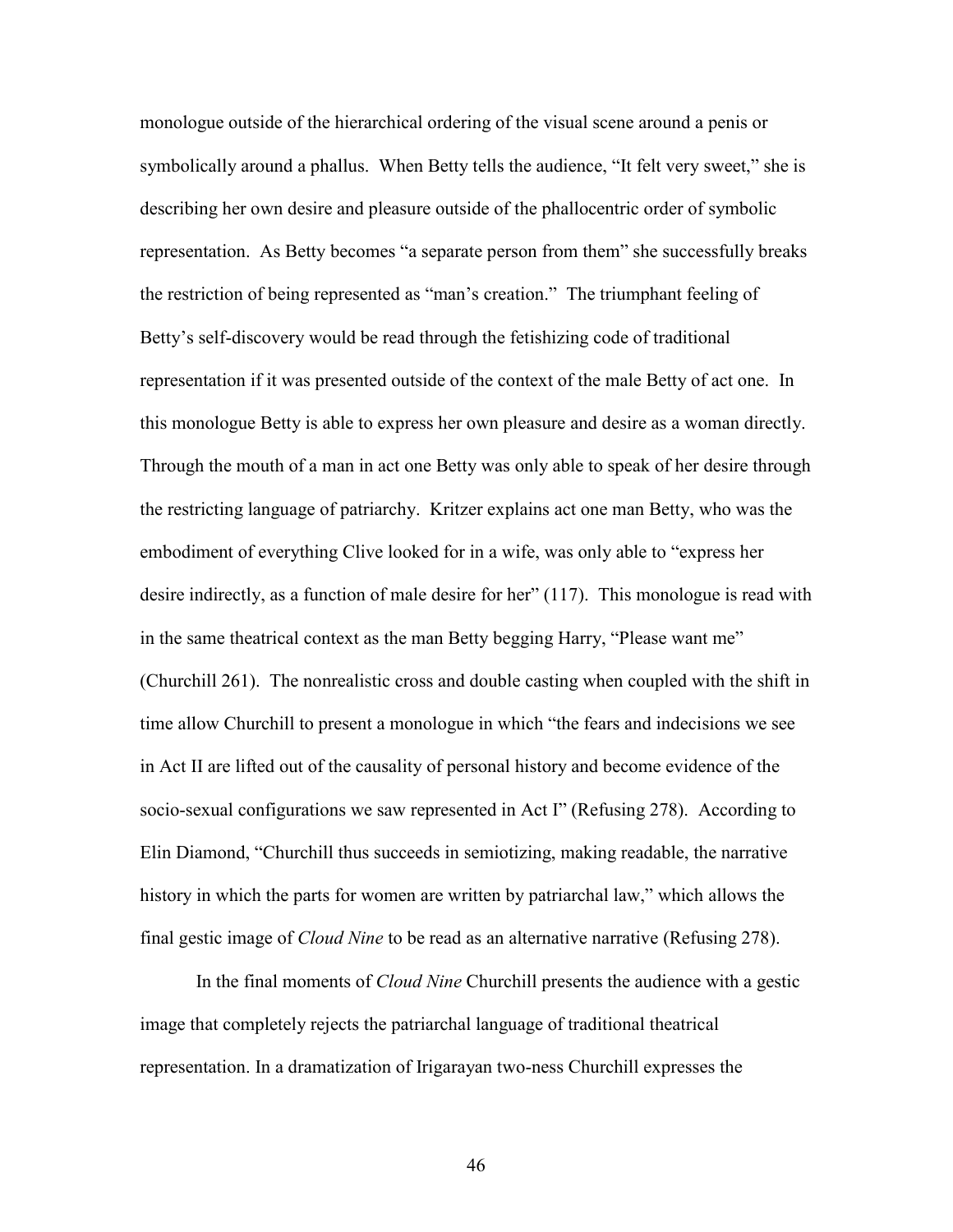(un)aesthetic through the (un)subject. In the stage directions Churchill describes the final tableaux of *Cloud Nine* Betty stands alone on stage then, "[Betty from Act One comes. Betty and Betty embrace]" (320). Churchill completely rejects a fixed and stable identity of oneness for Betty by presenting both Bettys on stage in an embrace. Churchill folds into a single frozen embrace many possible sexual identity parings which allows for the meaning of the image to hold shifting and multiple meanings. Betty and Betty's embrace can be read simultaneously as between two women, one woman, and a woman and a man while placing them all with in a materially constructed context. According to Marc Silverstein, "Churchill thus stages an economy of female pleasure in which autoeroticism, homo-eroticism and hetero-eroticism all coexist without competing for hierarchical pride" (19). The semiotic openness of this image would be lost without the rejection of realism, cross-gender casting, abrupt time shift, a breakdown of the active/passive economy of subjectivity and a materialist construction of gender. Churchill carefully constructed a formalist nontraditional theatrical event that would load this final gestic image with as many meaning as possible. As Silverstein notes, "Viewed from an Irigarayan perspective… closure and unity are disallowed by the image of the two Bettys, which, like the 'two lips,' are not divisible into one… it is precisely because this exchange is 'ceaseless' that the other can preserve its otherness, rather than being absorbed and cancelled within itself" (19). Silverstein goes on to argue that the embrace grants "authentic symbolization to the female body," thus allowing the female to speak through the theatrical (un)aesthetic.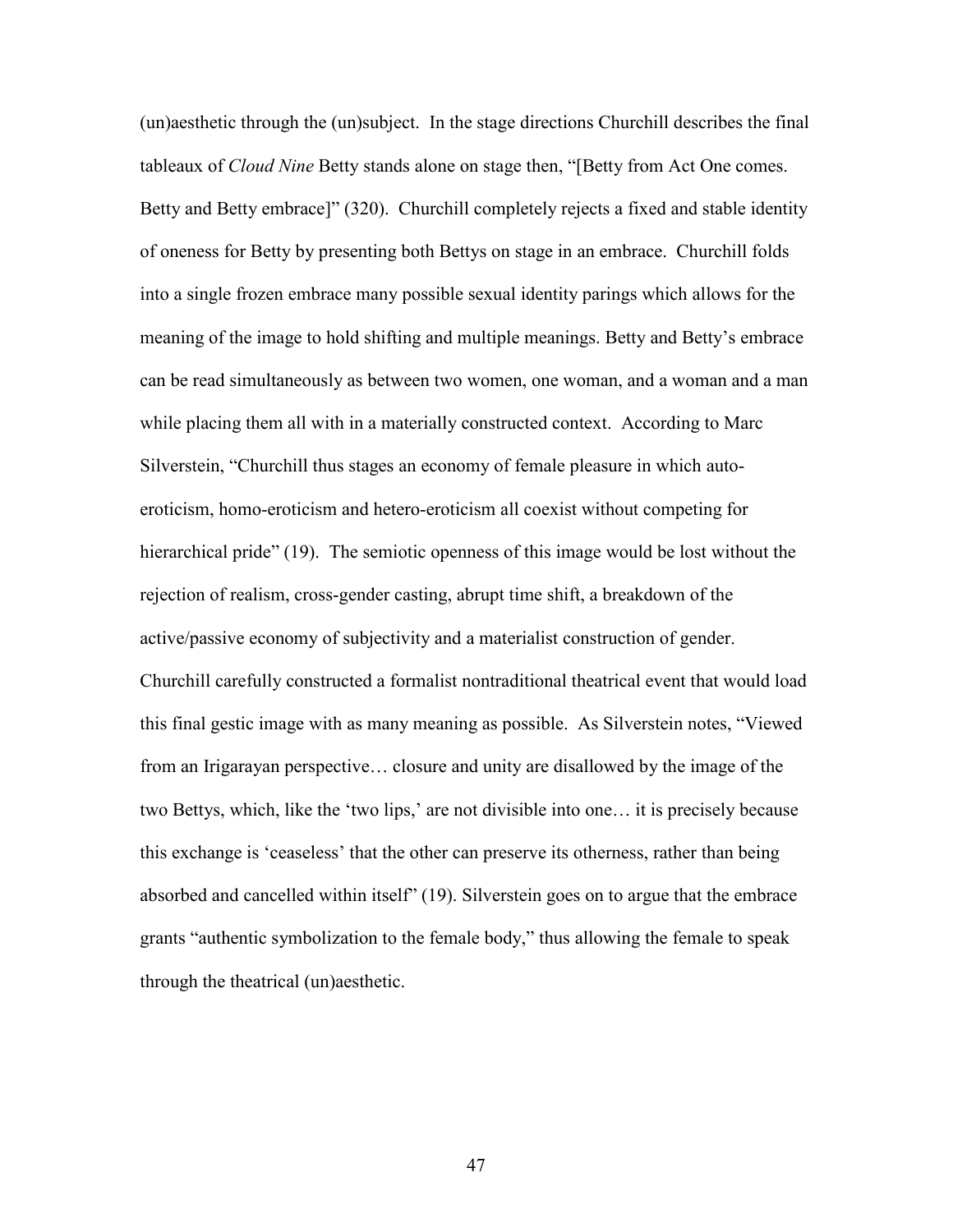## CHAPTER 3

# "REP&REV": THE BRECHTIAN REVISIONIST NARRATIVE OF THE (UN)SUBJECT IN *VENUS*

The material moment in which Suzan-Lori Parks wrote *Venus* equipped her with a more complex understanding of feminism and female oppression. The single narrative nature of second wave feminism was already destabilized by black feminist scholars such as Patricia Hill Collins in 1996, when *Venus* was first performed at the Joseph Papp Public Theatre in New York City. Although the dramaturgy of Parks differs from that of Churchill, both playwrights seek to affect society outside of the theatre by making narrative interventions which highlight the social construction of gender and create room for the presentation of the (un)subject. Suzan-Lori Parks inherited a different feminism from that of Churchill, based on the materiality of the late 1980s and 1990s. By understanding the cultural position of feminism and theatre of both playwrights, the differences between *Venus* and *Cloud Nine* can be viewed as points of coalition for a framing of the feminist (un)aesthetic.

In order to understand the cultural impact of *Venus* the theorization of black feminism has to be considered.Black feminism developed as a challenge to the essentialism of second wave feminist theory and race theory. Following in the theoretical footsteps of Patricia Hill Collins and bell hooks, "Contemporary black feminism is interested in investigating the intersections of race, gender, class orientation and other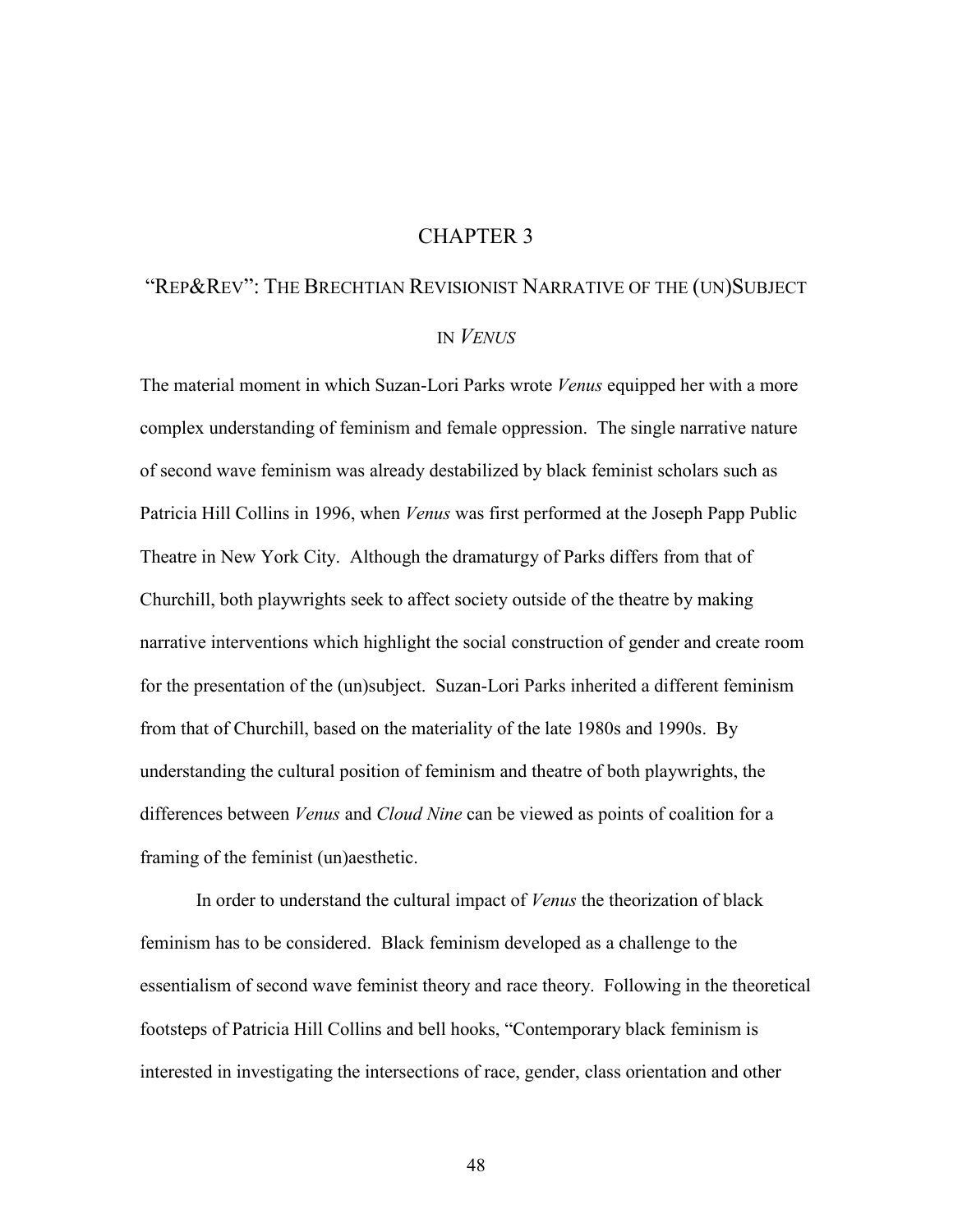locations of identity," according to Lisa M. Anderson in her book Black Feminism in Contemporary Drama (14). This understanding of intersectional identity as an evolving fluid and dialogic position at the intersection of multiple oppressions, allows Parks to further trouble the homogenous nature of "woman" and specifically "black woman" as sign. In this way the dramaturgy and feminism of Parks can be viewed as a further deconstruction of the feminist dramaturgy of Churchill. In Black Feminist Thought (1990), Patricia Hill Collins challenges the additive understanding of oppression of white second wave feminist thought, "First, Black feminist thought fosters a fundamental paradigmatic shift in how we think about oppression. By embracing a paradigm of race, class, and gender as interlocking systems of oppression, Black feminist thought conceptualizes the social relations of domination and resistance" (110). This line of thought does not allow for the partitioning of identity that serves to essentialize the female experience. Therefore the social concerns of Parks differ from those of Churchill due to her unique identity position as an intersectional subject, which allows for Parks to create a dramatic (un)subject position which refuses the unity of "woman." According to Collins the matrices of oppression create a complicated system in which there are no pure oppressors or oppressed people; "Depending on the context, an individual may be an oppressor, a member of an oppressed group, or simultaneously oppressor and oppressed" (14). The effects of Collins's theorization of black female subjectivity can be seen in Parks' *Venus,* which challenges one dimensional approach of understanding the cultural representation of black women by raising complex questions of complicity.

The conceptualization of black female identity was further deconstructed by the theories of bell hooks. Hooks' theorization of the black female gaze as well as the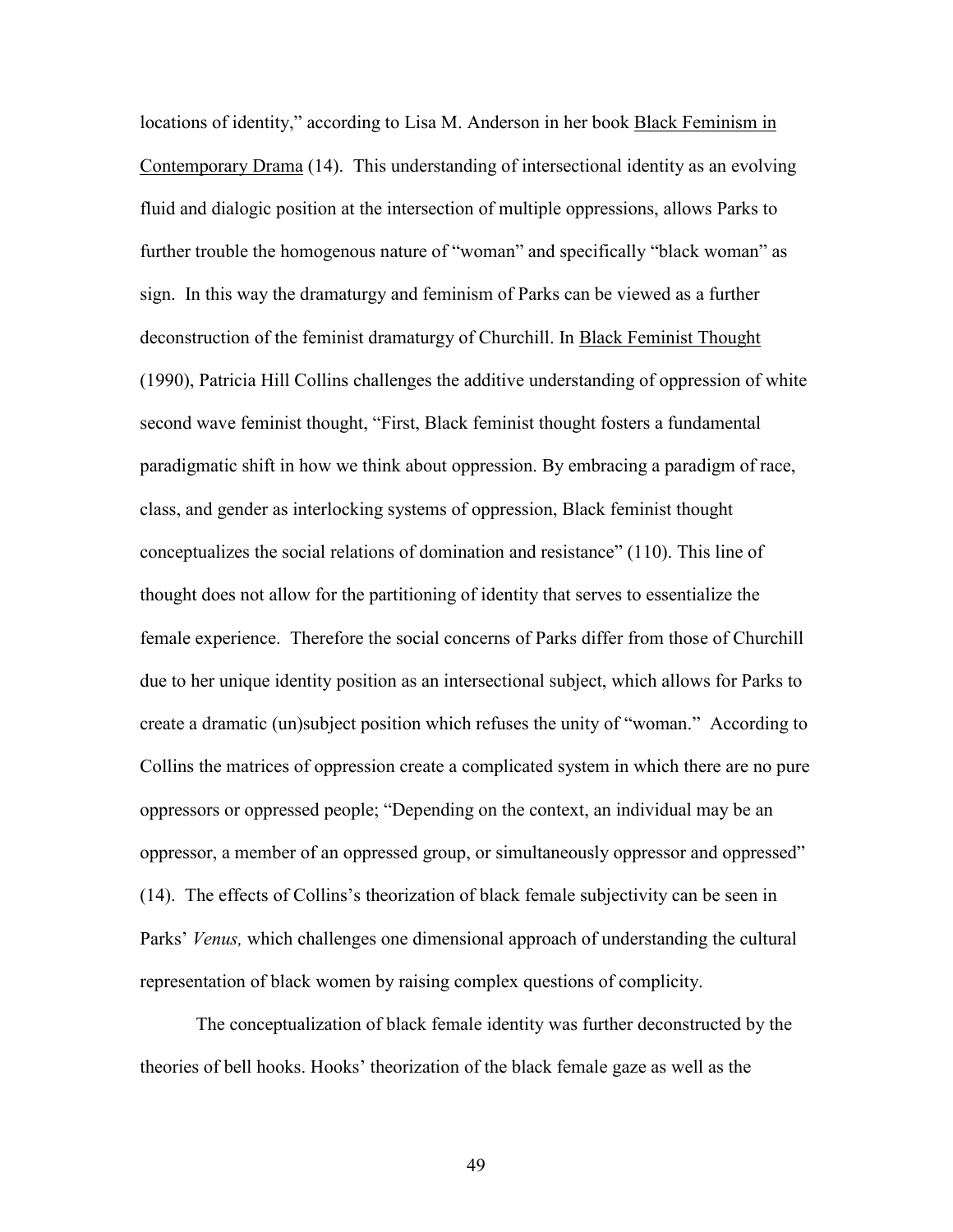colonized mind help to understand Park's dramaturgical goals within the framework of the refusing (un)aesthetic and (un)subject. Like Collins, hooks is concerned with the effects of representations of black women on the cultural assumptions about the socially constructed category of "black woman." The ability to look, according to hooks, is a political act that is often denied to marginalized groups. In her article "The Oppositional Gaze: Black Female Spectatorship," hooks explains the historical forces that shape the political implications of access to the gaze, "I read in history classes that white slaveowners (men, women, and children) punished enslaved black people for looking…The politics of slavery, of racialized power relations, were such that the slaves were denied their right to gaze" (115). As intersectional subjects black women have been doubly denied the ability to utilize the gaze. The "trauma" of a racialized spectator economy creates a special intersectional relationship within the black female spectator because she is doubly denied the gaze due to her gender (as described by Mulvey) and her race. The political ramifications of female black looking is theorized by hooks as "confrontational, as gestures of resistance, challenges to authority" (115). This theoretical concern with black female spectatorship was very prevalent in the works of black feminists during the time Suzan-Lori Parks was writing *Venus*. Her dramaturgy uses narrative interventions to shift the balance of the gaze, which allows room for the expression of feminine desire through the (un)subject. Like Churchill, Parks destabilizes the male gaze. However, her material concerns regarding intersectionality allow her to further deconstruct the gaze by exposing the subject/object economies as racialized *and* gendered.

In *Venus*, Parks dramatizes the effects of colonialism on the creation of cultural images of black women in the hopes of destabilizing their constructs to serve her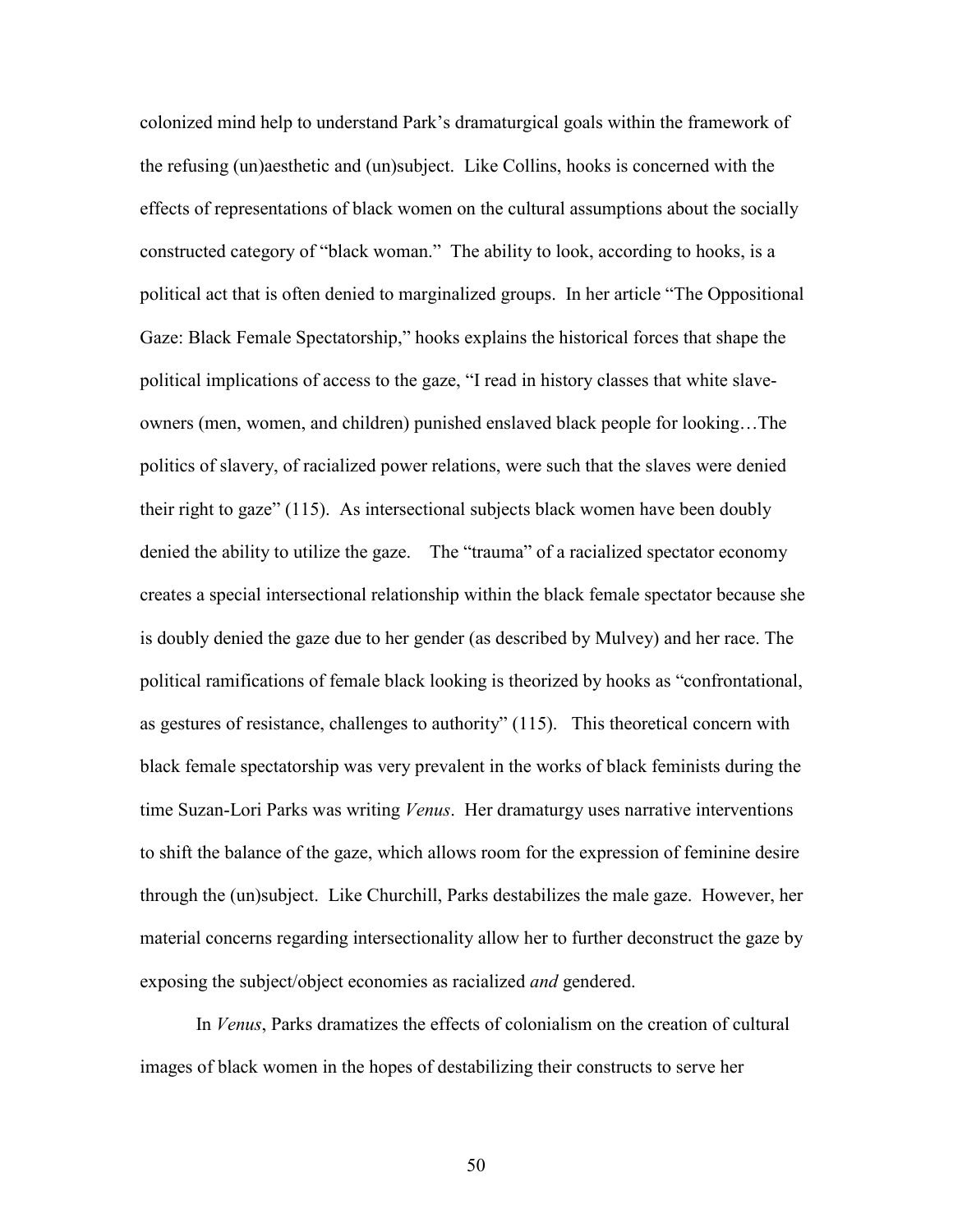(un)aesthetic goals. In the 1990s there was a surge in black feminist theory with a focus on the "colonized body/identity" (Anderson 13). Black feminist of the 1990s sought to deconstruct the sexualized and essentialized identities created by European colonization that remained impactful on contemporary cultural representations of black femininity. In "Rebel's Dilemma," bell hooks discusses her personal dichotomy and paradox of representation with academia. Hooks describes her own relation of representation autobiographically: "From childhood on I have had to struggle to break from the impositions of images that didn't represent me accurately or well," (1). In this description there was no time in her life when hooks did not feel a separation between her identity and how society wanted her to present herself. The struggle for representation is not only played out within society but within the individual consciousness of the intersectional subject. The cultural images of black women have been colonized to form a hetero-patriarchal sign system that codes the female black body for white and black male's consumption. This cultural coding is so pervasive and historically rooted that these images become the internal measuring stick of black femininity within society and the individual. As hooks notes,

> Much of that struggle begins with challenging sexist and racist stereotypes that offer such a flat vision of black female identity. Since practically everyone is socialized to expect certain behavior from black females (including black females) one of the most useful interventions has been feminist critical discussion that both defines what the imposed stereotypes are and offers both strategies of resistance and alternative ways to construct self and identity (4).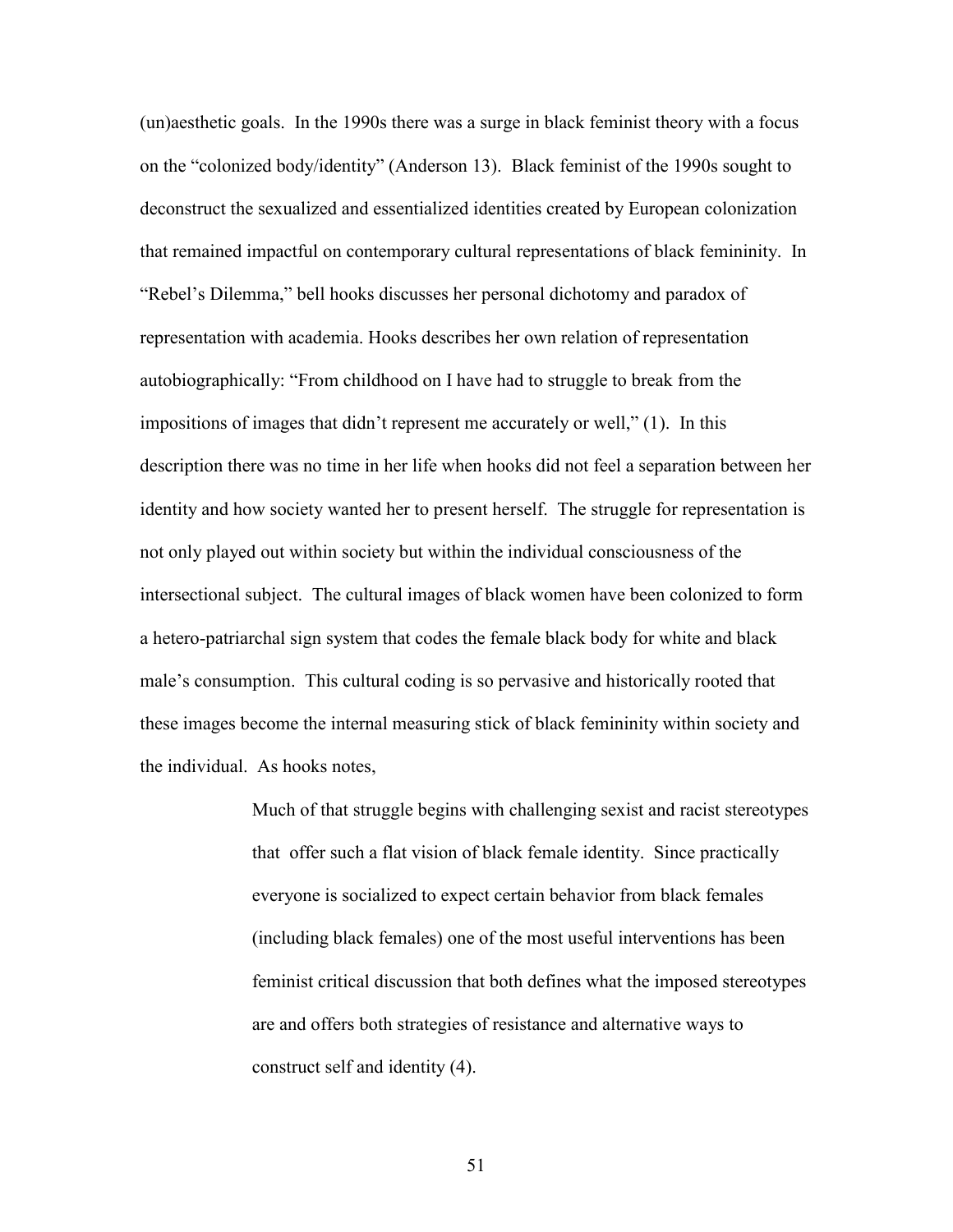The ubiquitous nature symbolic culture is highlighted by hooks here: "everyone is socialized to expect…including black females." Because black women have been denied the control of the creation of the "sexist and racist stereotypes," they are "flat" and do not account for the complexities of intersectional subjectivity. The flatness of the stereotypes makes them easier to digest, which creates an environment of internalized oppression as they become expected of black women by everyone "including black women." This creates a multidimensional consciousness that exists in a state of shifting tension, or as hooks calls it, "the process of decolonization." Through the presentation of historical images in *Venus*, Parks furthers the process of decolonization within the world of the play and within the greater cultural context.

Parks' dramaturgy is influenced by this focus on materiality of "black woman" as sign and uses the techniques of the (un)aesthetic to demonstrate the artificiality of this sign as well as offer "alternative ways to construct self and identity" (hooks 4). This dramaturgical focus is a result of the growth of feminist theatrical theory as well as black feminist theory in the 1990s. Which led to what Lisa Anderson calls "the realization of the black feminist aesthetic" that led to an "impressive increase in dramas written by black women many of which [Anderson] considers black feminists" (13). Like Churchill, Parks intends to deconstruct the ways in which gender difference is a social construction. However, Parks further deconstructs the category of woman by challenging its white homogeneity. The construction of the "black woman" as sign has a unique history and relationship to individual's presentation of the self. As Anderson, notes troubling the metanarrative of black femininity is a goal of the black feminist aesthetic which,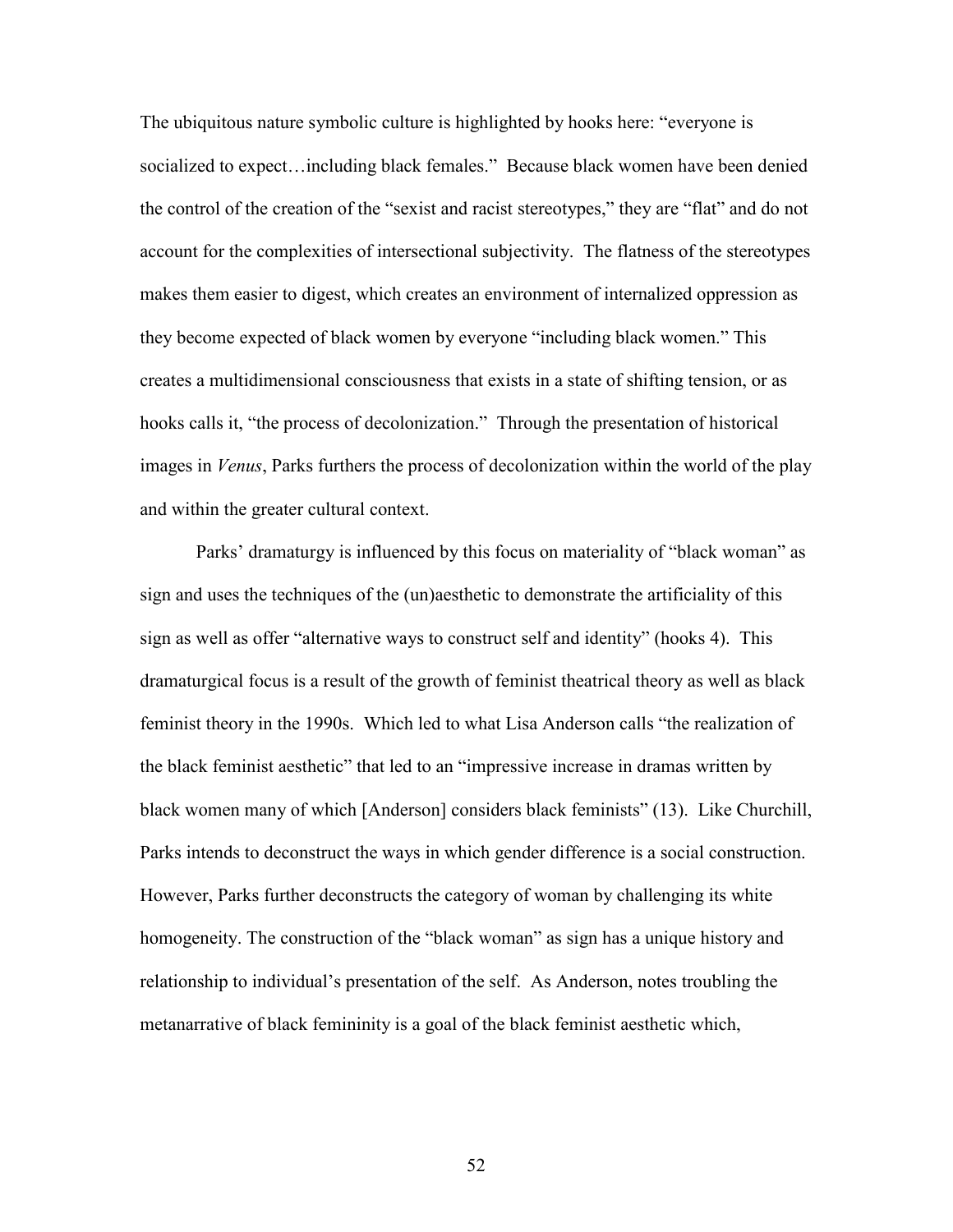"continues to be concerned with the images of black women in the popular imagination as well as in popular culture" (14).

The goals of Parks are expressed through her use of alienation and historization, which opens *Venus* up to an (un)aesthetic critique. The nontraditional dual narrativity of *Venus* is used by Parks to highlight and manipulate the sexualized and racialized economies of viewing the black female body. This is indicative of an alignment between the goals and techniques of what Freda Scott Giles calls "womanist theatre" and "post-Afrocentric dramatic theory" during the third wave<sup>[3](#page-57-0)</sup>. Lisa Anderson notes Giles' theorization of this alignment in Black Feminism in Contemporary Drama, "the view of time as circular rather than linear…the blurring of the lines between performer and audience. The rebellious and irreverent use of the language of the colonizer to forge a cultural identity for the colonized, the re-visioning of Eurocentric and Afrocentric imagery and symbolism…major precepts of post-Afrocentric dramatic theory also significantly are present in womanist drama" (14). These concerns are dramatized by Parks through alienation and narrative intervention which create an (un)subject position based on a new economy of refusal. By "re-visioning" and "blurring" the signification of Saarjte Baartman, *Venus* challenges the audience to understand the Venus Hottentot as an (un)subject that seeks agency by a conscious manipulation of the presentation of black femininity. In this way the (un)aesthetic is challenged by Parks to remain fluid, selfreflexive, and open to the material goals of the playwright and feminist theory. This prompts a deconstructive reading of *Venus* that searches to determine "the elements of text or performance that invoke a particular history, politics, and philosophy of a

<span id="page-57-0"></span><sup>&</sup>lt;sup>3</sup> Although the wave categorization of feminism is troubling to some feminist theorists I use it here to refer to the feminist movement of the late 1980s and the 1990s.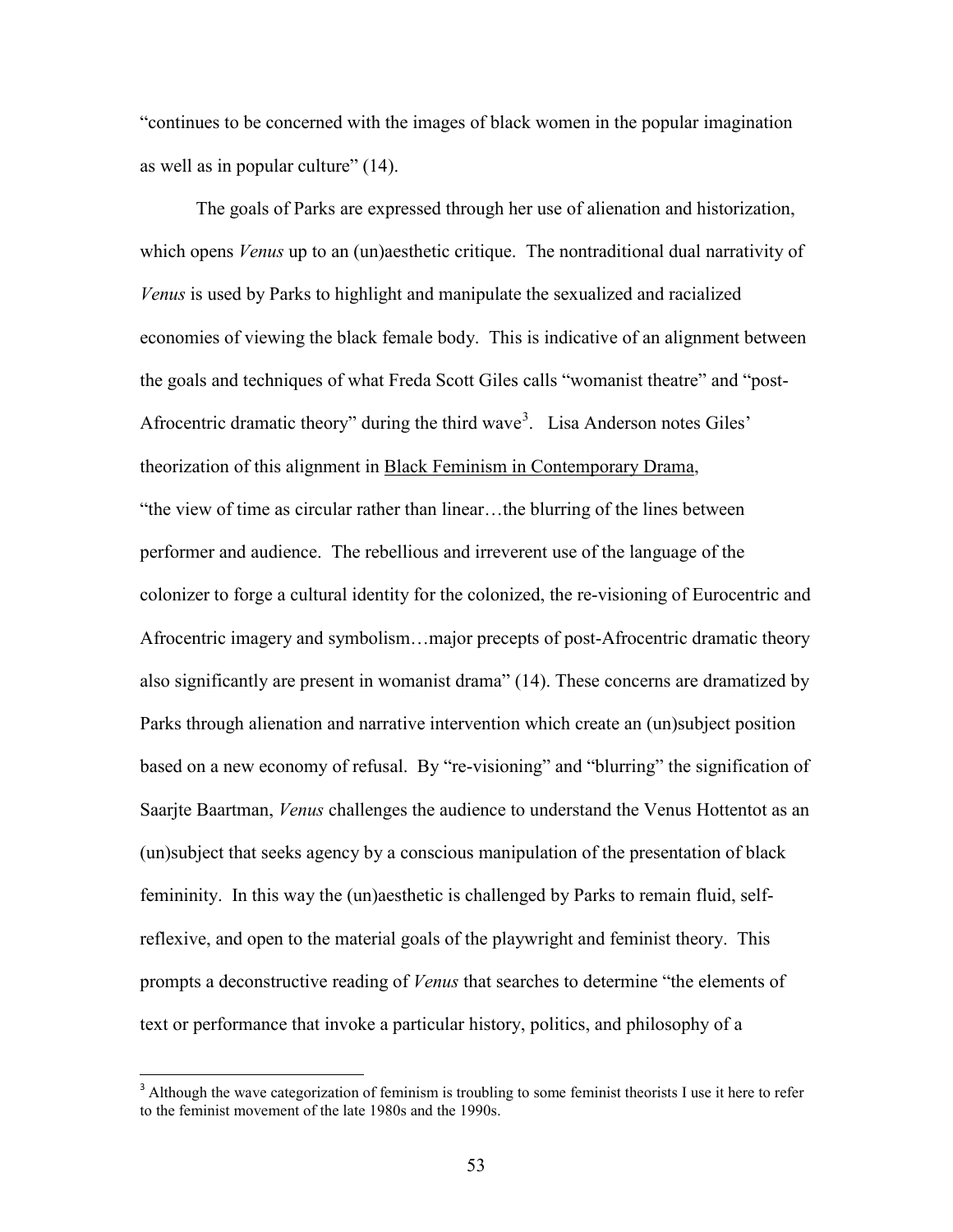'community' (broadly constructed)," which Anderson explains as the goal of a study of a black feminist aesthetic (16).

Like Churchill in *Cloud Nine*, Parks uses Brechtian historization to highlight the material construction gender difference that connects the "historical" past with the audiences present. Although the historical woman Saartje Baartman lived in the early nineteenth century, Parks tells her story with an emphasis on the way she became defined by her body which then became a symbol for black femininity. In the list of roles proceeding *Venus*, Parks represents The Venus as a construction. By naming her protagonist "Miss Saartje Baartman, A.K.A. The Girl, and later The Venus Hottentot," Parks demonstrates the ways Miss Saartje Baartman is rewritten as The Venus Hottentot (4). This not only serves to alienate the audience by resisting her singularity as a presented sign, it also distances the audience emotionally from The Venus because they are aware of her artificiality and the inevitability of her transformation. Parks is not attempting to bring Baartman a long-lost narrative. Rather Parks constructs the appropriation of Baartman's anatomy, as a cause and a symptom of a racialized and gendered system of representation and signification. In fact throughout the action of *Venus* there is never a reference to Baartman by her name. In her article, "A Complex Resurrection: Race, Spectacle, and Complicity in Suzan-Lori Parks's Venus," Karen Ruth Kornweibel explains the damaging effects of the sexualized stereotype of black femininity on the identity of an intersectional subject. According to Kornweibel, "this naming of the figure of Venus and the multiple naming in general demonstrates her slippage in history-the fact that she is not known except in the various names she was given and which, in the end, relate more to her status as a symbol than as a person"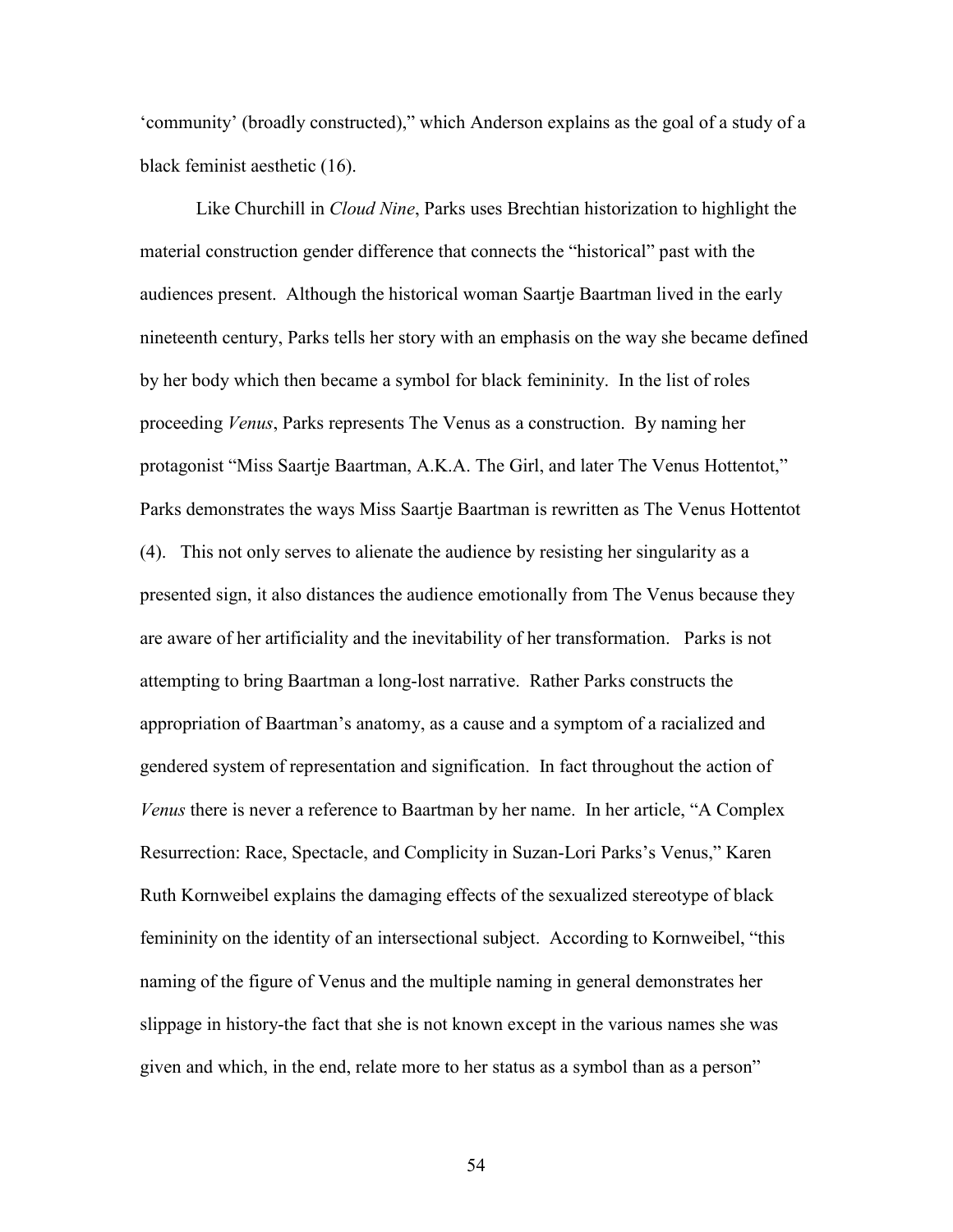(67-68). Parks connects the creation of the symbol The Venus Hottentot to the state of contemporary sign "black woman" through her use of the historical freak show and medical audiences.

Suzan-Lori Parks reveals the political effect of looking within the freak show and pseudoscientific presentation of Saarjte Baartman in the nineteenth century with presentation and inscription of black femininity in contemporary culture. This creates a Brechtian space of the (un)aesthetic, as who is watching whom becomes destabilized, thus prompting the audience to question their own consumption of "black woman" as a racialized and sexualized sign. In "Body Parts: Between Story and Spectacle in *Venus* by Suzan-Lori Parks," Harry Elam and Alice Rayner explain the duality of presentation in *Venus*. According to Elam and Rayner, "Within the paradigm of spectacle, with riffs on the world of the theatre, on show business, and of the business of show business, *Venus* considers the politics of representation…the play does not just reflect the representation of the race and sex of nineteenth–century Venus, but reconstitutes it in the performance of the present" (69). The audience watches The Chorus watch The Venus as she is presented by The Mother-Showman, The Baron Docteur, and Suzan-Lori Parks. This positions the audience of the play *Venus* in a parallel position to the Chorus, which extends the critique of the economy through the past and into the present. Parks further reinforces the ways the past is reconstituted in the present through her use of anachronisms. When the Chorus is informed that there will not be a show tonight because The Venus Hottentot is dead, they demand a refund. "Outrage! Outrage! Gimme gimme back my buck!" (14). Although the freak show setting of 1810 alienates the audience from the visual consumption of The Venus Hottentot, Parks forces the audience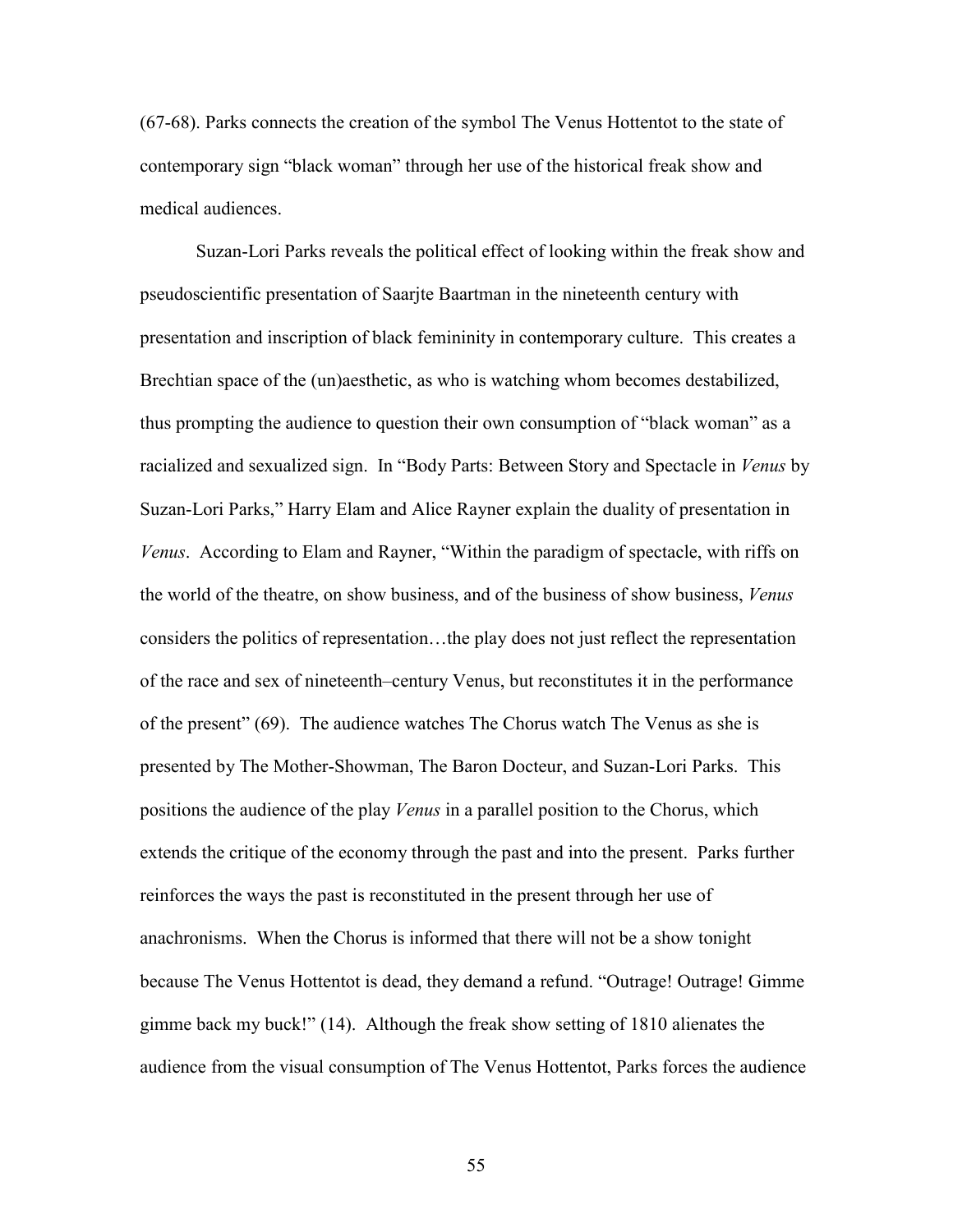to connect the ticket purchased by the Chorus and by the audience. Gender and race are revealed to be constructs that have been inherited by the audience of *Venus* due to their own participation in the consumption of The Venus Hottentot.

Throughout *Venus* The Negro Resurrectionist not only supports the Brechtian technique of historization, he also serves to reject traditional narrativity through his role as the narrator or emcee of the performance. The Negro Resurrectionist is simultaneously outside the play event watching while his watching implicates him and make him an active player within the drama (in a way similar to the audience in the house). In her book Suzan-Lori Parks, Deborah R. Geis notes the double meaning of a Resurrectionist, " a 'resurrectionist' is a charismatic religious figure, like an emcee or a preacher, but he is also one who returns (or returns others) from the dead" (87). The Negro Resurrectionist opens Venus by exclaiming "The Venus Hottentot" then a few pages later regretfully informs the audience that, "The Venus Hottentot iz dead" (Parks 11). The Negro Resurrectionist has revived The Venus Hottentot before the eyes of the spectator so that her story that will lead to her death can be told night after night. The Negro Resurrectionist was once in the business of literally digging up dead bodies for medical studies. Although he "quit that line years ago," he has become that role to the white men he works for, as The Grade-School Chum explains, "Once a *digger* always one" (Parks 153). Therefore although The Negro Resurrectionist is commoditized in a similar fashion to The Venus Hottentot by the white characters, ultimately he is implicated in the The Venus Hottentot's oppression as he digs her up so The Baron Docteur and the audience can consume her body by watching her performance. In this way The Negro Resurrectionist serves to create a pose/watching (un)aesthetic economy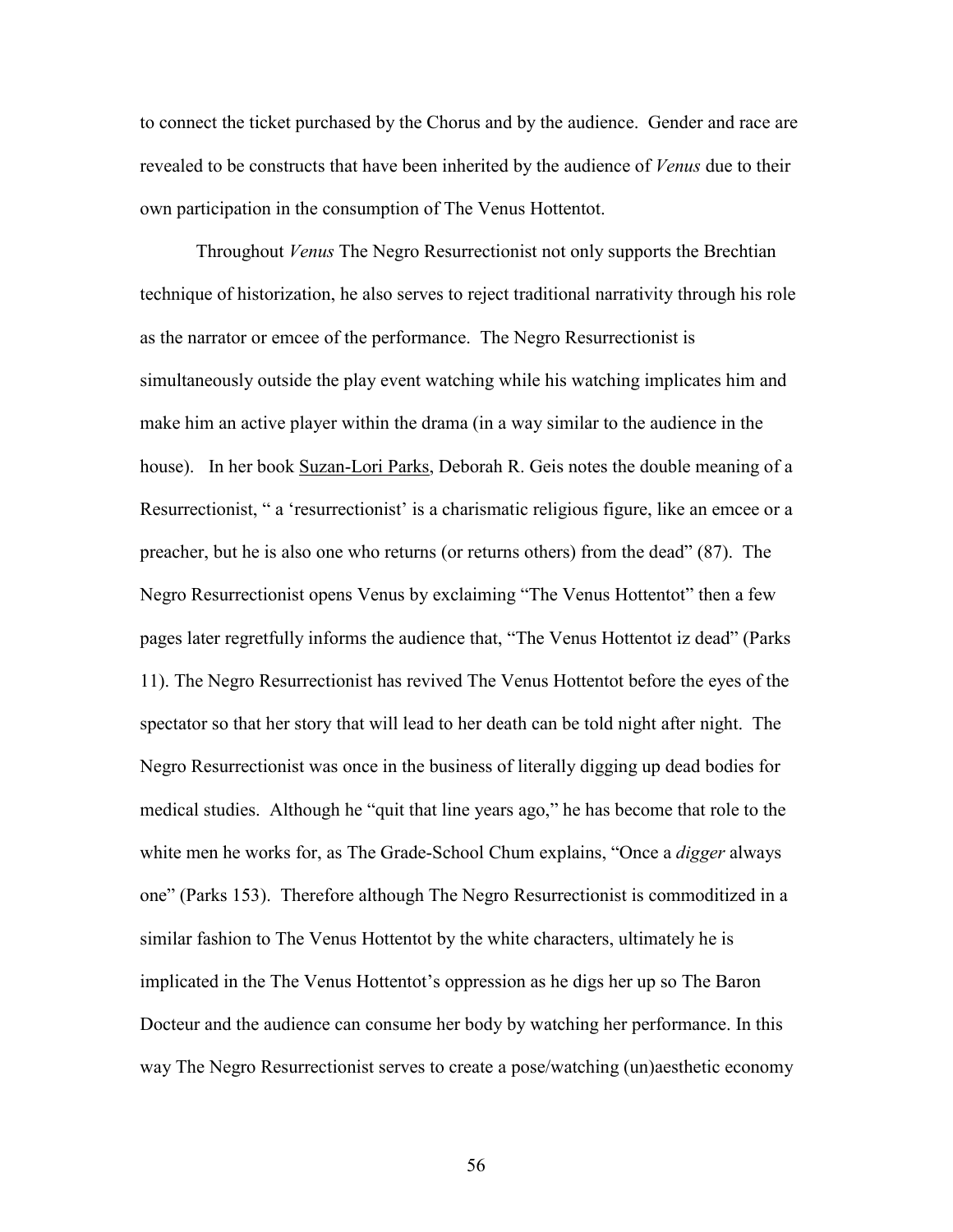that disrupts the traditional voyeuristic economy that serves to reinscribe racial and gender division.

The formalist use of The Negro Resurrectionist alienates the audience of *Venus*, through his reading of scene names and footnotes. By reading the scene titles The Negro Resurrectionist reminds the audience of their active participation in a theatrical event. The audience is forced to acknowledge their own consumption of the performance of black femininity. After the death of The Venus Hottentot is pronounced by The Negro Resurrectionist he remains visible and informs the audience of the name of the new scene marking the end of the overture. Although the audience knows that The Venus Hottentot is dead, "Scene 31 May I Present You 'The African Dancing Princess'/She'd Make a Splendid Freak" takes place at the beginning of the transformation of The Girl into The Venus Hottentot. Once The Negro Resurrectionist announces the title of the scene he joins the audience in watching The Brother and The Man convince The Girl to go with them to England where they will present her and her large rear end as a freak show attraction. Karen Ruth Kornweibel explains the effects of this Brechtian formalism in her article "A Complex Resurrection: Race, Spectacle, and Complicity in Suzan-Lori Parks." According to Kornweibel, "The announcing of scenes by The Negro Resurrectionist along with the initial announcement of her death in the Overture creates a structure that simultaneously descends from Scene 31 to Scene 1, moves forward in the fictionalized life of The Venus Hottentot, and moves in a circle from her death to her death" (72). This structure allows Parks to present the construction of The Venus Hottentot beginning in her death, which creates a subjectivity in construction. The circular nature of Venus also implicates the audience. As The Venus is pronounced dead, resurrected, and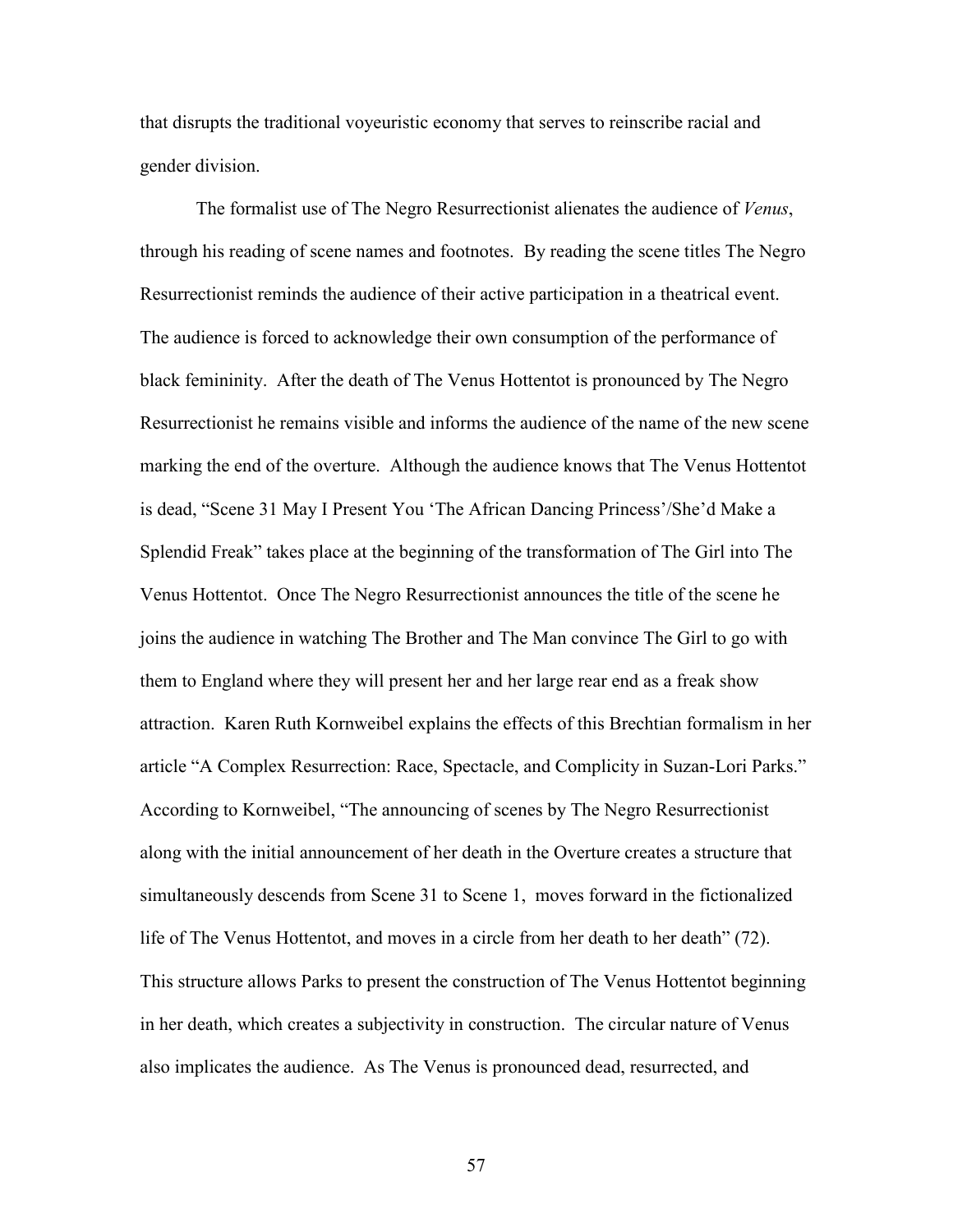inevitably killed by exposure to the gaze of The Baron Docteur, The Chorus (in all their forms), The Negro Resurrectionist, The Mother-Showman and the audience.

The circular form of *Venus* also highlights the constructed nature of black femininity. As the ending of *Venus* re-becomes the beginning, the history of the representation of black woman becomes the present and future. According to Kornweibel, "This structure indicates the strong connection Parks wants to demonstrate between present and past. As the audience accompanies her in the digging back into and interrogating the past they are also digging right back up to a present in which the deadly stereotypes of the past are still in operation" (72). However, as Parks constructs the narrative of The Venus Hottentot she uses The Negro Resurrectionist to interrogate it and highlight the artificiality of the past and the present it created. Because The Negro Resurrectionist initially informs the audience that The Venus Hottentot is dead the following presentation of her life becomes questionable because it is a reconstruction and a remembering of the past displayed through the representation of black femininity in the present. This allows Parks to challenges the monolithic construction of "a knowable" past (Kornweibel 72). Therefore the narrative of *Venus* is not to be read as a "truth" about the historical woman Baartman. Parks deconstructs history without giving the audience a solid single narrative to replace it.

The multiplictous (un)subject representation of The Venus Hottentot is possible by combing a circular structure and the narration of The Negro Resurrectionist. The political nature of Parks' theatricalism is explained by Kornweibel: "The circular form of the play and the implied absence of the Venus also indicate the inaccessibility of the historical figure behind the myth...In the overture, Parks turns the focus from the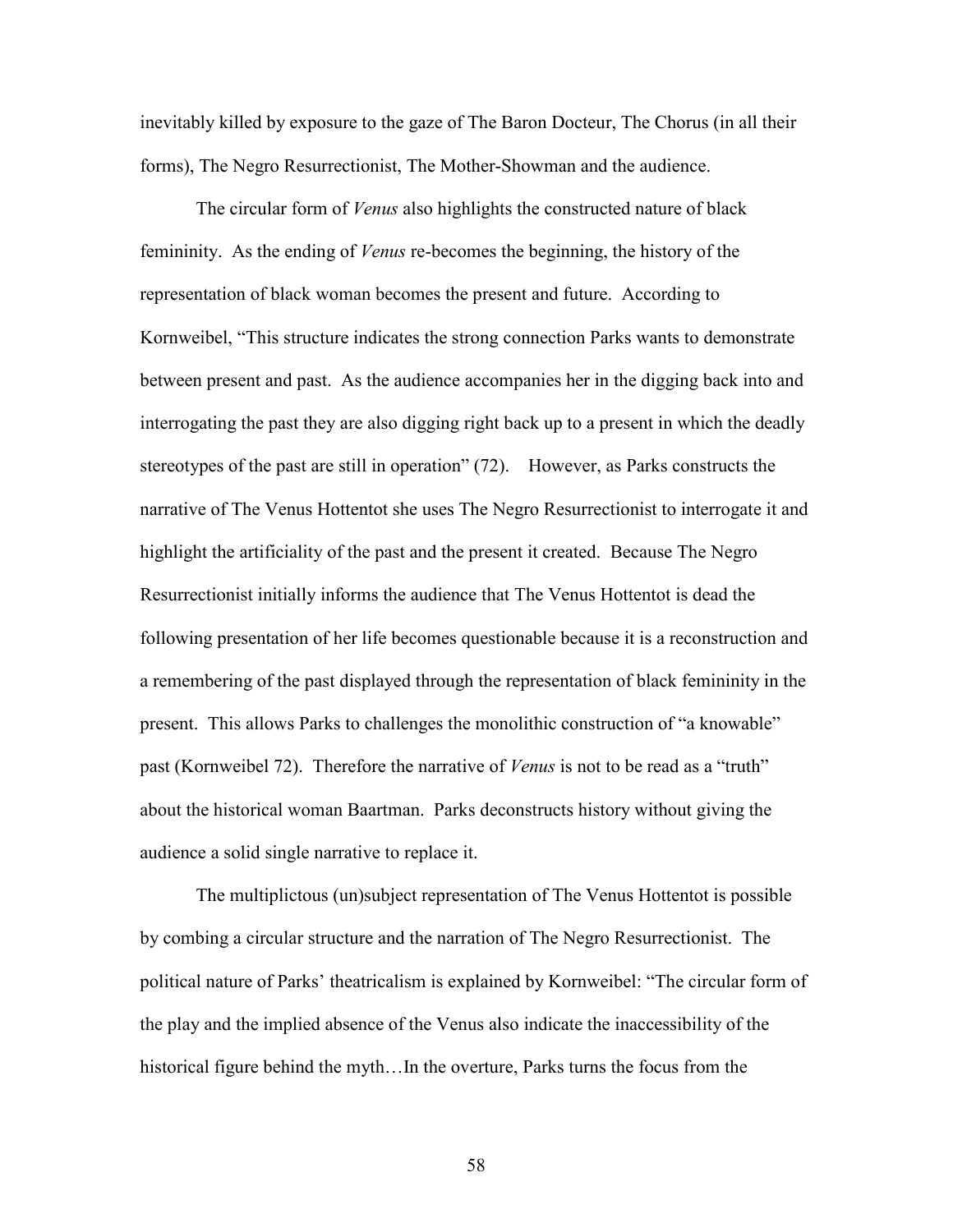unavailable figure of the Venus to the viewers and to their frustrated desire to participate in seeing and consuming her" (72). This creates the space in which Parks can interrogate the social construction of gender and race without forcing the subaltern to speak. Parks further critiques the presentation of history and The Venus Hottentot through the use of footnotes that are read by The Negro Resurrectionist. In "Scene 12 Love Idhunt What/She Used To Be," The Baron Docteur has taken The Venus to be studied by The Chorus of Anatomists. They take measurements of her living body, verbally dissecting her into her various consumable parts where she stands. Throughout Scene 12 and similar scenes with The Chorus of Anatomists it is mentioned that the various measurements taken of The Venus' living body will, "of course be corrected after maceration" (Parks 122). In Scene 12 following this assertion The Negro Resurrectionist reads footnote number eight to the audience.

Footnote #8

Definition: Medical: *Maceration*

(*Rest.*)

'A process performed on the subject after the subjects death. The subjects body parts are soaked in a chemical solution to separate the flesh from the bones so that the bones may be measured with greater accuracy'

(*Rest.*)

Later in "Scene 7 She'll Make a Splendid Corpse," after The Venus tells The Baron Docteur that she is pregnant she asks him the meaning of maceration. The Baron Docteur tells her, "'Macerations' French for 'lunch.' 'After Lunch' we always say" (Parks 141). Not only does the reading of the footnotes by The Negro Resurrectionist challenge the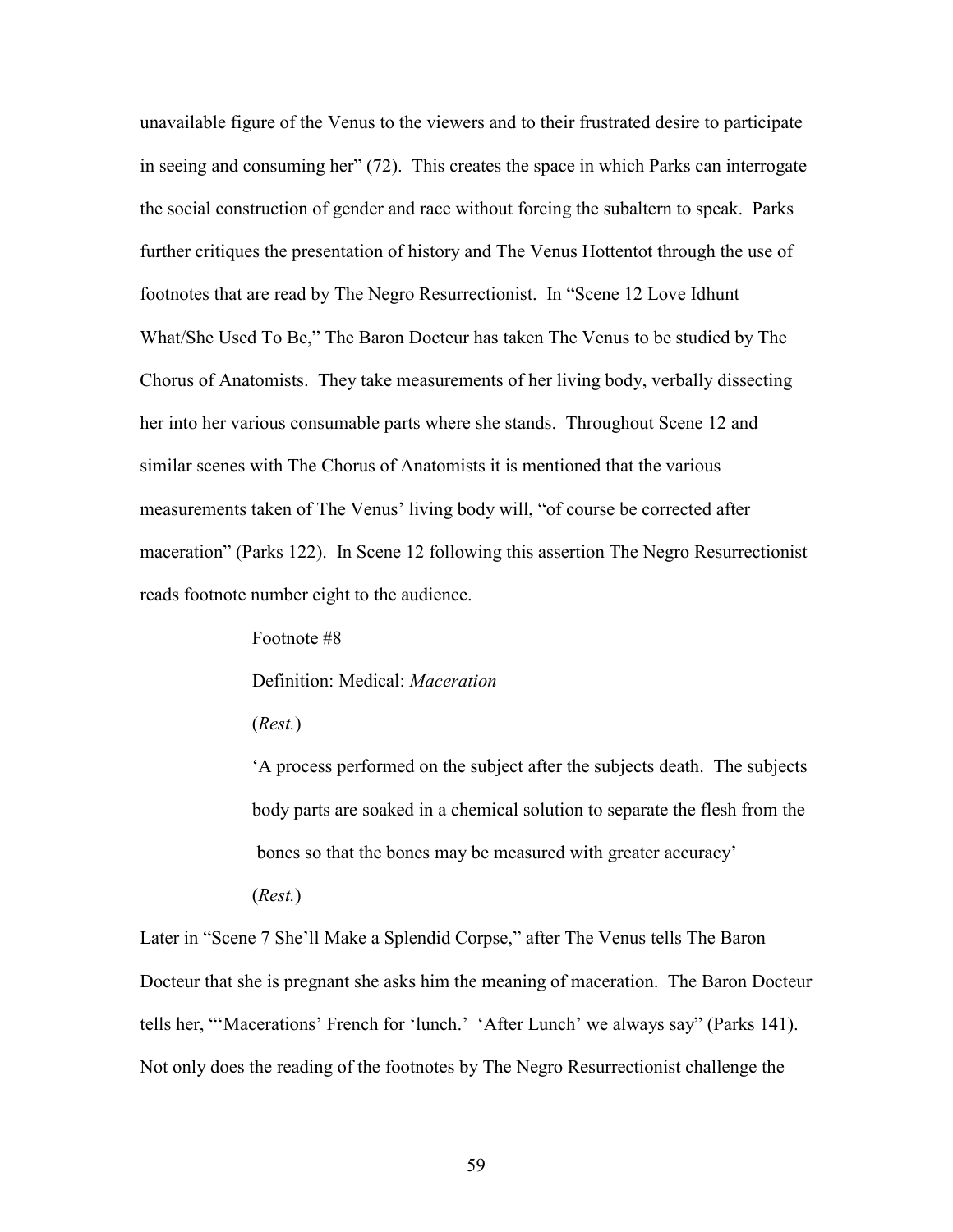knowable nature of true history, it highlight the construction of racialized and sexualized bodies. As Kornweibel notes, "This lie and the dual images on consumption-of the corpse and of food-is another unnerving example of Parks's critique of how racialized bodies are constructed and to what purpose. By reading the footnotes, The Negro Resurrectionist gives the audience a dual perspective that makes perfectly evident The Baron Docteur's perfidy" (76). The dual narrative of the footnotes and the narrative of the play's action disrupts the fixed singular subject position of "black woman" as sign. By refusing to construct The Venus Hottentot as either as science subject or a woman in love, Parks uses the Negro Resurecctionist to open dramaturgical room for the creation of an (un)subject position.

By creating a dual narrative through the use of The Negro Resurrectionist Parks is able to create a gestic image that provides a visually coded expression of her political stance on the visual consumption of the "black woman" as sign. In "Scene 2 The Venus Hottentot Tells the Story of Her Life," The Negro Resurrectionist serves as the death watch over The Venus Hottentot. According to the stage directions provided by Parks during the story of The Venus Hottentot "*The Negro Resurrectionist fingers his new gold coin*" that he takes from The Grade-School Chum although "*he feels like shit*" when he does (154-157). Parks has loaded the image of The Negro Resurrectionist fingering his new gold coin with gestic meaning due to his role as Brechtian narrator. Elam and Rayner note that The Negro Resurrectionist "controls the regimes of representation as emcee he is complicit in [The Venus Hottentot's] exploitation" (274). This presentation reinforces the consciously refusing (un)subject position of The Venus by challenging the audience to connect the profit of The Negro Resurrectionist with the reinscription of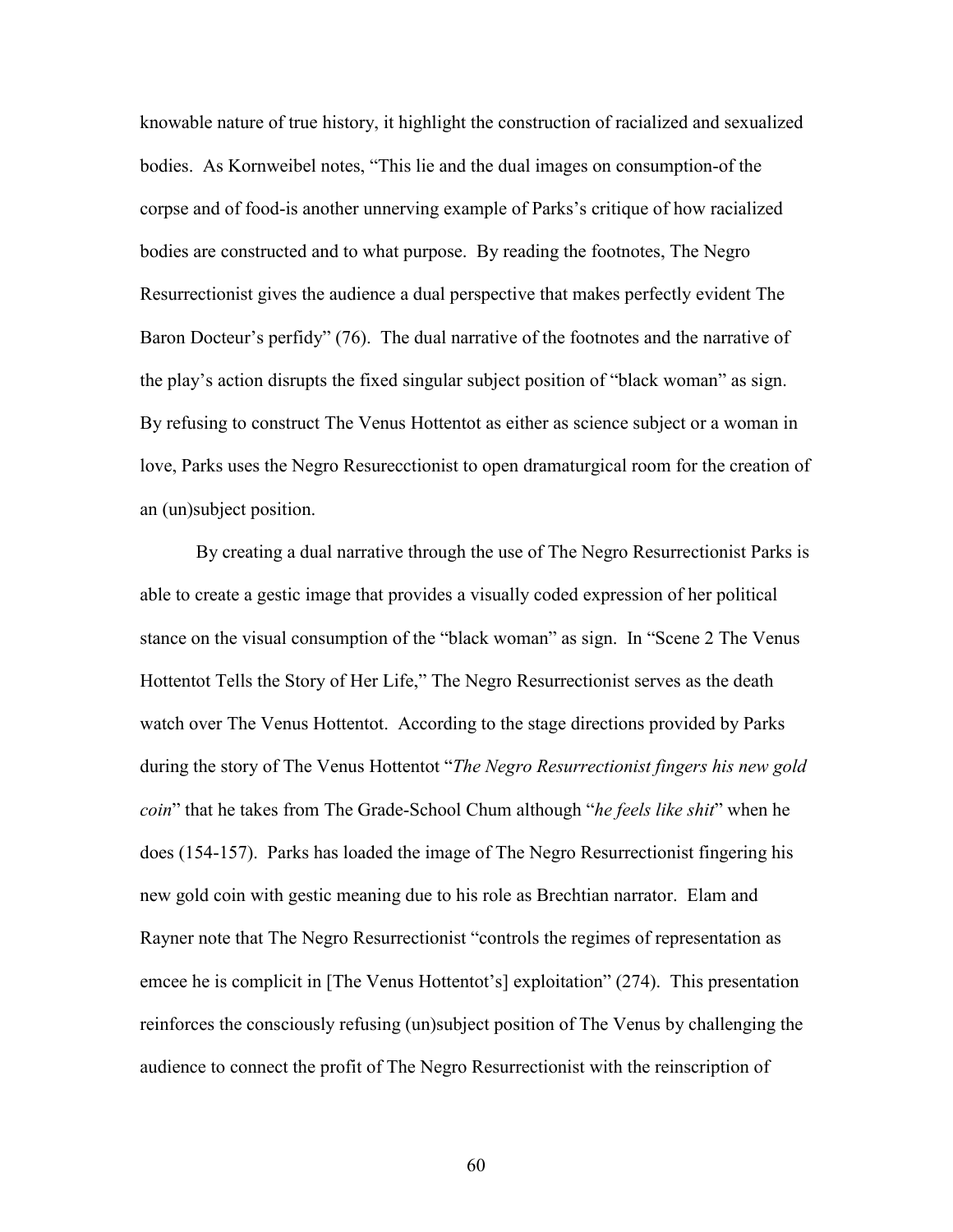racialized and gendered representational. Not only is The Negro Resurrectionist (and therefore the audience) complicit in The Venus Hottentot death and resurrection as a sign there he gains a profit from it. As The Negro Resurrectionist "fingers his new gold coin" white heteronormative patriarchy "profits" from the consumption and commodification of racist sexualized images of black femininity. The gestic presentation is especially effective if the "not/but" acting style is utilized by a production of *Venus*. Parks uses this to lead the audience to question the narrative of The Venus Hottentot and its connection to the creation of the dying figure being watched by The Negro Resurrectionist and the audience.

In *Venus* Suzan-Lori Parks constructs a new theatrical language of the (un)aesthetic through her use of "Rep&Rev" and dramatic "spells." These techniques serve to disrupt the gaze of the audience as well as create the narrative space necessary to implicate the audience in the cultural production of black femininity. By refusing traditional narrative techniques Parks is able to retell the story of the Venus Hottentot in a way that refuses the historically situated single image of black female desire created by white patriarchy. In "The Politics of Mimicry: The Minor Theatre of Suzan-Lori Parks," Ilka Saal explains the political implications of Parks' repetitive and revisionist language. According to Saal, "In particular, Parks has been praised for imaginative use of what she calls 'Rep&Rev,' repetition and revision, allowing here to submit a dominant and white historiography to a thorough process of fragmentation and revision, and thereby enabling the emergence of provocative counter narratives," (57). This creates a tension between two narratives that encourages the audience to compare them, thus critiquing both. This prevents the audience from accepting either "original" text or the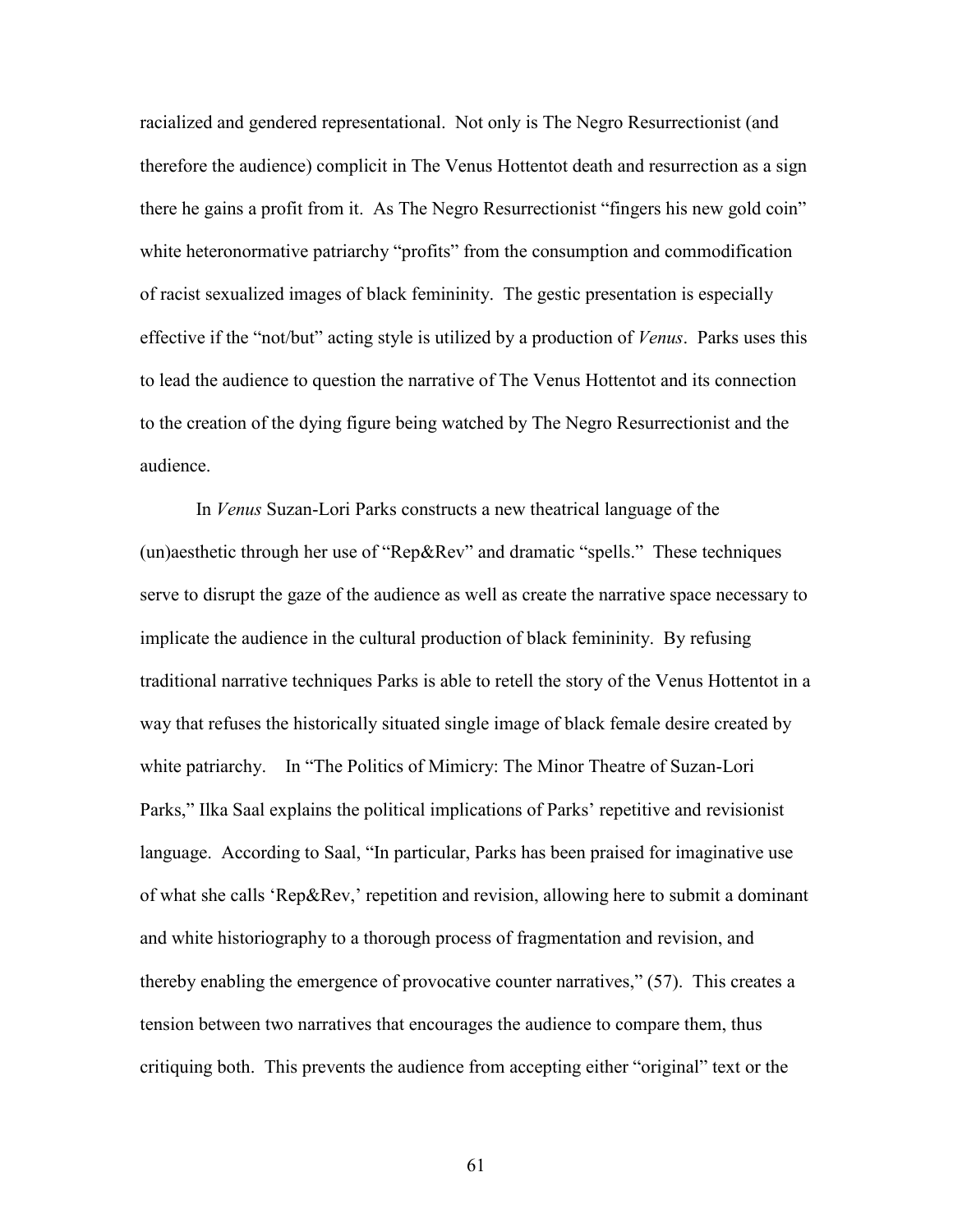"Rep&Rev" as a metanarrative. The fluidity of Parks' narrative intervention preserves the intellectual distance between the audience and the play text. The circular and rhythmic form of *Venus* creates theatrical language which refuses the essentializing one-ness of the traditional narrative of Baartman, while destabilizing the immobile eye [I]. Through "Rep&Rev" Parks destabilizes "The Venus Hottentot" as a sign by, announcing

her death immediately in choral fashion that carries the ritual weight of a Greek chorus.

## THE NEGRO RESURRESCTIONIST.

I regret to inform you that The Venus Hottentot iz dead.

ALL.

Dead?

THE BROTHER, LATER THE MOTHER-SHOWMAN.

There wont b inny show tonite.

THE CHORUS OF 8 HUMAN WONDERS.

Dead!

THE NEGRO RESURRECTIONIST:

Exposure iz what killed her, nothing on and our cold weather. 23 days in a row it rained. Thuh Doctor says she drank too much. It was thuh cold I think.

THE MAN, LATER THE BARON DOCTEUR.

Dead?

THE NEGRO RESURRECTIONIST.

Deh-duh.

THE BROTHER, LATER THE MOTHER-SHOWMAN.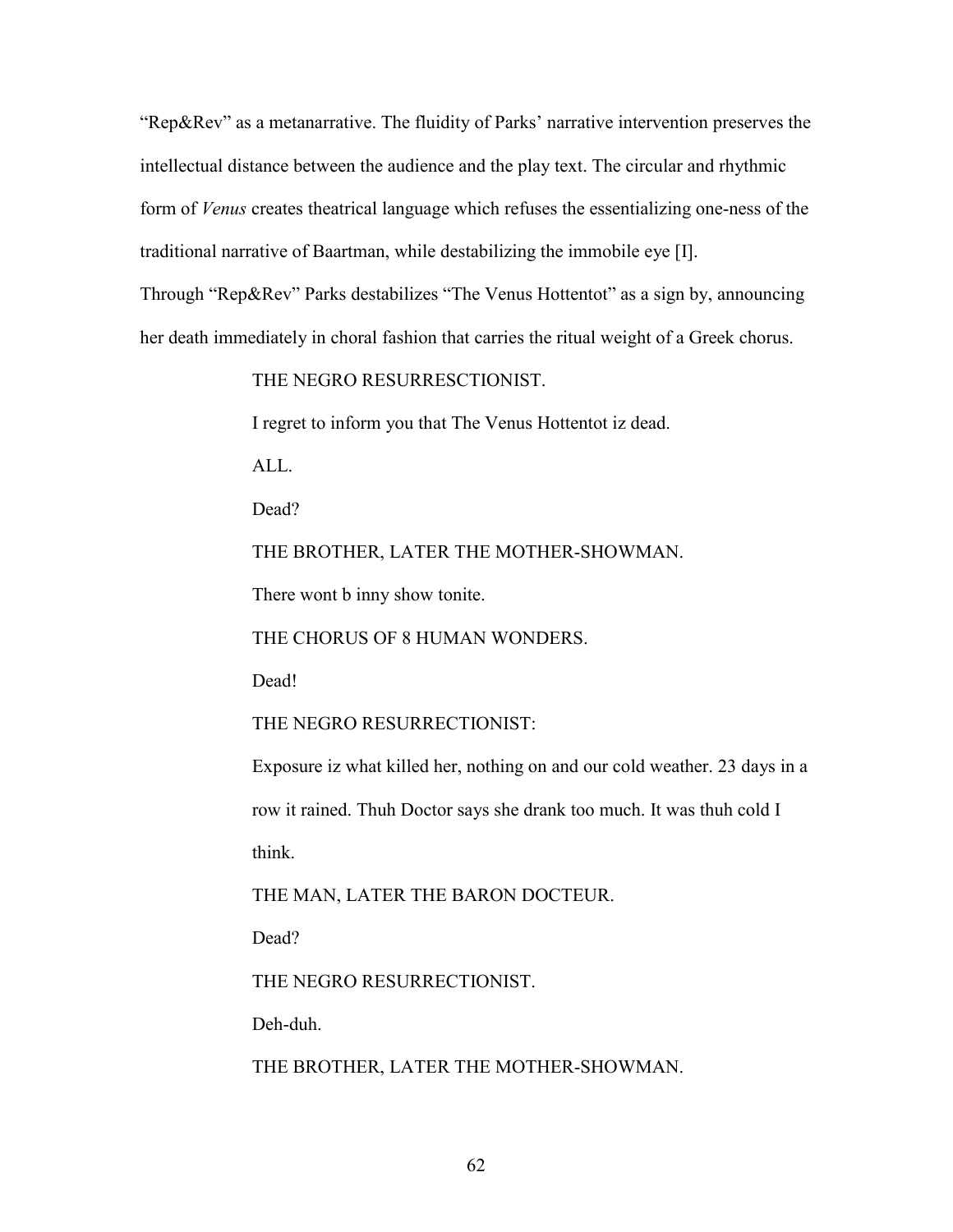I regret to inform you that The Venus Hottetntot iz dead. There wont b inny show tonite.

THE NEGRO RESURRECTIONIST.

Diggidy-diggidy-diggidy-diggidy.

THE BROTHER, LATER THE MOTHER-SHOWMAN.

Im sure yr disappointed.

We hate to let you down.

But 23 days in a row it rained.

THE NEGRO RESURRECTIONIST.

Diggidy-diggidy-diggidy-dawg.

THE MAN, LATER THE BARON DOCTEUR.

I say:

Perhaps,

She died of drink.

### THE NEGRO RESUERRCTIONIST.

It was thuh cold I think. (12)

During this scene The Venus is seen on stage revolving like a turntable to ensure that the audience gets a look at all of her angles. Through the repetition of "The Venus Hottentot iz dead" Parks immediately alienates the audience from the character Miss Sartje Baartman, A.K.A The Girl, later The Venus Hottentot, and forces the audience to reconcile The Venus' pronounced death with her appearance on stage. If "The Venus Hottentot iz dead" then who is revolving in center stage? Which leads the audience to immediately question the narrative of her life as constructed by The Negro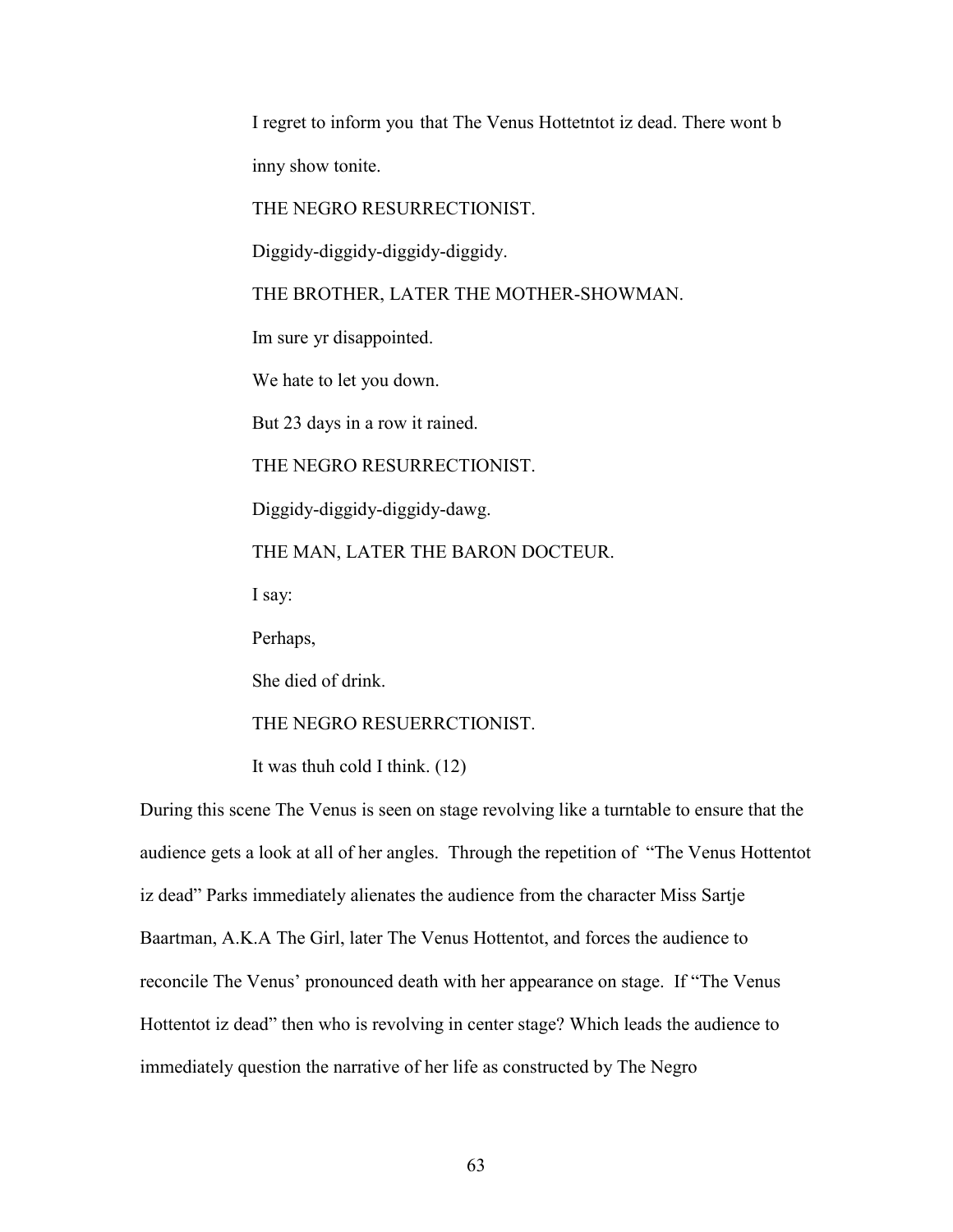Resurrectionist, who is digging her narrative out of history and her person out of the ground. The audience watches and listens as the death of The Venus is verbally constructed before them and with their help. The repetition and revision of "Dead" as a question, an explanation and finally a deconstructed "deh-duh" demonstrates to the audience how what becomes the narrative of The Venus is constructed by symbolic language. "Dead?" is repeated twice and followed by a reassertion of "Dead!" and then finally "deh-duh." By breaking dead into its frenetic parts Parks creates a slower tempo in the last response which calls attention to itself as a break in the rhythm of the rest of the scene. "Deh-duh" also riffs on the slang of "duh" which finally presents the audience with the death as an obvious and unavoidable reality. In this way Parks revisits the life and death of Miss Sartje Baartman and re-appropriates the narrative of her transformation into the sign The Venus Hottentot. The performativity of the Rep&Rev deconstructs and reconstructs this narrative through dramatic performance that the audience is a co-author of. In "Suzan-Lori Parks and Liz Diamond: Doo-adiddly-dit-dit," Steve Drukman notes the Brechtian effect of Rep&Rev, "the 'Rep&Rev' strategy keeps the spectator/reader ever vigilant, looking for something missed in the last repetition while scrutinizing the upcoming revision. Closure seems just on the horizon…where it remains" (57).

By refiguring and recreating the language of patriarchy Parks is successful in creating the space "between discourses" which allows for the expression of the (un)aesthetic, which is neither the dominant discourse nor created through forcing the subaltern into speaking through the other discourse. Deborah R. Geis notes in Suzan-Lori Parks, the way Rep&Rev creates a unique narrative that is grounded in performativity as explained by Ben-Zvi. "Parks is interested in the political effects of competing ways of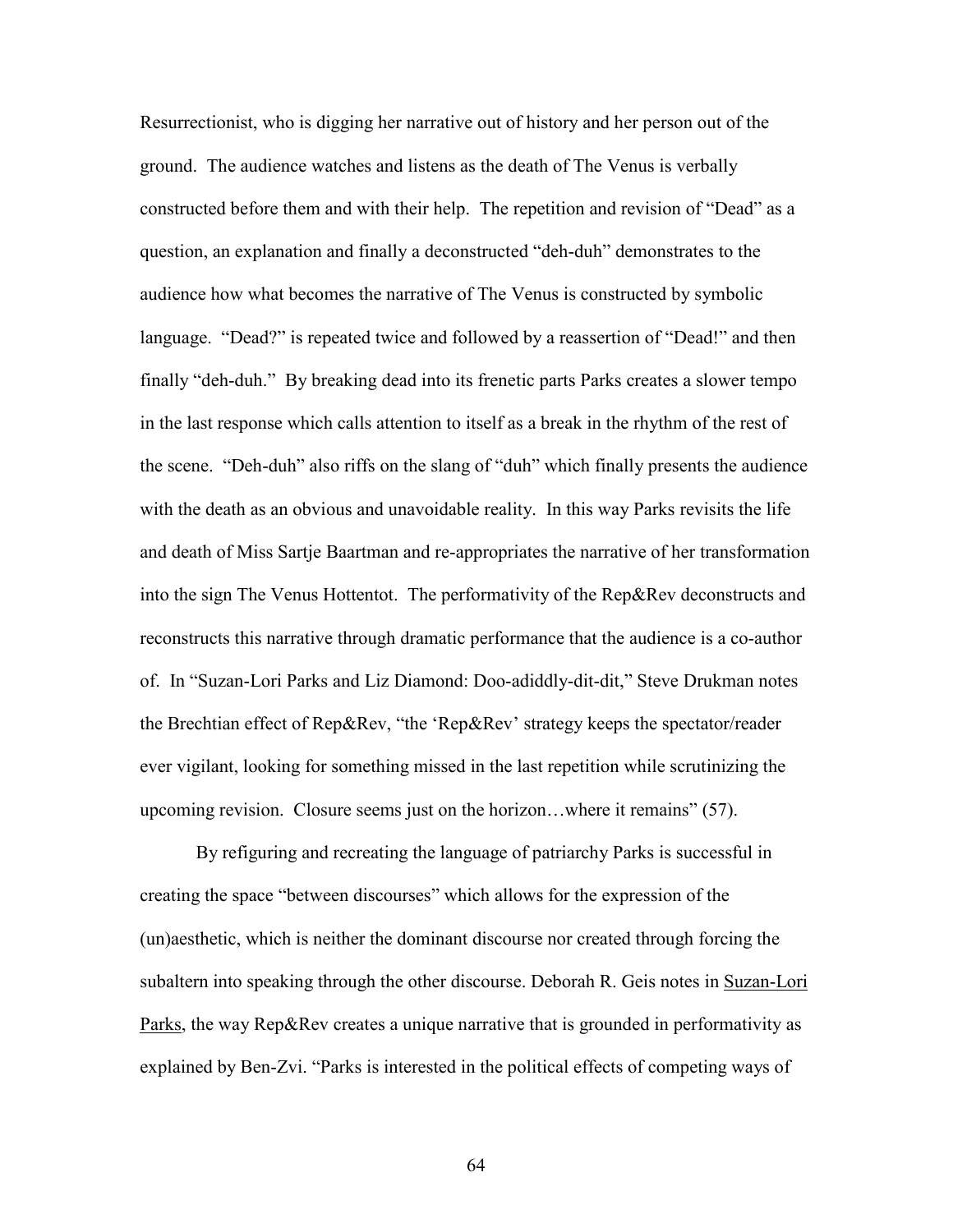using language (cf. Venus): she 'offers less a face beneath a mask a language beneath a language than a play between discourses' (191)" (9). As Ben-Zvi notes, Parks does not seek to reveal "a face beneath a mask" or the authentic representation of the subaltern, which is in keeping with Spivak's theorization and the (un)aesthetic. Parks disrupts the audience's identification with the "dead" narrative by Rep&Rev-ing the cause of death while privileging neither as true. The Negro Resurrectionist asserts that, "Exposure iz what killed her, nothing on and our cold weather. 23 days in a row it rained. Thuh Doctor says she drank too much. It was thuh cold I think." This prognosis is then deconstructed and repeated by The Mother-Showman and The Baron Docteur as a sort of script. This highlights the performative nature of the life of Baartman and the show the audience about to watch and create. Although the audience is told repeatedly "there wont b inny show tonite," the Rep&Rev language is inherently theatrical. Parks does not offer new stable identity for Miss Sartje Baartman but forces the audience to create and recreate Baartman as The Venus Hottentot through narrative interventions. In "Elements of Style" Parks explains the performative nature of Rep&Rev, "In drama change, revision, is the thing. Characters refigure their words and through their refiguring of language show us that they experiencing their situation anew" (9). Not only does Parks highlight the performative nature of gender and race identity, she create a narrative that implicates the audience in its construction within the world of the play as well as in a larger cultural context. Because Rep&Rev refuses the stability of a singular narrative, the voyeuristic and essentializing economy of looking is denied and creates and expression of the (un)aesthic and its (un)subject.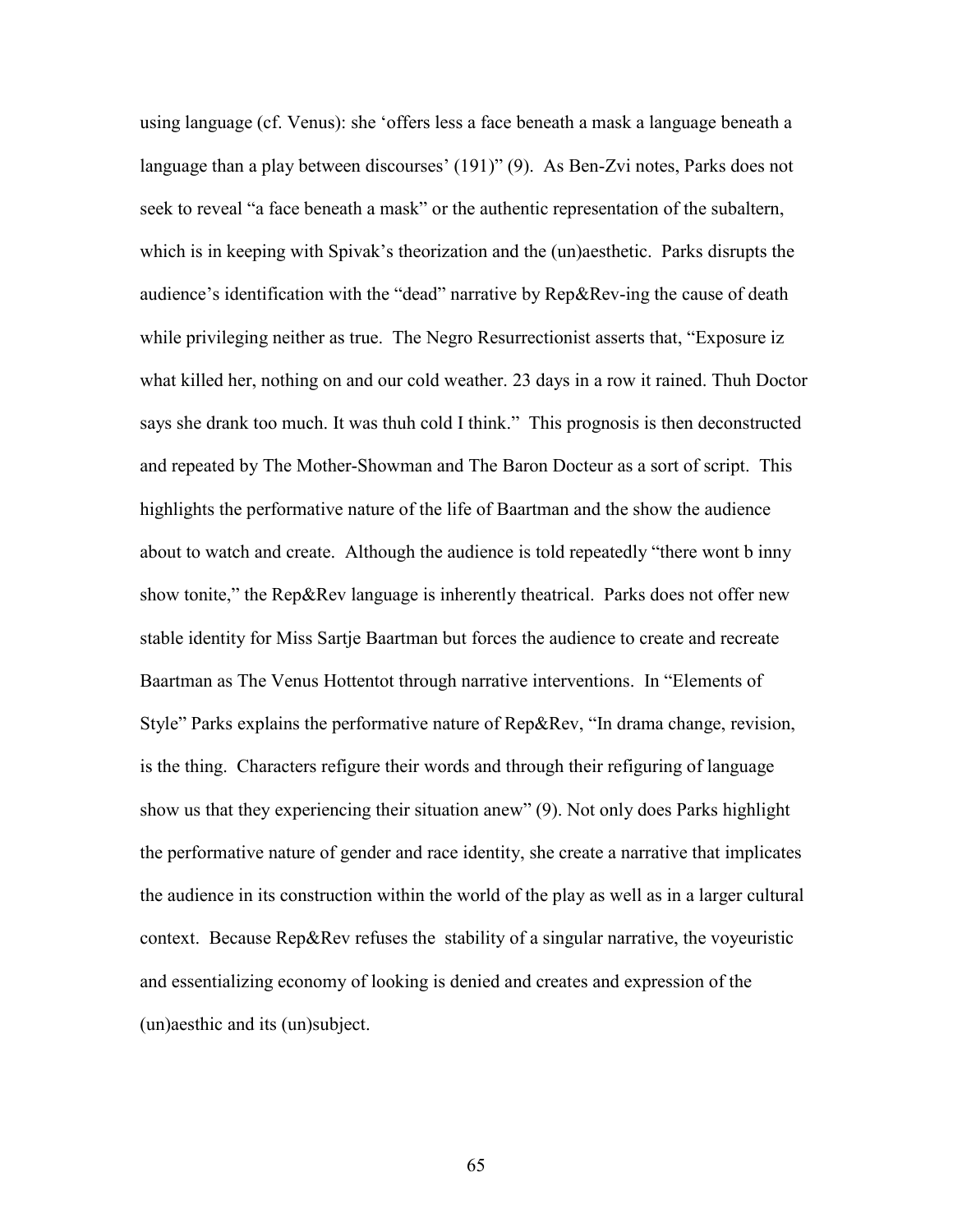Traditional narrative and subject creation is further disrupted by Parks through her use of what she calls "spells." Geis notes that in *Venus*, "Silence becomes strategic and intentional" (19). In the Author's Notes proceeding *Venus* Parks explains the form and intent of a spell. According to Parks as spell is:

> an elongated and heightened (rest). Denoted by a repetition of figures' names with no dialogue. Has sort of an architectural look:

THE VENUS

THE BARON DOCTEUR

THE VENUS

### THE BARON DOCTEUR

This is a place where the *figures experience their pure true simple state*. While no action or stage business is necessary, directors should fill this moment as they best see fit (emphasis added) (7).

Parks elevates the presentation of the figures "pure true simple state" beyond the realm of the symbolic language of patriarchy. Because "directors should fill this moment as they best see fit" there are many connotations to the use of spells. Geis notes, " the term spell, of course conjures up multiple meaning: it is simultaneously a moment of magic or hypnosis, a spelling out of what two characters are feeling, and a folk idiom for an indefinite period of time (as in 'sit down a spell')" (20). The many meanings of the terms spell can be used in a single dramatic moment. Throughout *Venus* the "architectural" spells build moments that highlight the performance of "The Venus" by demonstrating her own participation in the creation of the sign of black femininity. Through the use of spells Parks manipulates time and space within a performance, as well as within the text,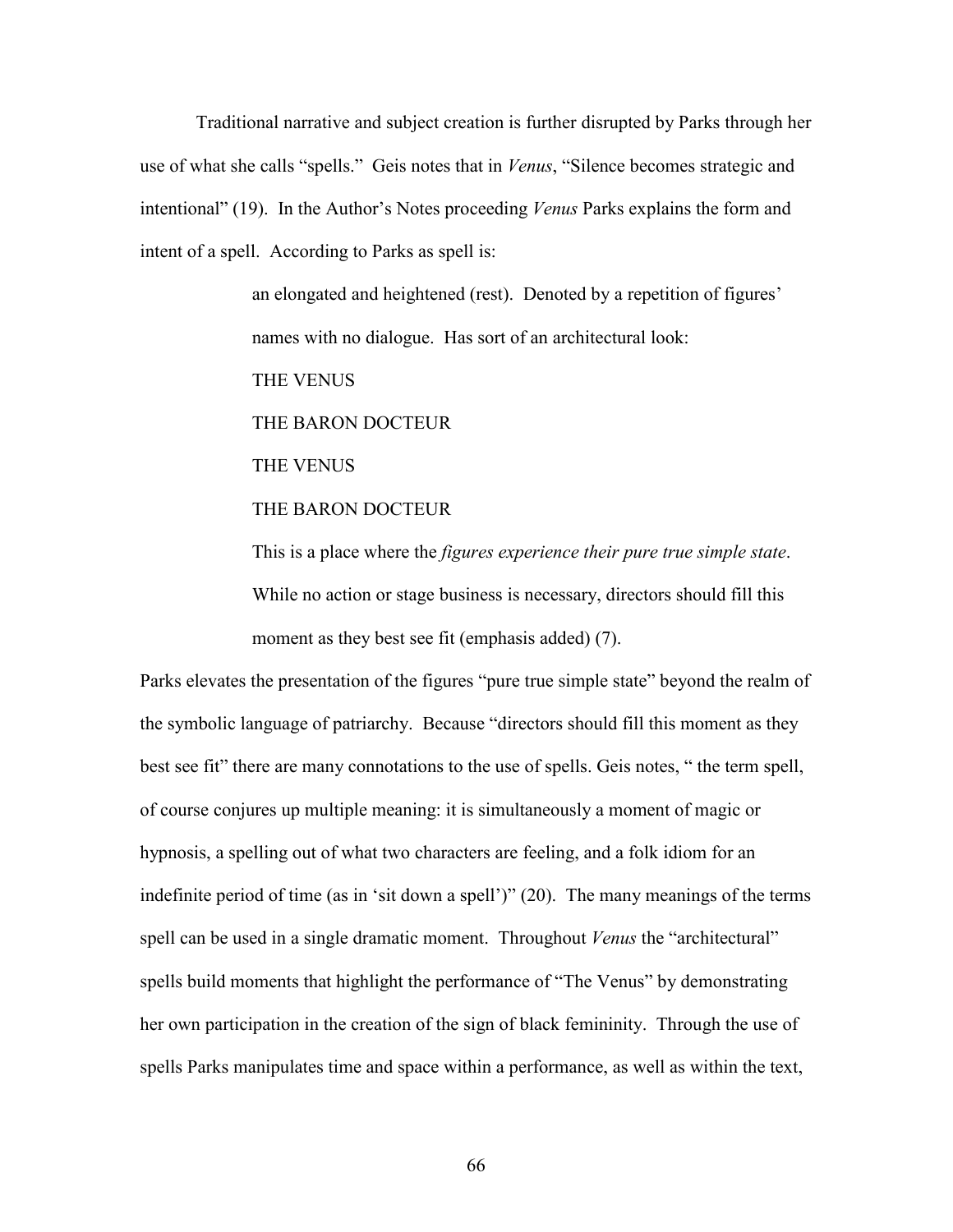which allows directors, actors and audience members a space to build emotions and transitions that cannot be expressed through the use of symbolic language.

In "Scene 24 'But No One Ever Noticed/Her Face Was Streamed with Tears'" Parks utilizes back-to-back spells to raise questions of audience complicity as well as Miss Sartje Baartman's complicity in constructing identity as performance. Following The Mother-Showman's insistence that The Venus turn to show off her "best angle" to The Chorus of Spectators, there is long spell between The Chorus of Spectators, The Mother-Showman, and The Venus. As The Venus turns to give The Chorus of Spectators the best angle she also presents herself and is presented to the audience as well. The "spelling out" of what all of the participants are feeling constructs a "moment of magic or hypnosis" that simultaneously captivates The Mother-Showman, The Chorus of Spectators, and the audience of *Venus*. In this way Parks actively engages the audience in the consumption of the sign The Venus, as they are not allowed to turn away. By implicating the audience this spell constructs a meta-theatrical moment that serves to connect the play text to the audience's culture in a Brechtian style that is in keeping with the dramaturgical goals of the (un)aesthetic. Immediately following this spell

> (*Rest.*) (*The Chorus erupts in wild laughter*) THE CHORUS OF SPECTATORS. HAHAHAHAHAHAHAHAHAHAHAHHAHAHAHAHA HAHAHHAHAHAHAHHAHAHAHAHHAHAHAHAHA HAHAHAHAHAHAHAHAHAHAHAHAHAHAHHAHAHHAHA THE VENUS.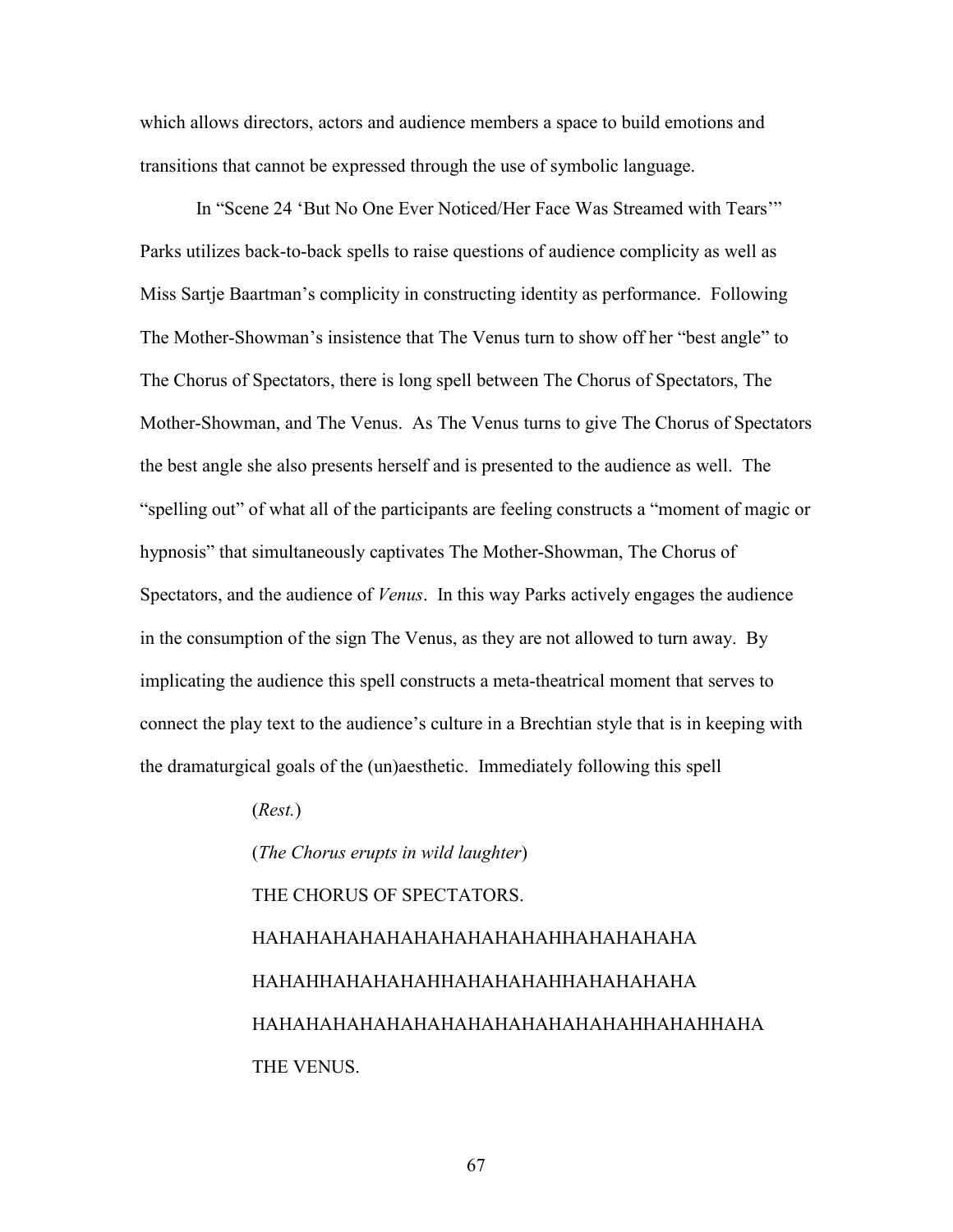## THE VENUS.

## THE VENUS.

## Hahahahahahahahaha! (56)

This spell is constructed between The Venus and herself with the characters on stage and the audience in the house waiting for her to act. Within the time and space occupied by this spell The Venus chooses to present herself to The Chorus of Spectators in a way that reaffirms their laughter. Parks notes in "Elements of Style" that a spell "is a place of great (unspoken) emotion. It's also a place for an emotional transition" (16-17). The Venus decides to repeat the "wild laughter" with a revision of intensity that would add a forced or half-hearted quality to her own laughter. As Geis notes, "Parks' spells on the page allow us to imagine the transition to their embodiment in performance, especially as a character's identity is shaped in physical relation to another character" or in this case within themselves (21). The Venus' identity is shaped by the previous spell by other characters, but within this spell she constructs herself as a consumable identity for The Chorus of Spectators, The Mother-Showman, and the audience. The complicity of The Venus in this spell draws from hooks' theorization of the "colonized mind."

"Scene 19 A Scene of Love (?)" is comprised entirely of a long spell between The Baron Docteur and The Venus which demonstrates the negotiated quality of the love (?) between them. Immediately following this scene The Baron Docteur procures The Venus from The Mother-Showman and transforms her into a kept mistress and an anatomy project. During the long spell

THE VENUS.

#### THE BARON DOCTEUR.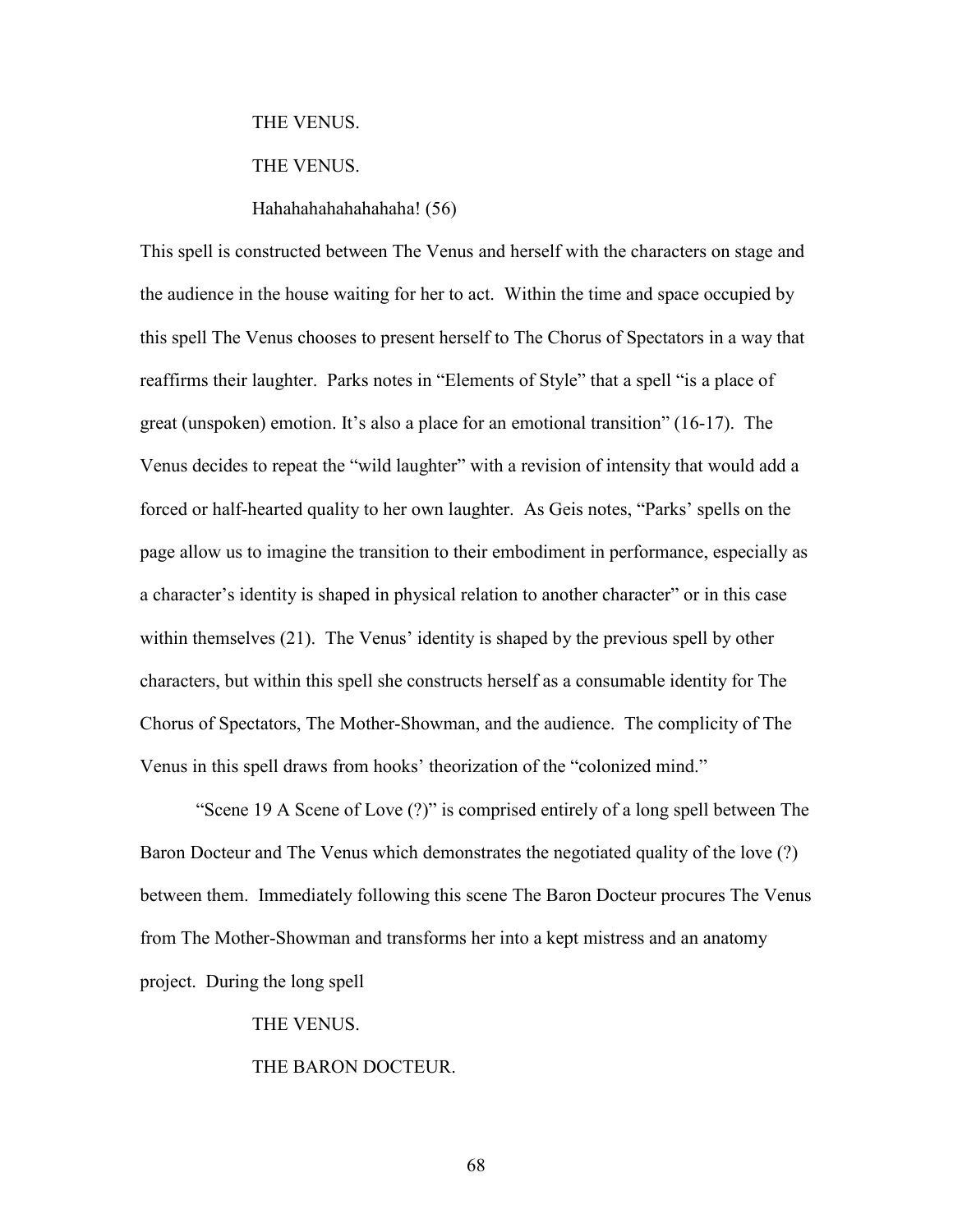THE VENUS. THE BARON DOCTEUR. THE VENUS. THE BARON DOCTEUR. THE VENUS. THE BARON DOCTEUR. THE VENUS. (85)

There are no other characters presented, which gives the spell a suspended quality. Here Parks stops the momentum of the narrative that was previously built by "Scene 20J The Venus Hottentot Before The Law (Continued Historical Extract)" which ends in an uproar that The Baron Docteur calls to order. According to Geis, "The silence calls our attention to the 'negotiation' between the black body of Venus and the white, European body of the Baron Docteur" (82). The audience is given no visual clues and must fill in the distinct blank that this spell creates. The audience is left to construct the difference between the internal thoughts and emotions of both characters. The ambiguous nature of the spell allows for difference and similarity to be constructed simultaneously, perhaps The Venus and The Baron Docteur are both thinking about how to get what they want out of their encounter. The Venus wants to escape the limiting participation in the freak show and The Baron Docteur wants The Venus. The liminal space created by this spell creates a brief moment where anything could happen as both characters make emotional transitions and active decisions. As Geis explains, "These devices form part of Parks' Brechtian structure, because such moments encourage a critical contemplation of characters and an awareness of their onstage transactions *as* transactions, themeatizing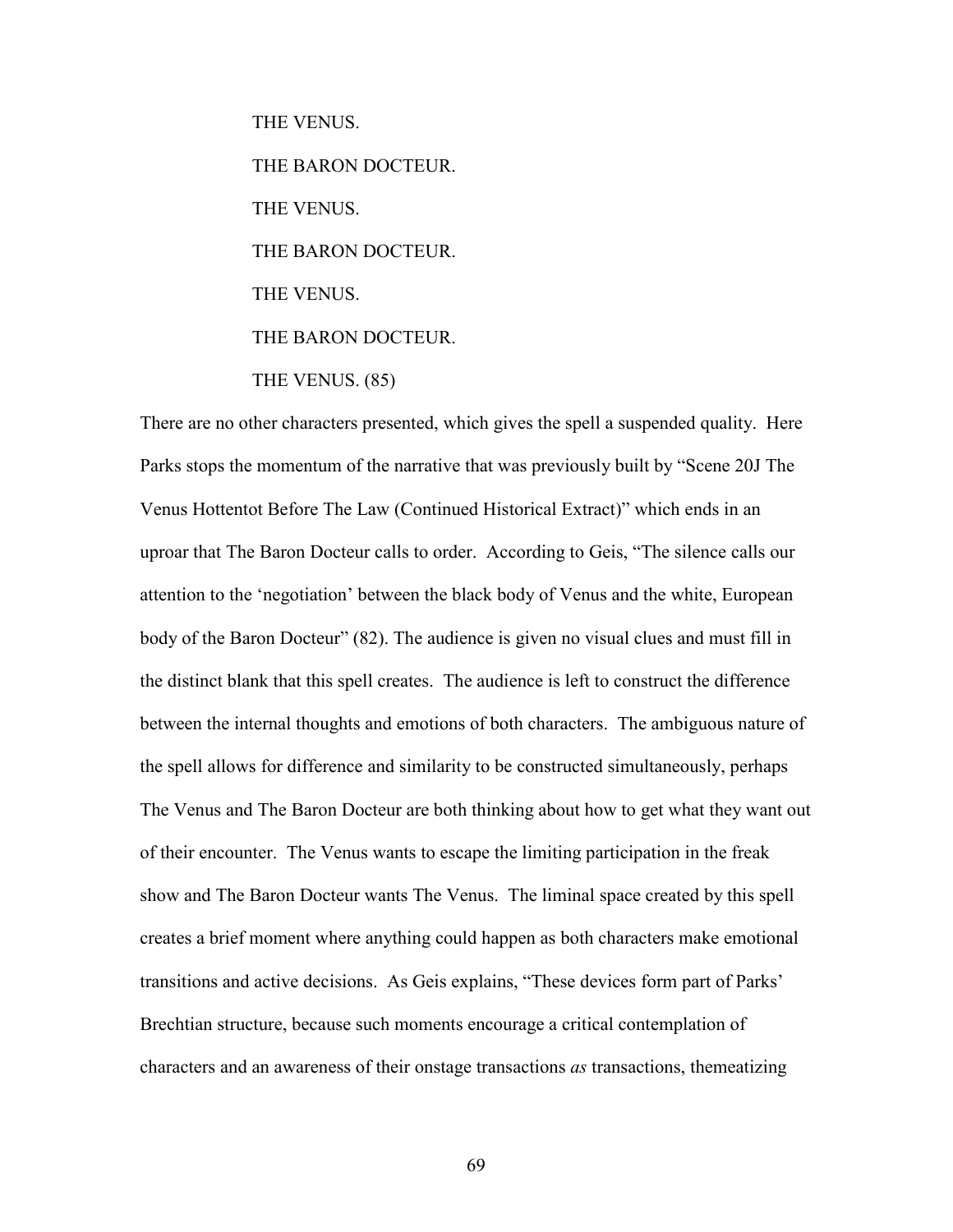commodification and exploitation" in a way that is similar to the final gestic image of Brecht's *Mother Courage and Her Children*. The end result of this spell solidifies Miss Sartje Baartman becoming a sign of black femininity because The Baron Docteur will ultimately dissect her dead body and use it as pseudoscientific proof of racial and sexual difference. Through the use of Rep&Rev and spells Parks constructs a theatrical language that is capable of expressing an (un)subject that refuses the singular flat passivity of a sexualized sign of black femininity.

By utilizing Brechtian alienation and historization Parks creates a unique representational language that allows her to present Miss Saartje Baartman, A.K.A The Girl, and later The Venus Hottentot as a complicated (un)subject in becoming that refuses the singularity of a sexualized presentation of black femininity. Parks achieves this through reappropriating a voyeuristic gaze through The Venus Hottentot's presentation of self. Saal notes that Parks is able to complicate the voyeuristic consumption of images through the use of the compound watching in *Venus*. According to Saal, "Parks does so most successfully when she alienates our desire in the refraction of our own gaze. Repeatedly Venus interrupts and breaks the cycle of voyeurism and consumption by looking back at her onlookers and, particularly, at us, the audience" (61). When The Venus invites the gaze of the audience and her onstage onlookers, she recreates a passive fetishized presentation of herself by restructuring the stage economy as pose/gaze. In "Scene 20I The Venus Hottentot Before the Law (Continued) (Historical Extract)," The Venus Hottentot is being questioned before The Chorus of the Court and the audience in the house. After a series of questions The Chorus of the Court attempts to get to the bottom of The Venus' show: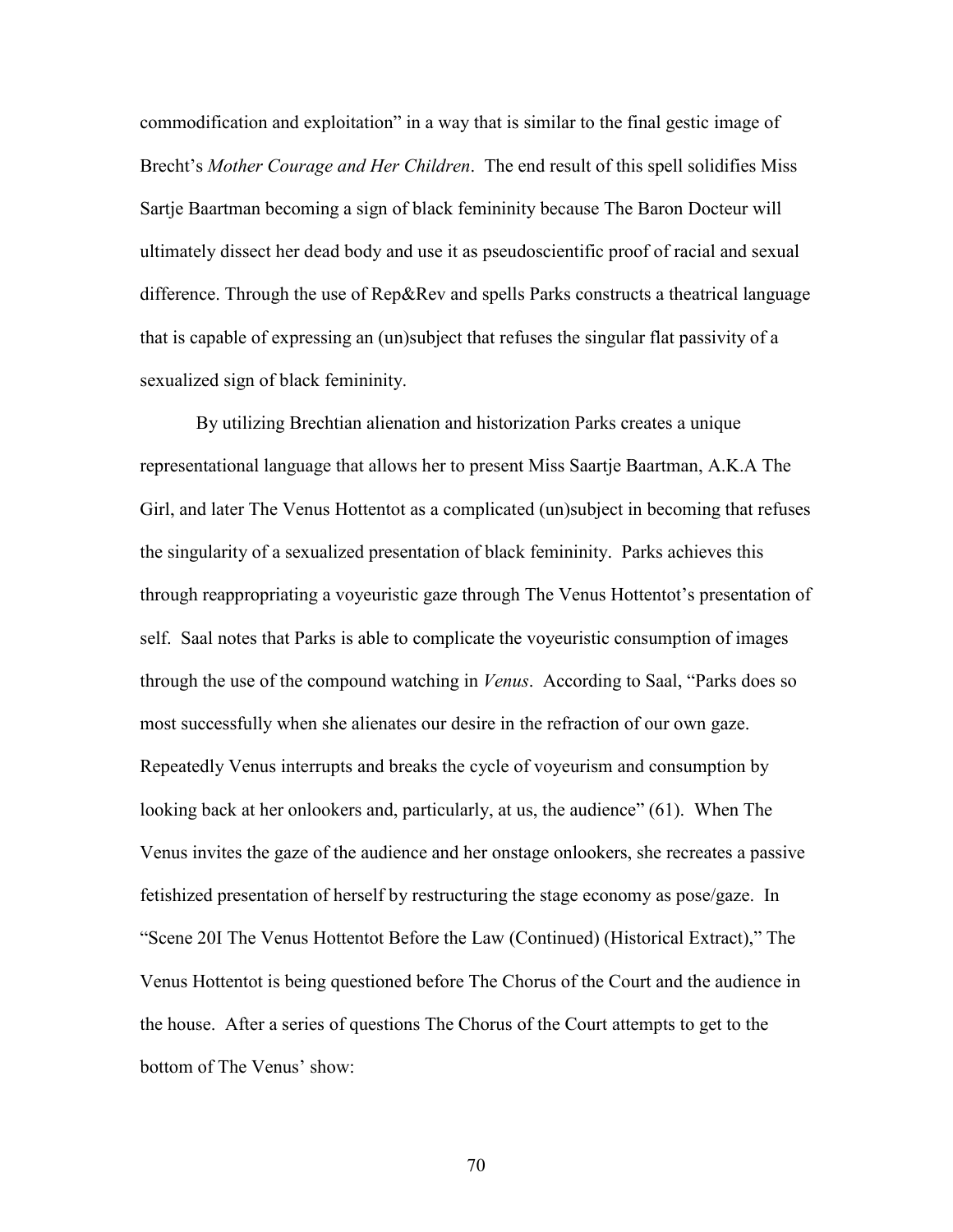## THE CHORUS OF THE COURT.

One more question, Girl, uh:

Have you ever been indecent?

THE CHORUS OF THE COURT.

THE VENUS.

THE CHORUS OF THE COURT.

THE VENUS.

(*Rest.*)

"Indecent?"

THE CHORUS OF THE COURT.

Nasty.

THE VENUS.

Never.

No. I am just me.

THE CHORUS OF THE COURT.

Whats that suppose to mean?!?!

THE VENUS.

To hide yr shame is evil.

I show mine. Would you like to see? (Parks 83)

The single tragic interpretation of The Venus is rejected as Parks creates a character that is consciously constructed and displayed. The passivity of the sign of "woman" who is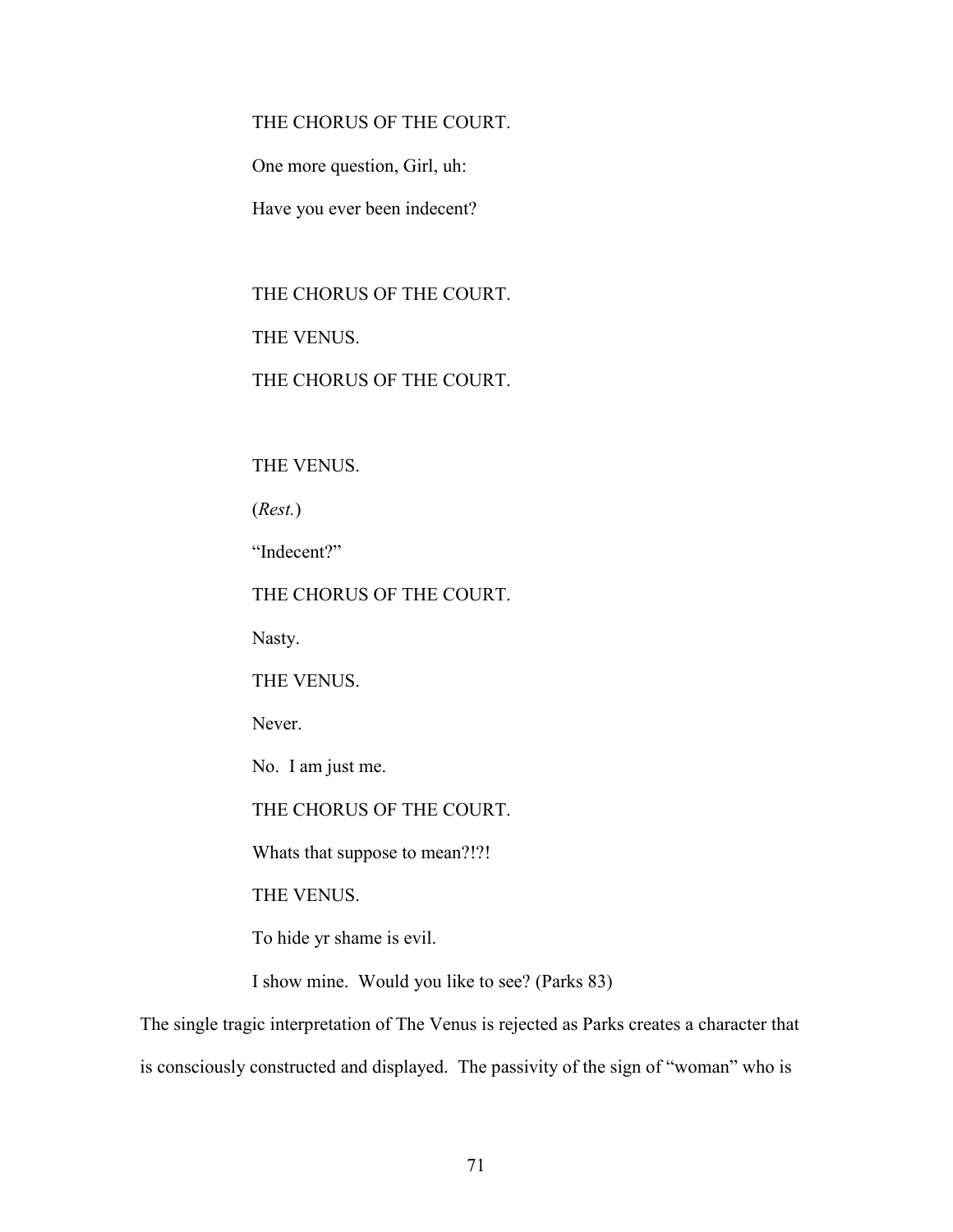styled unwittingly for the voyeuristic consumption of the male gaze is refused by The Venus who shows "her evil." The Venus has never been "indecent" she has only been herself that she displays invitingly by asking, "Would you like to see?"

By expressing agency through the desire to show, The Venus Hottentot occupies an (un)subject position by refusing to be easily consumable. This allows Parks to riff on traditional representations of femininity by mimicking their construction. According to Saal, when "Seen from this angle, Park's entire play strikes a purposeful pose of mimicry, reproducing not history or subaltern identity but our own fantasies and anxieties about these" (62). This mimicry refuses the category of "other" that is consumed by privileged identity groups in order to define and reinitiate their superiority. Although some critics have accused Parks of participating in a re-oppression of Saarjte Baartman, Parks's use of the pose/gaze economy presents racial and gender oppression as a problematic. There is no longer a Saarjte Baartman, she has been transformed into a sign by history. All that is left is a cultural anxiety about what she has come to represent. When The Venus asks, "Would you like to see?" The Chorus of The Court cries, "Outrage! Ssanoutrage!" However, the audience remembers that The Chorus of The Court was once The Chorus of The Spectators and The Chorus of The Eight Anatomists (who in previous scenes masturbated to the image of The Venus), which demonstrates that the male and colonial gaze are based on looking when uninvited as a sign of dominance. By inviting the gaze Parks successfully disrupts the singularity of traditional black femininity. According to Saal, "Suddenly, we no longer consume her body, but gaze into the mirror of our own desires, stripped down to their bare essence and voided of their power to define and control" (62). In this way Parks successfully stages a feminist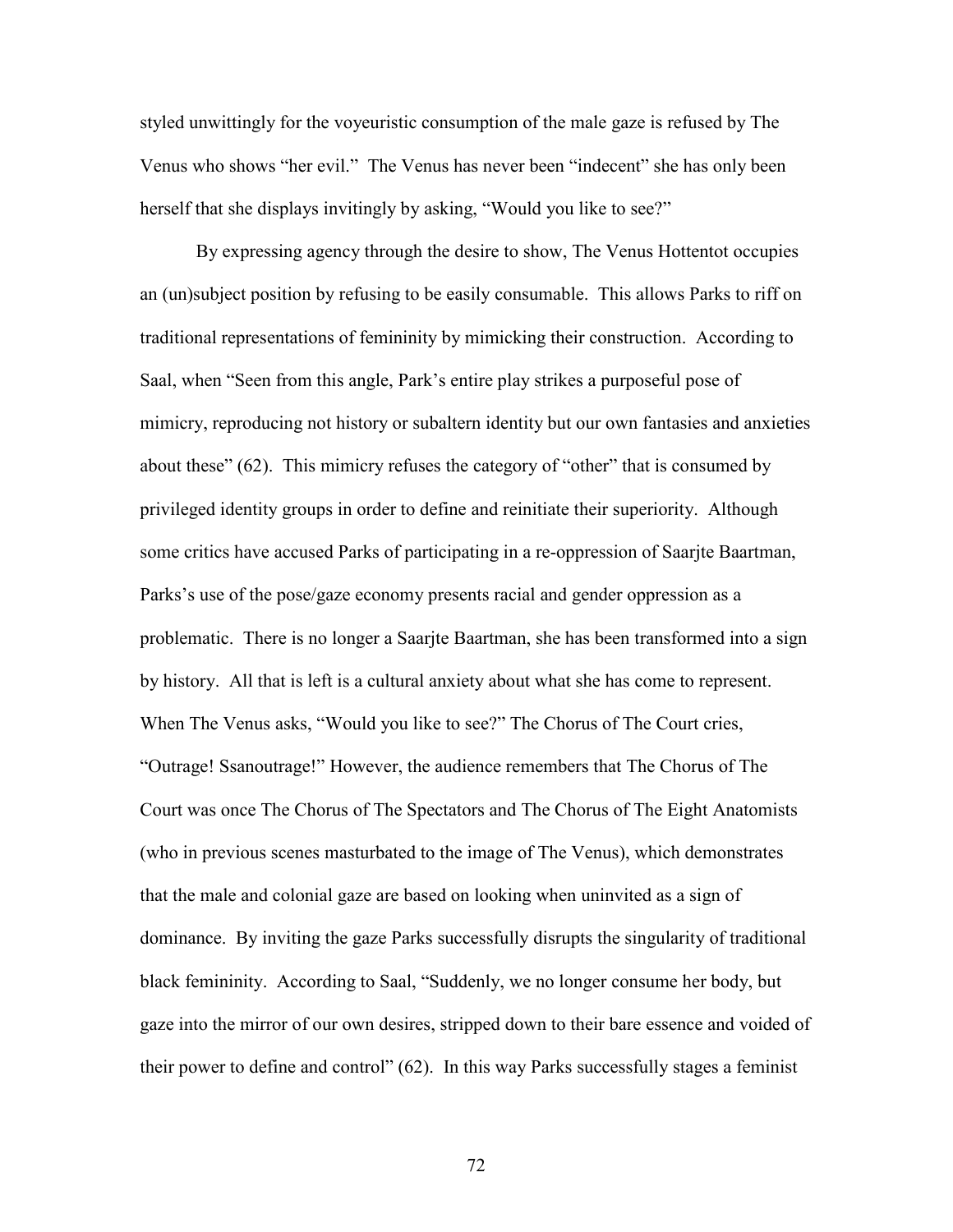(un)subject which foregrounds the construction of gender and race while simultaneously refusing to give them a body to be written upon. Parks does not present an essentialist retelling of the tragic story of Baartman, because as she says, "We should recognizes this insidious essentialism for what it is: a fucked-up trap to reduce us to only one way of being" (Saal 67).

## *Conclusion*

Both Caryl Churchill and Suzan-Lori Parks destabilize the cultural hegemony of patriarchy through interventions in dramaturgical form and subject positioning. Dramaturgically both playwrights create a staging economy of refusal that presents a narrative and a dramatic subject in a state of incompleteness and ceaseless becoming. Through the use of Brechtian staging techniques both Churchill and Parks represent gender difference as materially constructed through highlighting the cultural writing of difference on female bodies. By using the techniques of the (un)aesthetic both playwrights create an (un)subject position that refuses the singularity of "woman" as sign.

The refusal of the (un)subject in *Cloud Nine* as well as *Venus* uses the selfconscious intentionality of Halberstam's un-subject within the theatrical form. Although there are differences in the goals of Churchill and Parks, both playwrights connect the dramatic performance of the (un)subject to the active deconstruction of the performance of gender identity within the larger cultural context. Through the (un)subject an expression of feminine desire is achieved outside of the vocabulary of patriarchal symbolic language. By complicating the way the meaning of "woman" is reflected and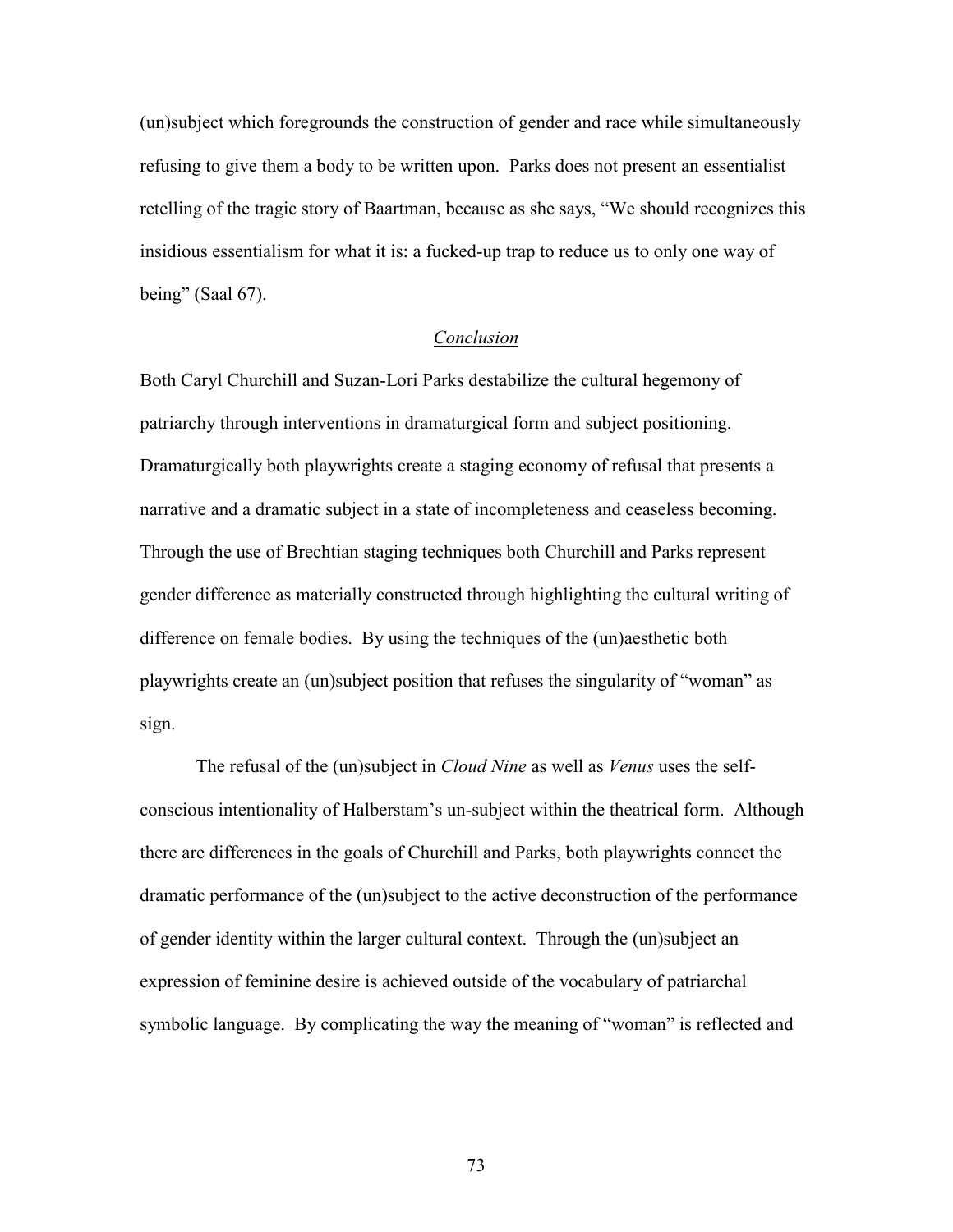recreated through theatrical language, Churchill and Parks further the work of feminist theorists by staging an (un)subject for audiences.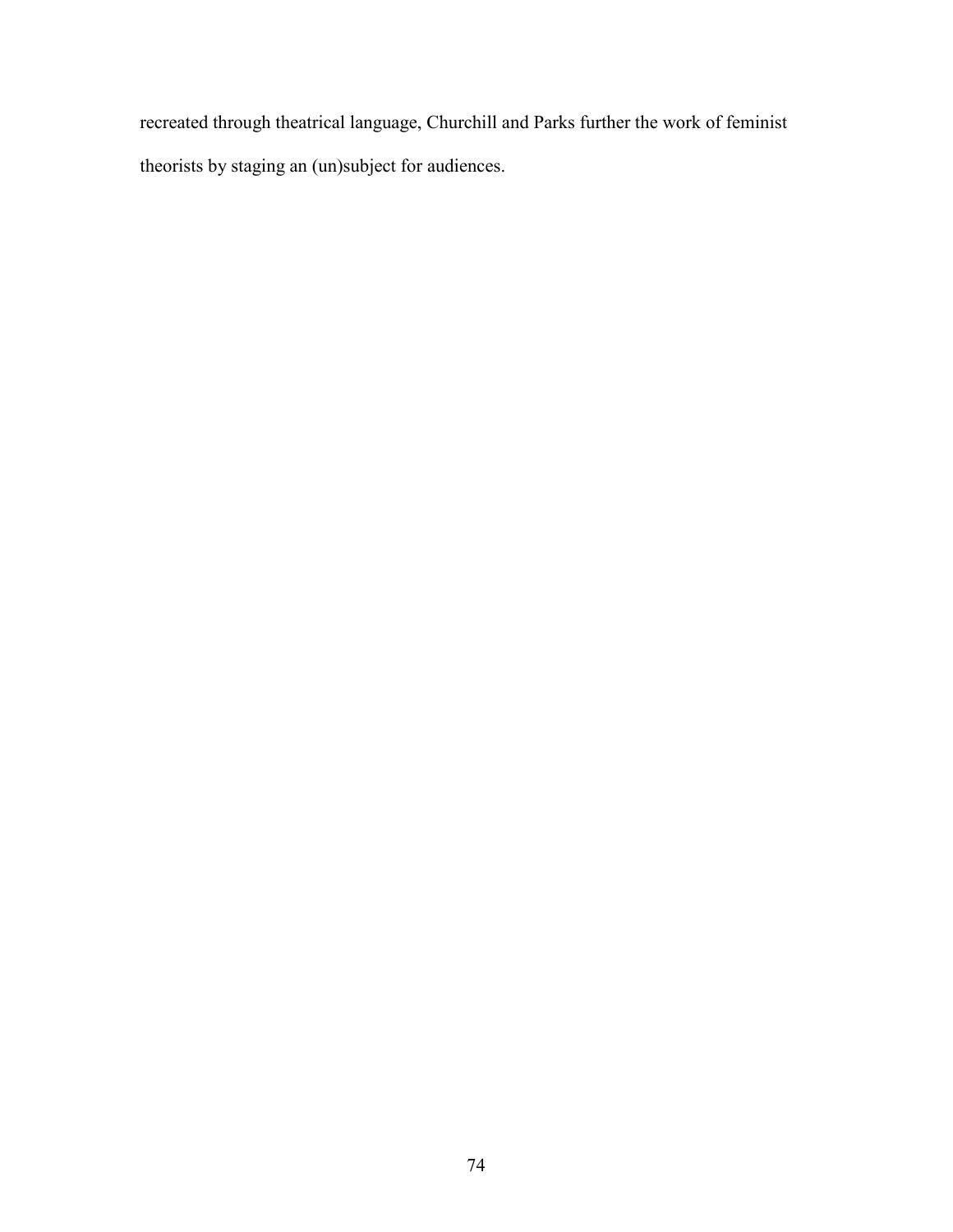# WORKS CITED

- Anderson, Lisa M. "Battling Images: Suzan-Lori Parks and Black Iconicity." *Black Feminism in Contemporary Drama*. Urbana: University of Illinois, 2008. 55-75. Print.
- Aston, Elaine. "Part I: Feminist Approaches to Theatre." *An Introduction to Feminism and Theatre*. London: Routledge, 1995. 15-101. Print.
- Aston, Elaine, and Elin Diamond. *The Cambridge Companion to Caryl Churchill*. Cambridge: Cambridge UP, 2009. Print.
- Blair, Rhonda. ""Not...but"/"Not-Not-Me": Musings on Cross-Gender Performance." *Upstaging Big Daddy: Directing Theatre as If Gender and Race Mattered*. N.p.: University of Michigan, 1993. 291-307. Print.
- Churchill, Caryl. "Cloud Nine." *Plays: One*. New York: Routledge, 1989. 243-320. Print.
- Collins, Patricia Hill. "The Power of Self-Definition." *Black Feminist Thought: Knowledge, Consciousness, and the Politics of Empowerment*. New York: Routledge, 1991. 91-114. Print.
	- ———. Preface. *Black Feminist Thought: Knowledge, Consciousness, and the Politics of Empowerment*. New York: Routledge, 1991. 12-15. Print.
- De Lauretis, Teresa. "Aesthetic and Feminist Theory: Rethinking Women's Cinema." New German Critique 34 (1985): 154-75. JSTOR. Web. 05 Dec. 2013.
- Diamond, Elin. "Brechtian Theory/Feminist Theory: Toward a Gestic Feminist Criticism." *TDR* 32.1 (1988): 82-94. *JSTOR.* The MIT Press. Web. 28 Feb. 2013.
- ———."(In) Visible Bodies in Churchill's Theatre." *Theatre Journal* 40.2 (1988): 188-204. *JSTOR*. Web. 22 Apr. 2013.
- ———. "Part II: Gestic Feminist Criticism." *Unmaking Mimesis: Essays on Feminism and Theatre*. London: Routledge, 1997. 43-90. Print.
- ———. "Refusing the Romanticism of Identity: Narrative Interventions In Churchill, Benmussa, Duras." *Theatre Journal* 37.3 (1985): 273-86. *JSTOR*. Web. 25 Apr. 2013.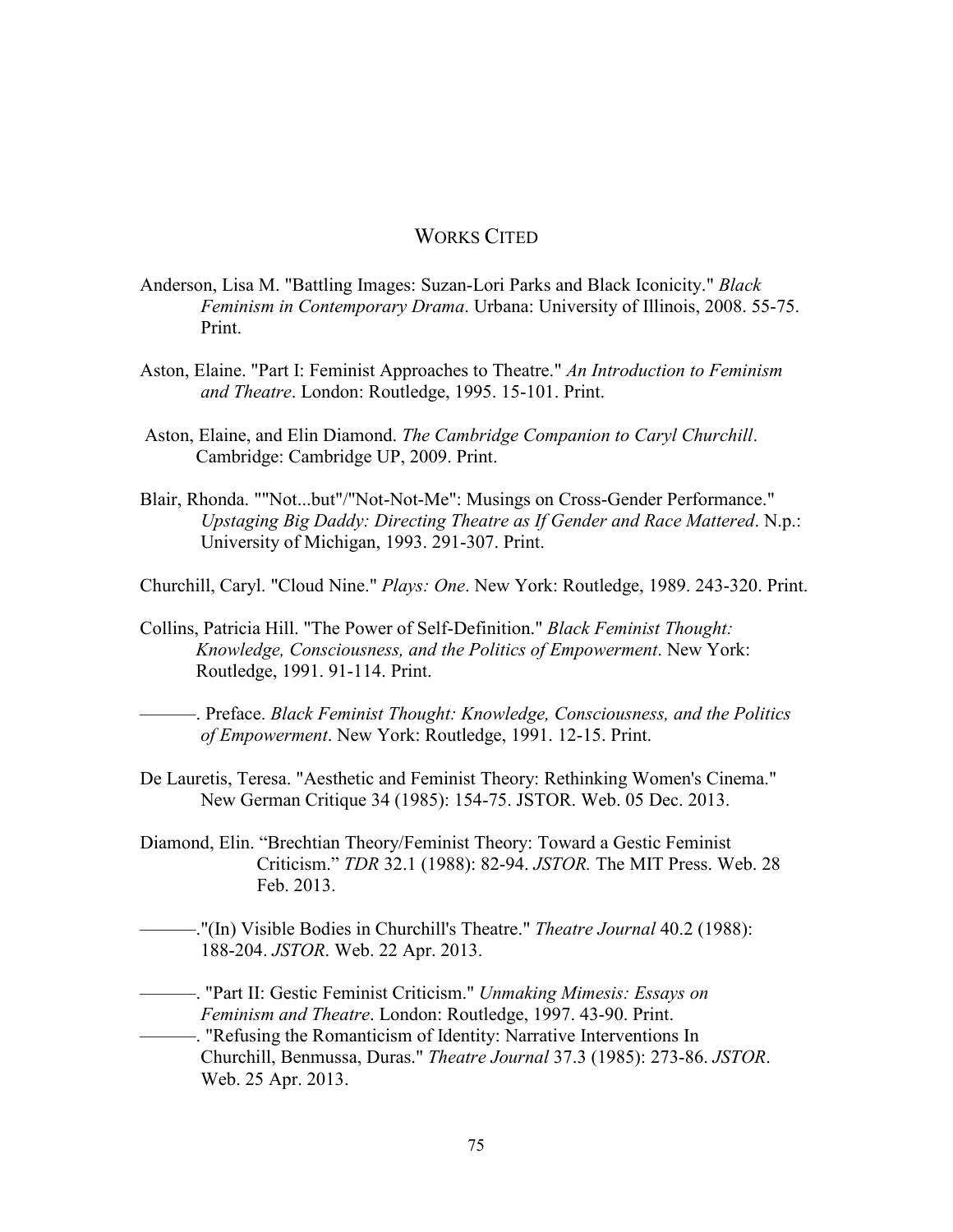- Drukman, Steven. "Suzan-Lori Parks and Liz Diamond: Doo-a-diddly-dit-dit." *TDR* 39.3 (Fall 1995): 56-57
- Elam, Harry J, Jr. and Alice Rayner. "Body Parts: Between Story and Spectacle in *Venus* by Suzan-Lori Parks." *Staging Resistance: Essays on Political Theatre.* Ann Arbor: U Of Michigan P, 1998. 265-282.
- Geis, Deborah R. "Anatomizing Venus." *Suzan-Lori Parks*. Ann Arbor: University of Michigan, 2008. 75-96. Print.
- ———."Introduction: Under the Piano and All That Jazz." *Suzan-Lori Parks*. Ann Arbor: University of Michigan, 2008. 1-22. Print.
- Halberstam, Jack. "The Artist Is Object Marina Abramovic at MOMA." Web blog post. Bully Bloggers. World Press, n.d. Web.
- Harding, James M. "Cloud Cover: (Re) Dressing Desire and Comfortable Subversions in Caryl Churchill's Cloud Nine." *PMLA* (1998): 258-72. *JSTOR*. Web. 22 Apr. 2013.
- Herrmann, Anne. "Travesty and Transgression: Transvestism in Shakespeare, Brecht, and Churchill." *Theatre Journal* 41.2 (1989): 133-54. *JSTOR*. Web. 22 Apr. 2013.
- Hooks, Bell. "The Oppositional Gaze: Black Female Spectators." *In Black Looks: Race and Representation*. Boston: South End, 1992. 115-31. Print

———. "Rebel's Dilemma." *Shambhala Sun*. N.p., Nov. 1998. Web. 08 Apr. 2014.

- Irigaray, Luce. *The Sex Which Is Not One*. Ithaca, NY: Cornell UP, 1985. Print
- Kornweibel, Karen R. "A Complex Resurrection: Race Spectacle, and Complicity in Suzan-Lori Parks." *South Atlantic Review* 74.3 (2009): 64-81. *JSTOR*. Web. 20 Jan. 2014.
- Kritzer, Amelia H. *The Plays of Caryl Churchill: Theatre of Empowerment*. New York: St. Martin's, 1991. Print.
- Kruger, Loren. "The Dis-Play's the Thing: Gender and Public Sphere in Contemporary British Theatre." *Theatre Journal* 42.1 (1990): 27-47. *JSTOR*. Web. 20 Jan. 2014.
- Larson, Jennifer. "'Deliberate Calculation' in Money, Sex, and Black Plays: Venus." *Understanding Suzan-Lori Parks*. Columbia: University of South Carolina, 2012. 26-39. Print.
- ———."Understanding Suzan-Lori Parks." *Understanding Suzan-Lori Parks*. Columbia: University of South Carolina, 2012. 1-8. Print.